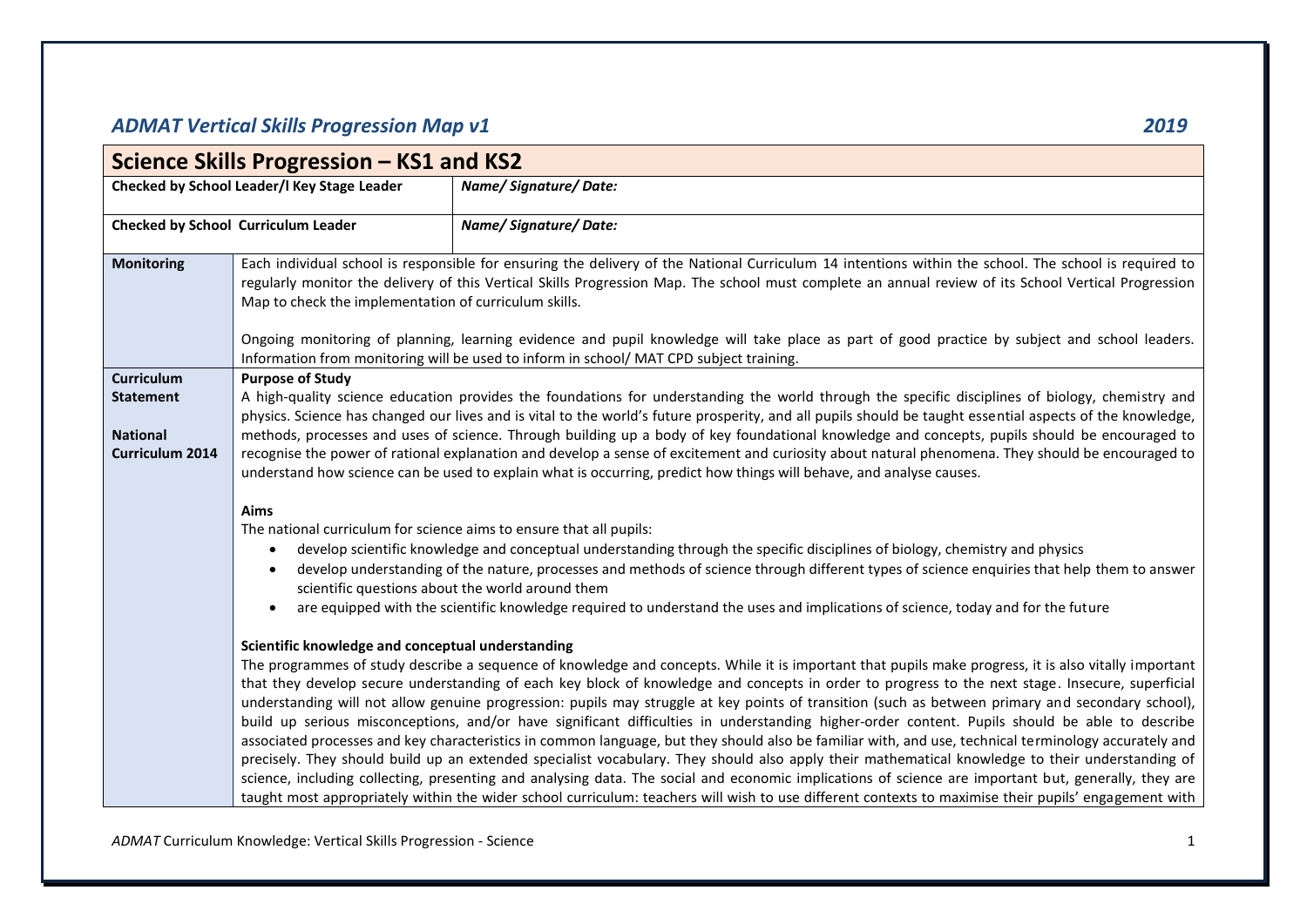and motivation to study science.

#### **The nature, processes and methods of science**

'Working scientifically' specifies the understanding of the nature, processes and methods of science for each year group. It should not be taught as a separate strand. The notes and guidance give examples of how 'working scientifically' might be embedded within the content of biology, chemistry and physics, focusing on the key features of scientific enquiry, so that pupils learn to use a variety of approaches to answer relevant scientific questions. These types of scientific enquiry should include observing over time; pattern seeking; identifying, classifying and grouping; comparative and fair testing (controlled investigations); and researching using secondary sources. Pupils should seek answers to questions through collecting, analysing and presenting data. 'Working scientifically' will be developed further at key stages 3 and 4, once pupils have built up sufficient understanding of science to engage meaningfully in more sophisticated discussion of experimental design and control.

#### **Spoken language**

The national curriculum for science reflects the importance of spoken language in pupils' development across the whole curriculum – cognitively, socially and linguistically. The quality and variety of language that pupils hear and speak are key factors in developing their scientific vocabulary and articulating scientific concepts clearly and precisely. They must be assisted in making their thinking clear, both to themselves and others, and teachers should ensure that pupils build secure foundations by using discussion to probe and remedy their misconceptions.

## **School curriculum**

The programmes of study for science are set out year-by-year for key stages 1 and 2. Schools are, however, only required to teach the relevant programme of study by the end of the key stage. **Within each key stage, schools therefore have the flexibility to introduce content earlier or later than set out in the programme of study. In addition, schools can introduce key stage content during an earlier key stage if appropriate**. All schools are also required to set out their school curriculum for science on a year-by-year basis and make this information available online.

## **Assessment**

By the end of each key stage, pupils are expected to know, apply and understand the matters, skills and processes specified in the relevant programme of study

# **Key Stage 1**

The principal focus of science teaching in key stage 1 is to enable pupils to experience and observe phenomena, looking more closely at the natural and humanly constructed world around them. They should be encouraged to be curious and ask questions about what they notice. They should be helped to develop their understanding of scientific ideas by using different types of scientific enquiry to answer their own questions, including observing changes over a period of time, noticing patterns, grouping and classifying things, carrying out simple comparative tests, and finding things out using secondary sources of information. They should begin to use simple scientific language to talk about what they have found out and communicate their ideas to a range of audiences in a variety of ways. Most of the learning about science should be done through the use of first-hand practical experiences, but there should also be some use of appropriate secondary sources, such as books, photographs and videos.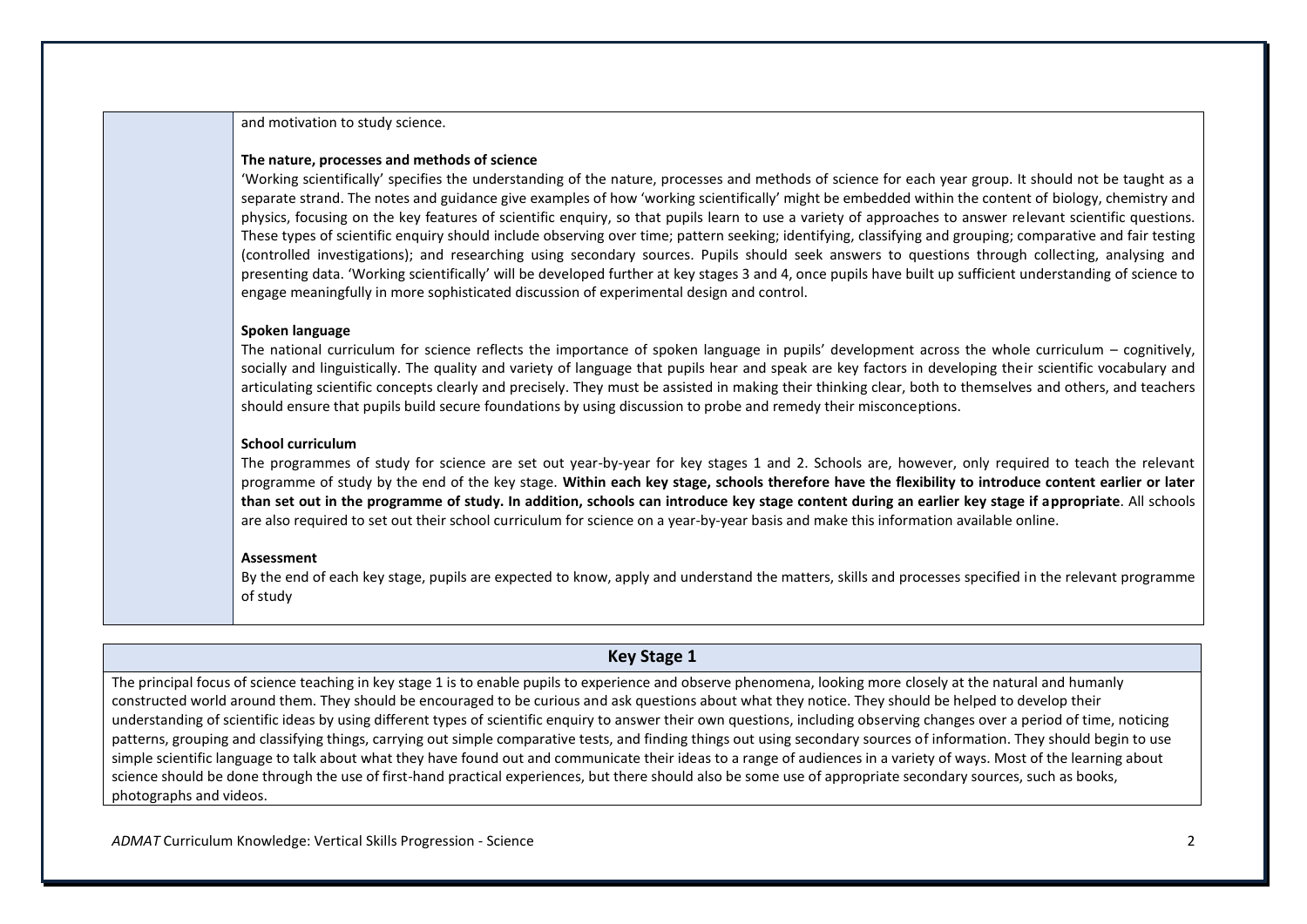| 'Working scientifically' is described separately in the programme of study but must always be taught through and clearly related to the teaching of substantive science<br>content in the programme of study. Throughout the notes/guidance, examples show how scientific methods and skills might be linked to specific elements of the content.<br>Pupils should read and spell scientific vocabulary at a level consistent with their increasing word reading and spelling knowledge at key stage 1.                                                      |                                                               |                                                                                                                                                                                                                                                                                                                                                                                                                                                                                                                                                                                                                                                                                                                                                                                                                                                                                                                                                                                                                                                                                             |                                                                                                                                                              |                                                                                                                              |                                                            |
|--------------------------------------------------------------------------------------------------------------------------------------------------------------------------------------------------------------------------------------------------------------------------------------------------------------------------------------------------------------------------------------------------------------------------------------------------------------------------------------------------------------------------------------------------------------|---------------------------------------------------------------|---------------------------------------------------------------------------------------------------------------------------------------------------------------------------------------------------------------------------------------------------------------------------------------------------------------------------------------------------------------------------------------------------------------------------------------------------------------------------------------------------------------------------------------------------------------------------------------------------------------------------------------------------------------------------------------------------------------------------------------------------------------------------------------------------------------------------------------------------------------------------------------------------------------------------------------------------------------------------------------------------------------------------------------------------------------------------------------------|--------------------------------------------------------------------------------------------------------------------------------------------------------------|------------------------------------------------------------------------------------------------------------------------------|------------------------------------------------------------|
|                                                                                                                                                                                                                                                                                                                                                                                                                                                                                                                                                              |                                                               |                                                                                                                                                                                                                                                                                                                                                                                                                                                                                                                                                                                                                                                                                                                                                                                                                                                                                                                                                                                                                                                                                             | <b>National Curriculum 2014</b>                                                                                                                              |                                                                                                                              |                                                            |
|                                                                                                                                                                                                                                                                                                                                                                                                                                                                                                                                                              | <b>Learning Intentions</b>                                    |                                                                                                                                                                                                                                                                                                                                                                                                                                                                                                                                                                                                                                                                                                                                                                                                                                                                                                                                                                                                                                                                                             | <b>Key Stage 1</b>                                                                                                                                           | Non-Statutory                                                                                                                |                                                            |
|                                                                                                                                                                                                                                                                                                                                                                                                                                                                                                                                                              |                                                               |                                                                                                                                                                                                                                                                                                                                                                                                                                                                                                                                                                                                                                                                                                                                                                                                                                                                                                                                                                                                                                                                                             |                                                                                                                                                              |                                                                                                                              |                                                            |
| Pupils should be taught about:<br>During years 1 and 2, pupils should be taught to use the following practical<br>scientific methods, processes and skills through the teaching of the programme of<br>study content:<br>asking simple questions and recognising that they can be answered<br>in different ways<br>observing closely, using simple equipment<br>performing simple tests<br>identifying and classifying<br>using their observations and ideas to suggest answers to questions<br>gathering and recording data to help in answering questions. |                                                               | Pupils in years 1 and 2 should explore the world around them and raise their own<br>questions.<br>They should experience different types of scientific enquiries, including practical<br>activities, and begin to recognise ways in which they might answer scientific<br>questions.<br>They should use simple features to compare objects, materials and living things and,<br>with help, decide how to sort and group them, observe changes over time, and, with<br>guidance, they should begin to notice patterns and relationships.<br>They should ask people questions and use simple secondary sources to find answers.<br>They should use simple measurements and equipment (for example, hand lenses, egg<br>timers) to gather data, carry out simple tests, record simple data, and talk about what<br>they have found out and how they found it out.<br>With help, they should record and communicate their findings in a range of ways and<br>begin to use simple scientific language.<br>These opportunities for working scientifically should be provided across years 1 and 2 |                                                                                                                                                              |                                                                                                                              |                                                            |
|                                                                                                                                                                                                                                                                                                                                                                                                                                                                                                                                                              |                                                               |                                                                                                                                                                                                                                                                                                                                                                                                                                                                                                                                                                                                                                                                                                                                                                                                                                                                                                                                                                                                                                                                                             | so that the expectations in the programme of study can be met by the end of year 2.<br>Pupils are not expected to cover each aspect for every area of study. |                                                                                                                              |                                                            |
|                                                                                                                                                                                                                                                                                                                                                                                                                                                                                                                                                              |                                                               |                                                                                                                                                                                                                                                                                                                                                                                                                                                                                                                                                                                                                                                                                                                                                                                                                                                                                                                                                                                                                                                                                             | A. Working Scientifically - Learning Progression                                                                                                             |                                                                                                                              |                                                            |
|                                                                                                                                                                                                                                                                                                                                                                                                                                                                                                                                                              |                                                               |                                                                                                                                                                                                                                                                                                                                                                                                                                                                                                                                                                                                                                                                                                                                                                                                                                                                                                                                                                                                                                                                                             | Year 1                                                                                                                                                       |                                                                                                                              |                                                            |
| <b>Planning Investigations (Y1)</b>                                                                                                                                                                                                                                                                                                                                                                                                                                                                                                                          | <b>Progression Statement</b>                                  | <b>Working Towards</b>                                                                                                                                                                                                                                                                                                                                                                                                                                                                                                                                                                                                                                                                                                                                                                                                                                                                                                                                                                                                                                                                      |                                                                                                                                                              | <b>Working At</b>                                                                                                            | <b>Working Beyond</b>                                      |
| <b>Pupils can ask questions</b>                                                                                                                                                                                                                                                                                                                                                                                                                                                                                                                              | Ask simple questions when                                     | Pupil can understand that                                                                                                                                                                                                                                                                                                                                                                                                                                                                                                                                                                                                                                                                                                                                                                                                                                                                                                                                                                                                                                                                   |                                                                                                                                                              | Pupil can, with prompting, ask                                                                                               | Pupil can ask simple questions                             |
|                                                                                                                                                                                                                                                                                                                                                                                                                                                                                                                                                              | prompted<br>testing.                                          |                                                                                                                                                                                                                                                                                                                                                                                                                                                                                                                                                                                                                                                                                                                                                                                                                                                                                                                                                                                                                                                                                             | questions can be answered by                                                                                                                                 | simple questions that can be<br>tested, e.g. about plants<br>growing in their habitat.                                       | that can be tested.                                        |
| Pupils can plan an enquiry                                                                                                                                                                                                                                                                                                                                                                                                                                                                                                                                   | Suggest ways of answering a<br>question<br>answer a question. |                                                                                                                                                                                                                                                                                                                                                                                                                                                                                                                                                                                                                                                                                                                                                                                                                                                                                                                                                                                                                                                                                             | Pupil can, with prompting, offer<br>way of gathering evidence to                                                                                             | Pupil can offer ways of<br>gathering evidence to answer a<br>question, e.g. by deciding on<br>the best material to use for a | Pupil can suggest different ways<br>of answering question. |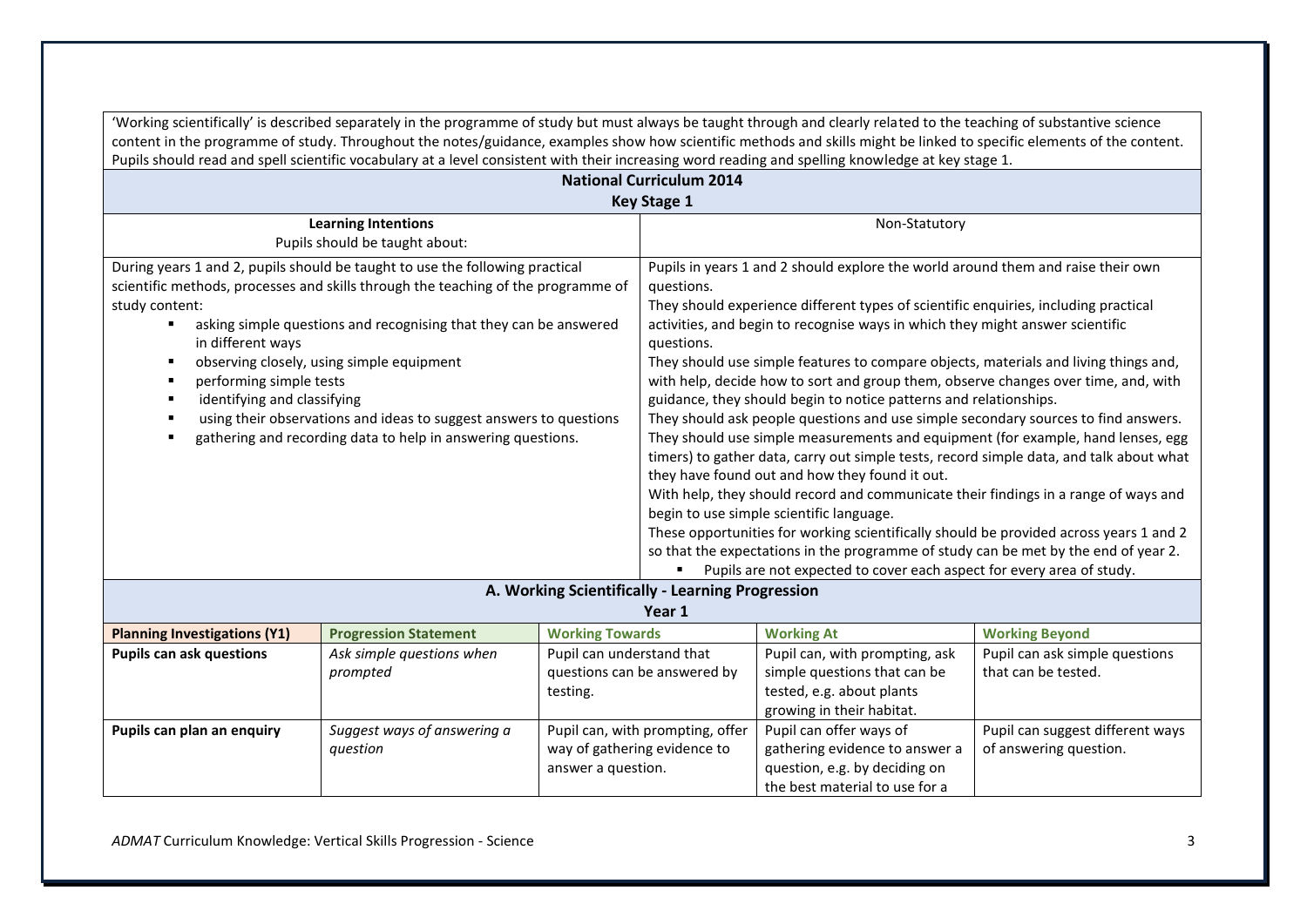|                                                             |                                                                                                                                                       |                                                                                   |        | particular application.                                                                                                                                                                                           |                                                                   |
|-------------------------------------------------------------|-------------------------------------------------------------------------------------------------------------------------------------------------------|-----------------------------------------------------------------------------------|--------|-------------------------------------------------------------------------------------------------------------------------------------------------------------------------------------------------------------------|-------------------------------------------------------------------|
| <b>Conducting Investigation (Y1)</b>                        | <b>Progression Statement</b>                                                                                                                          | <b>Working Towards</b>                                                            |        | <b>Working At</b>                                                                                                                                                                                                 | <b>Working Beyond</b>                                             |
| Pupils can use equipment to<br>take measurements            | Make relevant observations                                                                                                                            | Pupil can examine objects,<br>when prompted.                                      |        | Pupil can examine objects to<br>note key features, e.g. observe<br>growth of plants they have<br>planted.                                                                                                         | Pupil can examine carefully, e.g.<br>using hand lens.             |
|                                                             | Conduct simple tests, with<br>support                                                                                                                 | Pupil can recognise a simple<br>scientific test.                                  |        | Pupil can, with support,<br>conduct simple tests, e.g.<br>comparing the properties of<br>different materials.                                                                                                     | Pupil can conduct simple tests.                                   |
| <b>Recording Evidence (Y1)</b>                              | <b>Progression Statement</b>                                                                                                                          | <b>Working Towards</b>                                                            |        | <b>Working At</b>                                                                                                                                                                                                 | <b>Working Beyond</b>                                             |
| Pupils record work with<br>diagrams and label them          | With prompting, suggest how<br>findings could be recorded                                                                                             | Pupil can recognise the<br>purpose of an experiment.                              |        | Pupil can, with prompting,<br>identify what might usefully be<br>recorded, e.g. drawing<br>structures of plants or<br>recording changing day length.                                                              | Pupil can, with assistance, draw<br>and label diagrams.           |
|                                                             | Pupils process findings to                                                                                                                            | Recognise findings                                                                |        | Pupil can, with prompting,                                                                                                                                                                                        | Pupil can identify key findings                                   |
|                                                             | develop conclusions and                                                                                                                               |                                                                                   |        | identify key findings from an                                                                                                                                                                                     | from an enquiry, e.g. noting how                                  |
|                                                             | identify causal relationships                                                                                                                         |                                                                                   |        | enquiry.                                                                                                                                                                                                          | plants have changed over time.                                    |
| <b>Conclusions/Predictions (Y1)</b>                         | <b>Progression Statement</b>                                                                                                                          | <b>Working Towards</b>                                                            |        | <b>Working At</b>                                                                                                                                                                                                 | <b>Working Beyond</b>                                             |
| Pupils can analyse data                                     | Gather and record data                                                                                                                                | Pupil can collect data, when<br>prompted.                                         |        | Pupil can collect data, e.g.<br>comparing and contrasting<br>familiar plants.                                                                                                                                     | Pupil can collect data relevant to<br>the answering of questions. |
| <b>Pupils can draw conclusions</b>                          | Use observations to suggest<br>answers to questions                                                                                                   | Pupil can. with prompting,<br>suggest answers to enquiry<br>questions using data. |        | Pupil can suggest answers to<br>enquiry questions using data,<br>e.g. describe how to group<br>plants.                                                                                                            | Pupil can answer enquiry<br>questions using data and ideas.       |
|                                                             |                                                                                                                                                       | Science Content - National Curriculum 2014                                        |        |                                                                                                                                                                                                                   |                                                                   |
|                                                             |                                                                                                                                                       |                                                                                   | Year 1 |                                                                                                                                                                                                                   |                                                                   |
|                                                             | Pupils should be taught about:                                                                                                                        |                                                                                   |        | Non-Statutory                                                                                                                                                                                                     |                                                                   |
| <b>Biology Plants</b><br>deciduous and evergreen trees<br>٠ | identify and name a variety of common wild and garden plants, including<br>identify and describe the basic structure of a variety of common flowering |                                                                                   |        | Pupils should use the local environment throughout the year to explore<br>and answer questions about plants growing in their habitat.<br>Where possible, they should observe the growth of flowers and vegetables |                                                                   |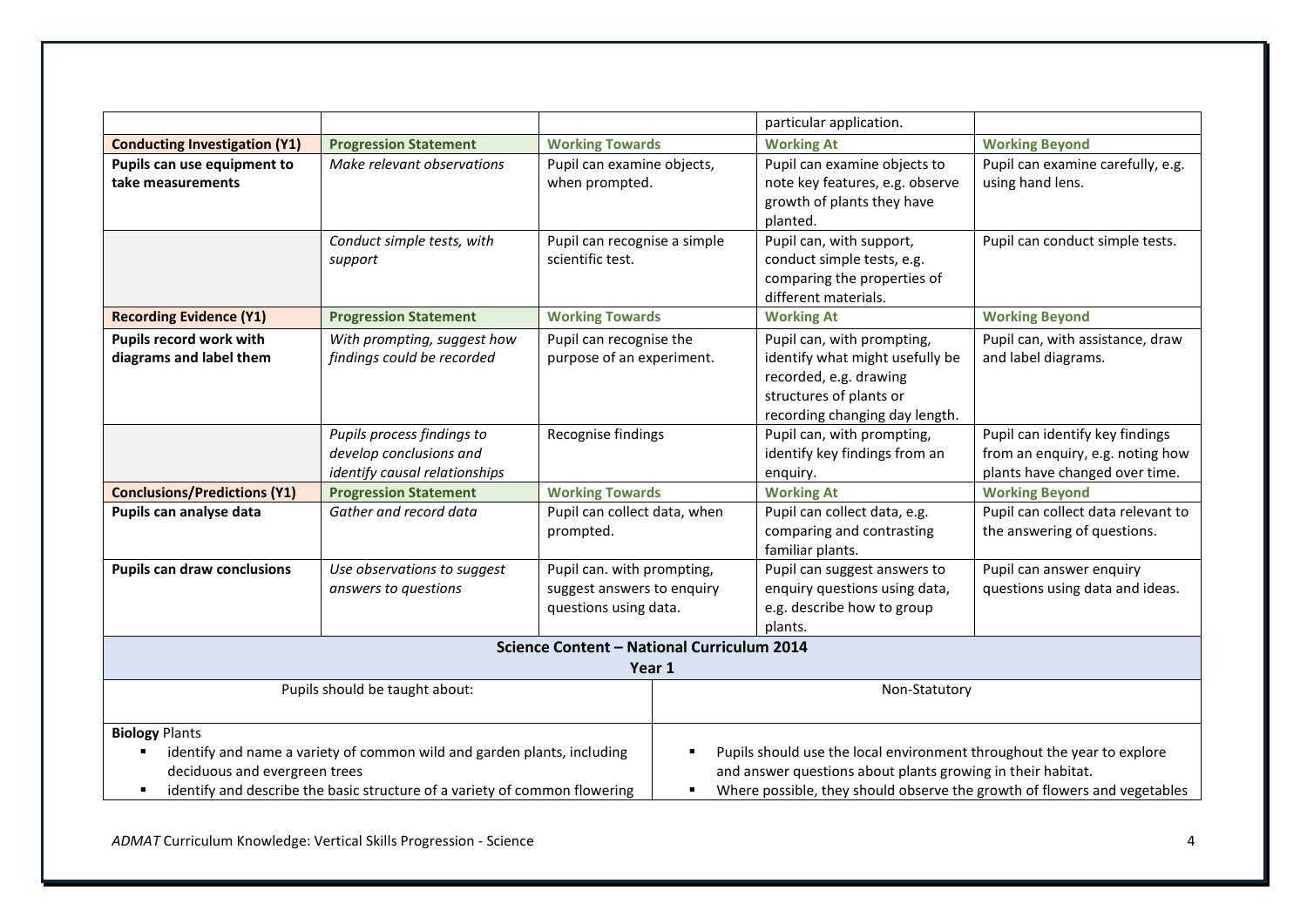| plants, including trees.                                                                                                                                                                                                                                                                                                                                                                                                                                                                                                                                       | that they have planted.<br>They should become familiar with common names of flowers, examples of<br>deciduous and evergreen trees, and plant structures (including leaves,<br>flowers (blossom), petals, fruit, roots, bulb, seed, trunk, branches, stem).<br>Pupils might work scientifically by observing closely, perhaps using<br>magnifying glasses, and comparing and contrasting familiar plants;<br>describing how they were able to identify and group them, and drawing<br>diagrams showing the parts of different plants including trees. Pupils might<br>keep records of how plants have changed over time, for example the<br>leaves falling off trees and buds opening; and compare and contrast what<br>they have found out about different plants.                                                                                                                                                                                                                                                                       |
|----------------------------------------------------------------------------------------------------------------------------------------------------------------------------------------------------------------------------------------------------------------------------------------------------------------------------------------------------------------------------------------------------------------------------------------------------------------------------------------------------------------------------------------------------------------|------------------------------------------------------------------------------------------------------------------------------------------------------------------------------------------------------------------------------------------------------------------------------------------------------------------------------------------------------------------------------------------------------------------------------------------------------------------------------------------------------------------------------------------------------------------------------------------------------------------------------------------------------------------------------------------------------------------------------------------------------------------------------------------------------------------------------------------------------------------------------------------------------------------------------------------------------------------------------------------------------------------------------------------|
| <b>Biology</b> Animals Including Humans<br>identify and name a variety of common animals including fish, amphibians,<br>٠<br>reptiles, birds and mammals<br>identify and name a variety of common animals that are carnivores,<br>٠<br>herbivores and omnivores<br>describe and compare the structure of a variety of common animals (fish,<br>$\blacksquare$<br>amphibians, reptiles, birds and mammals, including pets)<br>identify, name, draw and label the basic parts of the human body and say<br>which part of the body is associated with each sense. | Pupils should use the local environment throughout the year to explore<br>$\blacksquare$<br>and answer questions about animals in their habitat.<br>They should understand how to take care of animals taken from their local<br>environment and the need to return them safely after study.<br>Pupils should become familiar with the common names of some fish,<br>$\blacksquare$<br>amphibians, reptiles, birds and mammals, including those that are kept as<br>pets.<br>Pupils should have plenty of opportunities to learn the names of the main<br>body parts (including head, neck, arms, elbows, legs, knees, face, ears,<br>eyes, hair, mouth, teeth) through games, actions, songs and rhymes.<br>Pupils might work scientifically by using their observations to compare<br>and contrast animals at first hand or through videos and photographs,<br>describing how they identify and group them; grouping animals according<br>to what they eat; and using their senses to compare different textures,<br>sounds and smells |
| <b>Chemistry Every-day Materials</b><br>distinguish between an object and the material from which it is made<br>identify and name a variety of everyday materials, including wood, plastic,<br>glass, metal, water, and rock<br>describe the simple physical properties of a variety of everyday materials<br>compare and group together a variety of everyday materials on the basis of<br>their simple physical properties.                                                                                                                                  | Pupils should explore, name, discuss and raise and answer questions about<br>$\blacksquare$<br>everyday materials so that they become familiar with the names of<br>materials and properties such as: hard/soft; stretchy/stiff; shiny/dull;<br>rough/smooth; bendy/not bendy; waterproof/not waterproof;<br>absorbent/not absorbent; opaque/transparent.<br>Pupils should explore and experiment with a wide variety of materials, not<br>only those listed in the programme of study, but including for example:<br>brick, paper, fabrics, elastic, foil.<br>Pupils might work scientifically by: performing simple tests to explore<br>questions, for example: 'What is the best material for an umbrella?  for                                                                                                                                                                                                                                                                                                                       |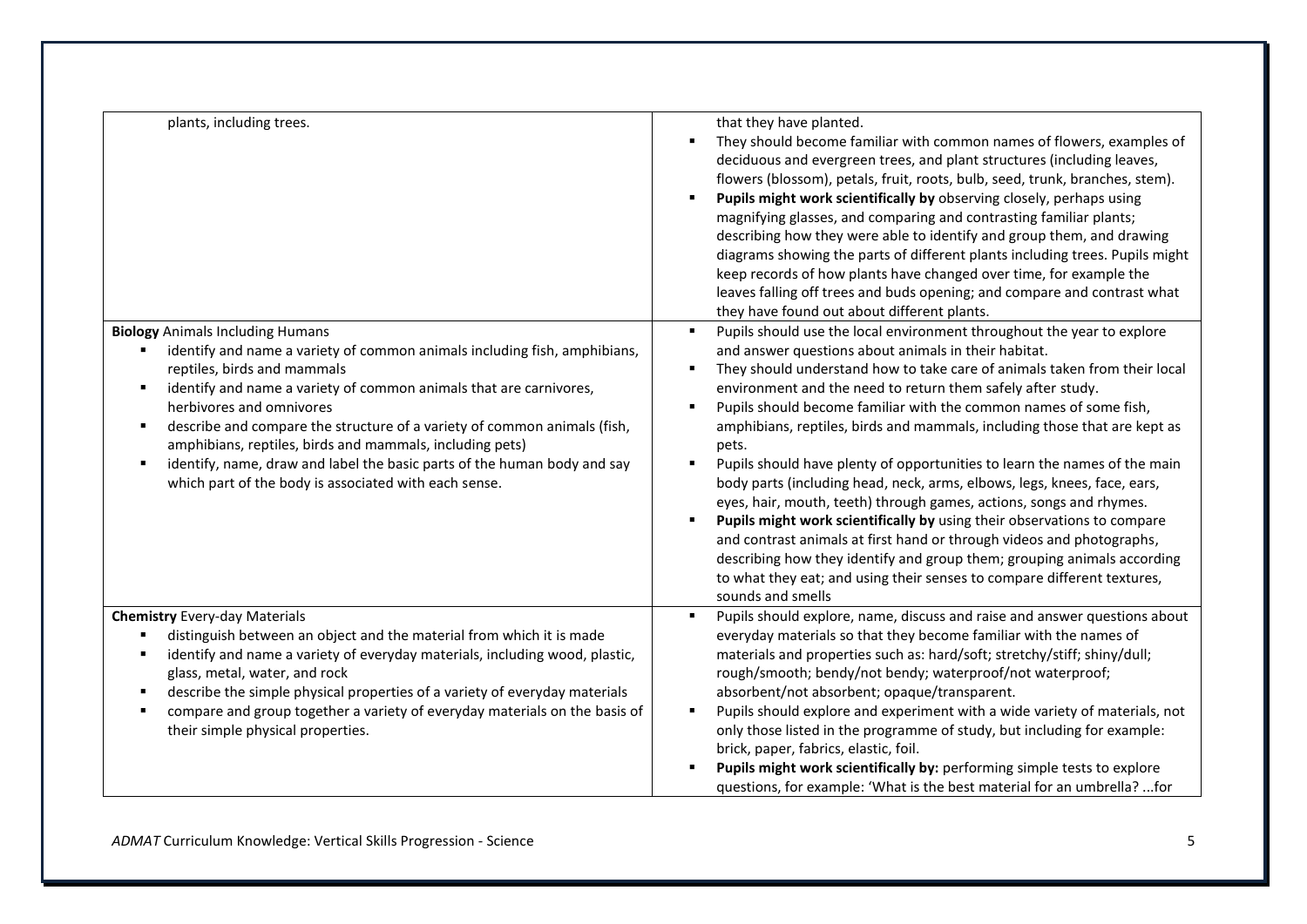| <b>Physics Seasonal Changes</b><br>observe changes across the four seasons<br>observe and describe weather associated with the seasons and how day<br>length varies.<br><b>B. Science Content - Learning Progression</b> |                                                             |                                           | leotard?' | lining a dog basket. for curtains? for a bookshelf? for a gymnast's<br>Pupils should observe and talk about changes in the weather and the<br>the Sun, even when wearing dark glasses.<br>Pupils might work scientifically by making tables and charts about the<br>weather; and making displays of what happens in the world around them,<br>including day length, as the seasons change. | seasons. Note: Pupils should be warned that it is not safe to look directly at |
|--------------------------------------------------------------------------------------------------------------------------------------------------------------------------------------------------------------------------|-------------------------------------------------------------|-------------------------------------------|-----------|--------------------------------------------------------------------------------------------------------------------------------------------------------------------------------------------------------------------------------------------------------------------------------------------------------------------------------------------------------------------------------------------|--------------------------------------------------------------------------------|
|                                                                                                                                                                                                                          |                                                             | Year 1                                    |           |                                                                                                                                                                                                                                                                                                                                                                                            |                                                                                |
| <b>Biology - Plants (Y1)</b>                                                                                                                                                                                             | <b>Progression Statement</b>                                | <b>Working Towards</b>                    |           | <b>Working At</b>                                                                                                                                                                                                                                                                                                                                                                          | <b>Working Beyond</b>                                                          |
| Life exists in a variety of forms                                                                                                                                                                                        | Identify and name a variety of                              | Identify and name a limited               |           | Identify a range of local plants.                                                                                                                                                                                                                                                                                                                                                          | Identify and notice similarities                                               |
| and goes through cycles                                                                                                                                                                                                  | common wild and garden                                      | range of plants.                          |           |                                                                                                                                                                                                                                                                                                                                                                                            | between various local plants.                                                  |
|                                                                                                                                                                                                                          | plants, including deciduous and                             |                                           |           |                                                                                                                                                                                                                                                                                                                                                                                            |                                                                                |
|                                                                                                                                                                                                                          | evergreen trees                                             |                                           |           |                                                                                                                                                                                                                                                                                                                                                                                            |                                                                                |
|                                                                                                                                                                                                                          | Identify and describe the                                   | Identify and describe the basic           |           | Name parts of a range of                                                                                                                                                                                                                                                                                                                                                                   | Identify and notice similarities in<br>the structure of various local          |
|                                                                                                                                                                                                                          | basic structure of a variety of<br>common flowering plants, | structure of a common<br>flowering plant. |           | familiar plants.                                                                                                                                                                                                                                                                                                                                                                           | plants.                                                                        |
|                                                                                                                                                                                                                          | including trees                                             |                                           |           |                                                                                                                                                                                                                                                                                                                                                                                            |                                                                                |
|                                                                                                                                                                                                                          | Explore and compare the                                     | Sort items into 'once living' and         |           | Compare/contrast a collection                                                                                                                                                                                                                                                                                                                                                              | Research further examples to                                                   |
|                                                                                                                                                                                                                          | differences between things that                             | 'never lived'.                            |           | of items, sorting into categories                                                                                                                                                                                                                                                                                                                                                          | add to the categories: 'living',                                               |
|                                                                                                                                                                                                                          | are living, dead, and things that                           |                                           |           | 'living', 'dead' and 'things that                                                                                                                                                                                                                                                                                                                                                          | 'dead' and 'things that have                                                   |
|                                                                                                                                                                                                                          | have never been alive                                       |                                           |           | have never been alive'.                                                                                                                                                                                                                                                                                                                                                                    | never been alive'.                                                             |
| <b>Biology - Animals (Y1)</b>                                                                                                                                                                                            | <b>Progression Statement</b>                                | <b>Working Towards</b>                    |           | <b>Working At</b>                                                                                                                                                                                                                                                                                                                                                                          | <b>Working Beyond</b>                                                          |
| Life exists in a variety of forms                                                                                                                                                                                        | Identify and name a variety of                              | Identify and name a limited               |           | Name a variety of common                                                                                                                                                                                                                                                                                                                                                                   | Identify common features of the                                                |
| and goes through cycles                                                                                                                                                                                                  | common animals including                                    | number of common animals.                 |           | animals.                                                                                                                                                                                                                                                                                                                                                                                   | main groups of vertebrates.                                                    |
|                                                                                                                                                                                                                          | fish, amphibians, reptiles, birds                           |                                           |           |                                                                                                                                                                                                                                                                                                                                                                                            |                                                                                |
|                                                                                                                                                                                                                          | and mammals                                                 |                                           |           |                                                                                                                                                                                                                                                                                                                                                                                            |                                                                                |
|                                                                                                                                                                                                                          | Identify and name a variety of                              | Recognise the difference                  |           | Identify and group a range of                                                                                                                                                                                                                                                                                                                                                              | Suggest whether an unfamiliar                                                  |
|                                                                                                                                                                                                                          | common animals that are                                     | between carnivores, herbivores            |           | familiar animals.                                                                                                                                                                                                                                                                                                                                                                          | animal might be a carnivore,                                                   |
|                                                                                                                                                                                                                          | carnivores, herbivores and                                  | and omnivores.                            |           |                                                                                                                                                                                                                                                                                                                                                                                            | herbivore or omnivore.                                                         |
| <b>Biology - Human Body (Y1)</b>                                                                                                                                                                                         | omnivores<br><b>Progression Statement</b>                   | <b>Working Towards</b>                    |           | <b>Working At</b>                                                                                                                                                                                                                                                                                                                                                                          | <b>Working Beyond</b>                                                          |
| The human body has a number                                                                                                                                                                                              | Describe and compare the                                    | Identify key features of one or           |           | Identify key features of a range                                                                                                                                                                                                                                                                                                                                                           | Compare key features of familiar                                               |
| of systems, each with its own                                                                                                                                                                                            | structure of a variety of                                   | two common animals.                       |           | of common animals.                                                                                                                                                                                                                                                                                                                                                                         | and unfamiliar animals.                                                        |
|                                                                                                                                                                                                                          |                                                             |                                           |           |                                                                                                                                                                                                                                                                                                                                                                                            |                                                                                |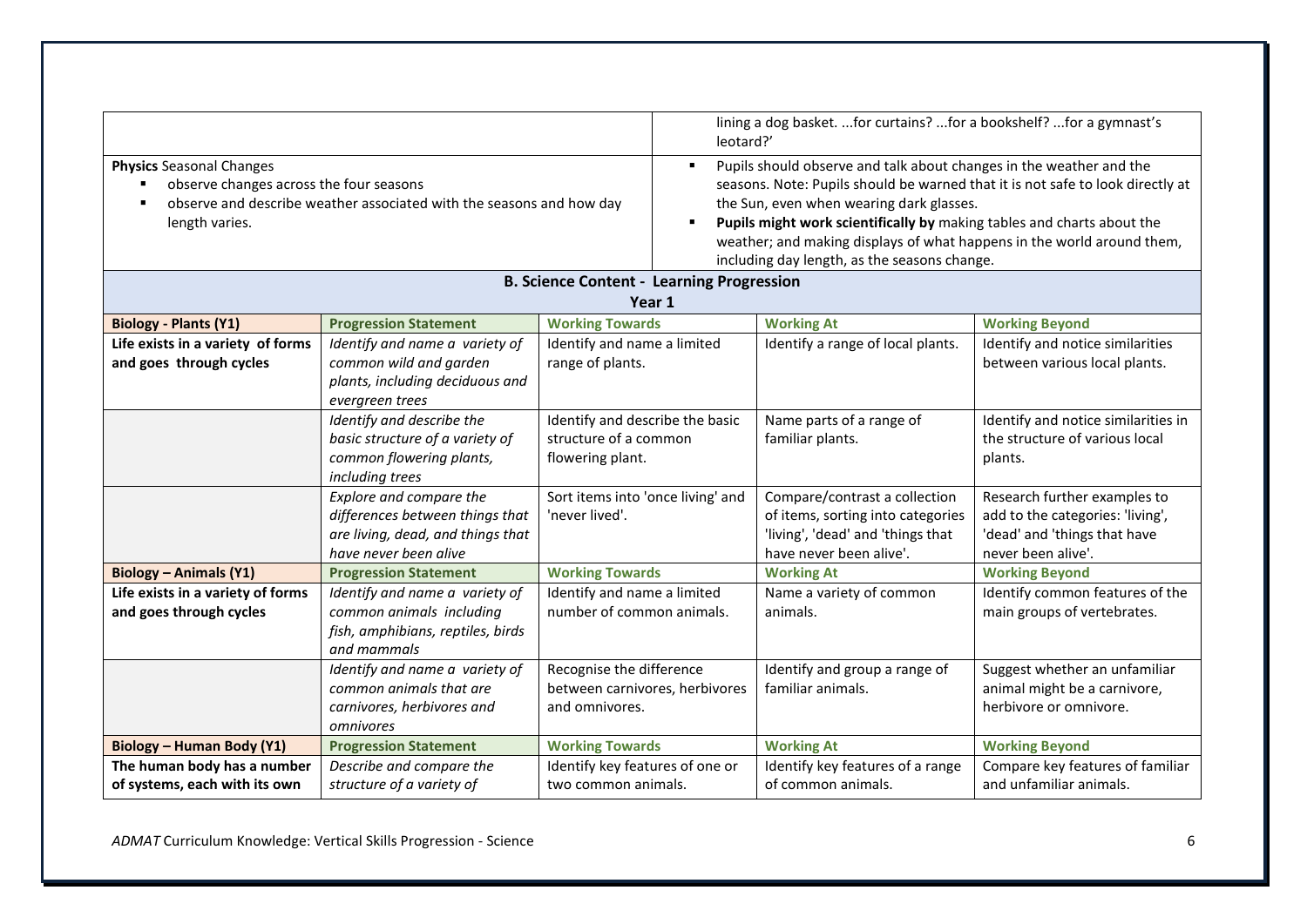| function                             | common animals (fish,            |                                                  |                                 |                                     |
|--------------------------------------|----------------------------------|--------------------------------------------------|---------------------------------|-------------------------------------|
|                                      |                                  |                                                  |                                 |                                     |
|                                      | amphibians, reptiles, birds and  |                                                  |                                 |                                     |
|                                      | mammals, including pets)         |                                                  |                                 |                                     |
|                                      | Identify, name, draw and         | Describe each of the human                       | Relate each of the human        | Suggest how the senses are used     |
|                                      | label the basic parts of the     | senses.                                          | senses to organs.               | in an activity such as eating.      |
|                                      | human body and say which         |                                                  |                                 |                                     |
|                                      | part of the body is associated   |                                                  |                                 |                                     |
|                                      | with each sense                  |                                                  |                                 |                                     |
| <b>Chemistry - Materials (Y1)</b>    | <b>Progression Statement</b>     | <b>Working Towards</b>                           | <b>Working At</b>               | <b>Working Beyond</b>               |
| <b>Materials have physical</b>       | Distinguish between an object    | Identify the material from                       | Correctly identify both object  | Compare the same object made        |
| properties which can be              | and the material from which it   | which an object has been                         | and material.                   | from different materials in terms   |
| investigated and compared            | is made                          | made.                                            |                                 | of its effectiveness.               |
|                                      | Identify and name a variety      | Identify and name a limited                      | Identify and name a range of    | Identify typical uses of a range of |
|                                      | of everyday materials, including | range of materials.                              | materials.                      | materials.                          |
|                                      | wood, plastic, glass, metal,     |                                                  |                                 |                                     |
|                                      | water and rock                   |                                                  |                                 |                                     |
|                                      | Describe the simple physical     | Recognise that a material has                    | Describe a range of properties  | Compare the physical properties     |
|                                      | properties of a variety of       | properties.                                      | of a variety of materials.      | of different everyday materials.    |
|                                      | everyday materials               |                                                  |                                 |                                     |
|                                      | Compare and group together a     | Compare and contrast two                         | Classify a variety of materials | Use simple physical properties to   |
|                                      | variety of everyday materials    | everyday materials.                              | into groups based on physical   | suggest classification of           |
|                                      | on the basis of their simple     |                                                  | properties.                     | materials                           |
|                                      | physical properties              |                                                  |                                 |                                     |
| <b>Physics-Seasonal Changes (Y1)</b> | <b>Progression Statement</b>     | <b>Working Towards</b>                           | <b>Working At</b>               | <b>Working Beyond</b>               |
| Day, night, month, seasonal          | Observe changes across           | Recognise that there are                         | Describe seasonal changes.      | Recognise changes within            |
| change & year are caused by          | the four seasons                 | seasonal changes.                                |                                 | seasons as well as between          |
| the position/movement of the         |                                  |                                                  |                                 | seasons.                            |
| Earth                                |                                  |                                                  |                                 |                                     |
|                                      | Observe/describe weather         | Recognise that day length                        | Relate weather patterns and     | Make and test predictions           |
|                                      | associated with the seasons      | alters in different seasons.                     | day length to seasons.          | relating to changing day length     |
|                                      | and how day length varies        |                                                  |                                 | and weather patterns                |
|                                      |                                  | A. Working Scientifically - Learning Progression |                                 |                                     |
|                                      |                                  | Year 2                                           |                                 |                                     |
| <b>Planning Investigations (Y2)</b>  | <b>Progression Statement</b>     | <b>Working Towards</b>                           | <b>Working At</b>               | <b>Working Beyond</b>               |
| <b>Pupils can ask questions</b>      | Ask simple questions             | Pupil can, with prompting, ask                   | Pupil can ask simple questions  | Pupil can, with support, develop    |
|                                      |                                  | simple questions that can be                     | that can be tested, e.g. about  | relevant, testable questions.       |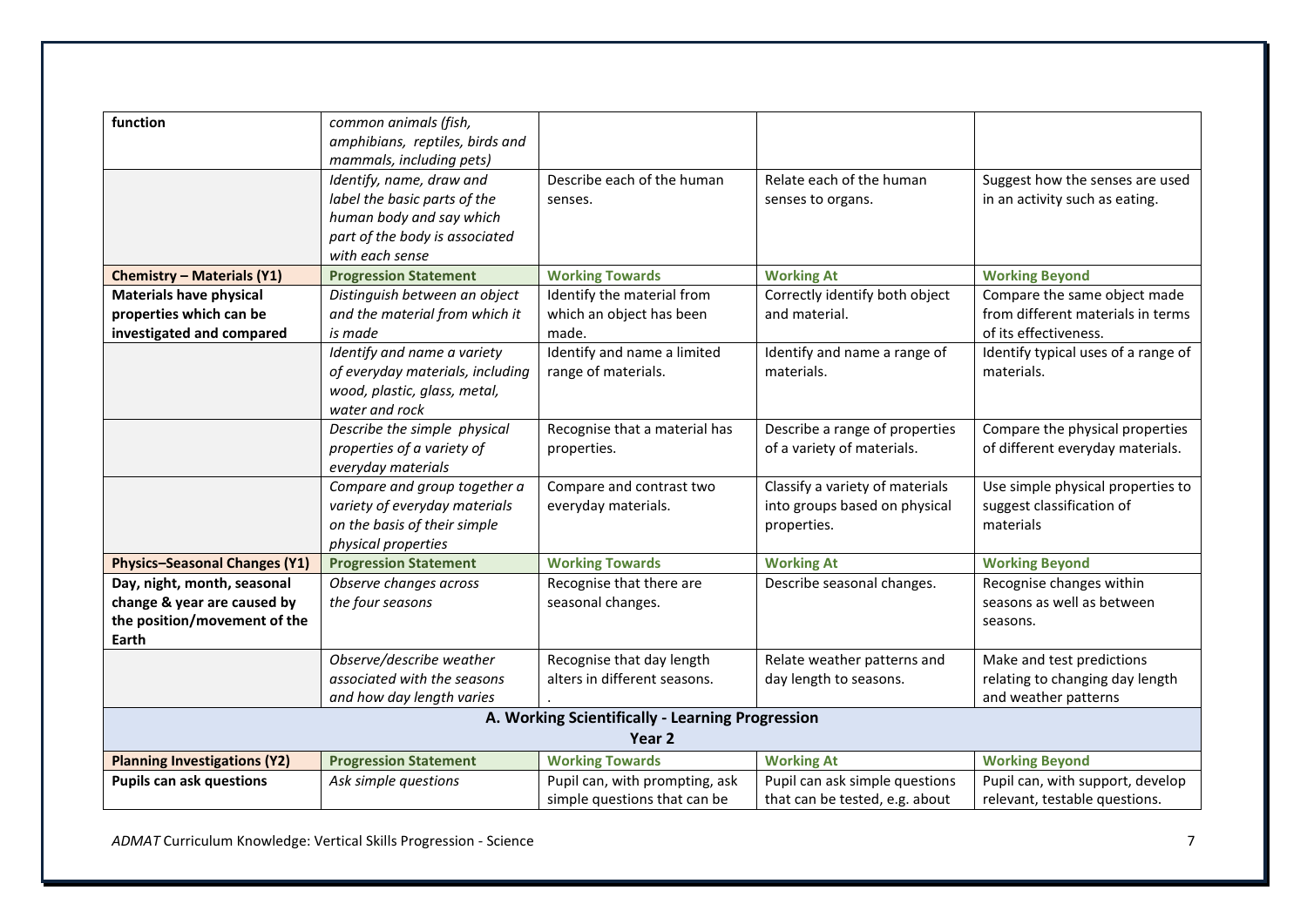|                                                                                               |                                                                                                               | tested.                                                                    | the local environment and how<br>organisms depend on each<br>other.                                                                                                              |                                                                                                                             |
|-----------------------------------------------------------------------------------------------|---------------------------------------------------------------------------------------------------------------|----------------------------------------------------------------------------|----------------------------------------------------------------------------------------------------------------------------------------------------------------------------------|-----------------------------------------------------------------------------------------------------------------------------|
| Pupils can plan an enquiry                                                                    | Recognise that questions can<br>be answered in different ways                                                 | Pupil can offer way of gathering<br>evidence to answer a question.         | Pupil can suggest different<br>ways of answering a question,<br>e.g. testing the suitability of<br>materials for different<br>purposes.                                          | Pupil can plan enquiry, such as a<br>comparative or fair test.                                                              |
| <b>Conducting Experiments (Y2)</b>                                                            | <b>Progression Statement</b>                                                                                  | <b>Working Towards</b>                                                     | <b>Working At</b>                                                                                                                                                                | <b>Working Beyond</b>                                                                                                       |
| Pupils can use equipment to<br>take measurements                                              | Observe closely using simple<br>equipment.                                                                    | Pupil can examine objects<br>closely, e.g. pebbles.                        | Pupil can examine carefully,<br>e.g. using a hand lens.                                                                                                                          | Pupil can observe carefully and<br>suggest useful measurements,<br>e.g. examine a leaf and suggest<br>measuring its length. |
|                                                                                               | Perform simple tests                                                                                          | Pupil can, with support,<br>conduct simple tests.                          | Pupil can conduct simple tests,<br>e.g. setting up comparative<br>tests to show that plants need<br>water and light.                                                             | Pupil can conduct a series of<br>simple tests.                                                                              |
| <b>Recording Evidence (Y2)</b>                                                                | <b>Progression Statement</b>                                                                                  | <b>Working Towards</b>                                                     | <b>Working At</b>                                                                                                                                                                | <b>Working Beyond</b>                                                                                                       |
| Pupils record work with<br>diagrams and label them                                            | Record and communicate their<br>findings in a range of ways and<br>begin to use simple scientific<br>language | Pupil can, with prompting,<br>identify what might usefully be<br>recorded. | Pupil can, with assistance, draw<br>and label diagrams, e.g.<br>recording plants changing over<br>time, starting from seed/ bulb.                                                | Pupil can, with prompting, draw<br>and label diagrams.                                                                      |
| <b>Reporting Findings (Y2)</b>                                                                | <b>Progression Statement</b>                                                                                  | <b>Working Towards</b>                                                     | <b>Working At</b>                                                                                                                                                                | <b>Working Beyond</b>                                                                                                       |
| <b>Pupils process findings to</b><br>develop conclusions and<br>identify causal relationships | Identify and classify                                                                                         | Pupil can identify key findings<br>from an enquiry.                        | Pupil can identify and group<br>key outcomes from enquiry,<br>e.g. describing conditions in<br>different habitats and how<br>these affect the numbers and<br>types of organisms. | Pupil can, with prompting,<br>suggest what an enquiry shows.                                                                |
| <b>Conclusions/Predictions (Y2)</b>                                                           | <b>Progression Statement</b>                                                                                  | <b>Working Towards</b>                                                     | <b>Working At</b>                                                                                                                                                                | <b>Working Beyond</b>                                                                                                       |
| Pupils can analyse data                                                                       | Gather and record data to help<br>answer questions                                                            | Pupil can collect data.                                                    | Pupil can collect data relevant<br>to the answering of questions,<br>e.g. seeing how the shapes of<br>some materials can be<br>changed.                                          | Pupil can recognise patterns that<br>relate to scientific ideas, when<br>prompted.                                          |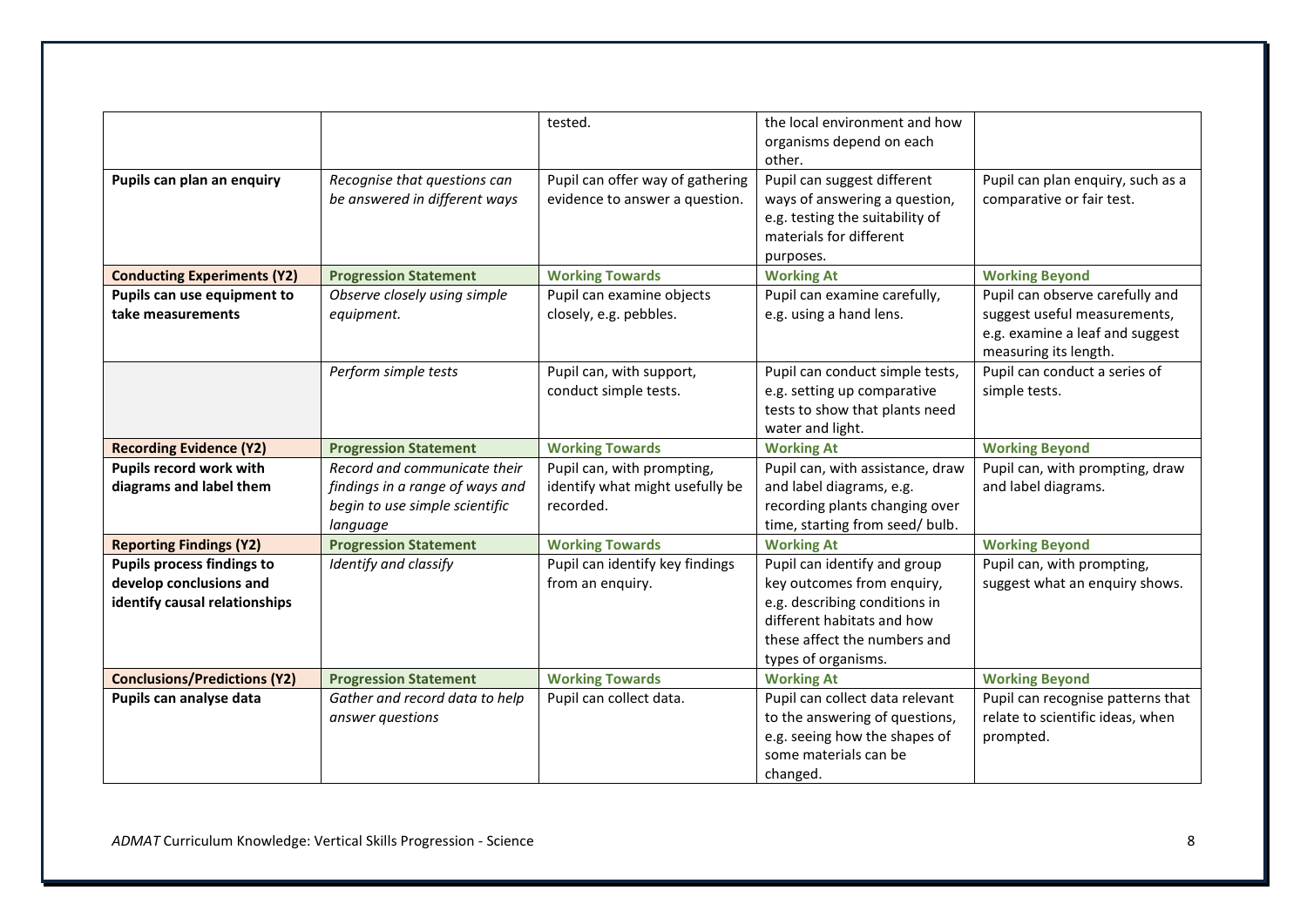| <b>Pupils can draw conclusions</b>                                                                                                                     | Use their observations and                                                                                                                                                                                                                                                                                                                                                                                                                                                                                                           | Pupil can suggest answers to               |                            | Pupil can answer enquiry                                                                                                                                                                                                                                                                                                                                                                                                                                                                                                                                                                                                                                                                                                                                                                                                                                                                                                                                                                                                                                                                                                                                                                                                                                                                                                                                                                                                                                                                                                                                                                                                                                                                                                                                                    | Pupil can, with support, use |
|--------------------------------------------------------------------------------------------------------------------------------------------------------|--------------------------------------------------------------------------------------------------------------------------------------------------------------------------------------------------------------------------------------------------------------------------------------------------------------------------------------------------------------------------------------------------------------------------------------------------------------------------------------------------------------------------------------|--------------------------------------------|----------------------------|-----------------------------------------------------------------------------------------------------------------------------------------------------------------------------------------------------------------------------------------------------------------------------------------------------------------------------------------------------------------------------------------------------------------------------------------------------------------------------------------------------------------------------------------------------------------------------------------------------------------------------------------------------------------------------------------------------------------------------------------------------------------------------------------------------------------------------------------------------------------------------------------------------------------------------------------------------------------------------------------------------------------------------------------------------------------------------------------------------------------------------------------------------------------------------------------------------------------------------------------------------------------------------------------------------------------------------------------------------------------------------------------------------------------------------------------------------------------------------------------------------------------------------------------------------------------------------------------------------------------------------------------------------------------------------------------------------------------------------------------------------------------------------|------------------------------|
|                                                                                                                                                        | ideas to suggest answers to                                                                                                                                                                                                                                                                                                                                                                                                                                                                                                          | enquiry questions using data.              |                            | questions using data and ideas,                                                                                                                                                                                                                                                                                                                                                                                                                                                                                                                                                                                                                                                                                                                                                                                                                                                                                                                                                                                                                                                                                                                                                                                                                                                                                                                                                                                                                                                                                                                                                                                                                                                                                                                                             | evidence to produce simple   |
|                                                                                                                                                        | questions                                                                                                                                                                                                                                                                                                                                                                                                                                                                                                                            |                                            |                            | e.g. to help decide how the                                                                                                                                                                                                                                                                                                                                                                                                                                                                                                                                                                                                                                                                                                                                                                                                                                                                                                                                                                                                                                                                                                                                                                                                                                                                                                                                                                                                                                                                                                                                                                                                                                                                                                                                                 | conclusion.                  |
|                                                                                                                                                        |                                                                                                                                                                                                                                                                                                                                                                                                                                                                                                                                      |                                            |                            | properties of certain materials                                                                                                                                                                                                                                                                                                                                                                                                                                                                                                                                                                                                                                                                                                                                                                                                                                                                                                                                                                                                                                                                                                                                                                                                                                                                                                                                                                                                                                                                                                                                                                                                                                                                                                                                             |                              |
|                                                                                                                                                        |                                                                                                                                                                                                                                                                                                                                                                                                                                                                                                                                      |                                            |                            | make them suitable for certain                                                                                                                                                                                                                                                                                                                                                                                                                                                                                                                                                                                                                                                                                                                                                                                                                                                                                                                                                                                                                                                                                                                                                                                                                                                                                                                                                                                                                                                                                                                                                                                                                                                                                                                                              |                              |
|                                                                                                                                                        |                                                                                                                                                                                                                                                                                                                                                                                                                                                                                                                                      |                                            |                            | applications.                                                                                                                                                                                                                                                                                                                                                                                                                                                                                                                                                                                                                                                                                                                                                                                                                                                                                                                                                                                                                                                                                                                                                                                                                                                                                                                                                                                                                                                                                                                                                                                                                                                                                                                                                               |                              |
|                                                                                                                                                        |                                                                                                                                                                                                                                                                                                                                                                                                                                                                                                                                      | Science Content - National Curriculum 2014 |                            |                                                                                                                                                                                                                                                                                                                                                                                                                                                                                                                                                                                                                                                                                                                                                                                                                                                                                                                                                                                                                                                                                                                                                                                                                                                                                                                                                                                                                                                                                                                                                                                                                                                                                                                                                                             |                              |
|                                                                                                                                                        |                                                                                                                                                                                                                                                                                                                                                                                                                                                                                                                                      |                                            | Year <sub>2</sub>          |                                                                                                                                                                                                                                                                                                                                                                                                                                                                                                                                                                                                                                                                                                                                                                                                                                                                                                                                                                                                                                                                                                                                                                                                                                                                                                                                                                                                                                                                                                                                                                                                                                                                                                                                                                             |                              |
|                                                                                                                                                        | Pupils should be taught about:                                                                                                                                                                                                                                                                                                                                                                                                                                                                                                       |                                            | Non-Statutory              |                                                                                                                                                                                                                                                                                                                                                                                                                                                                                                                                                                                                                                                                                                                                                                                                                                                                                                                                                                                                                                                                                                                                                                                                                                                                                                                                                                                                                                                                                                                                                                                                                                                                                                                                                                             |                              |
| <b>Biology</b> Living Things and Their Habitats<br>and things that have never been alive<br>٠<br>٠<br>including microhabitats<br>٠<br>sources of food. | explore and compare the differences between things that are living, dead,<br>identify that most living things live in habitats to which they are suited and<br>describe how different habitats provide for the basic needs of different<br>kinds of animals and plants, and how they depend on each other<br>identify and name a variety of plants and animals in their habitats,<br>describe how animals obtain their food from plants and other animals,<br>using the idea of a simple food chain, and identify and name different |                                            | ٠<br>٠<br>٠<br>٠<br>٠<br>٠ | Pupils should be introduced to the idea that all living things have certain<br>characteristics that are essential for keeping them alive and healthy.<br>They should raise and answer questions that help them to become familiar<br>with the life processes that are common to all living things.<br>Pupils should be introduced to the terms 'habitat' (a natural environment<br>or home of a variety of plants and animals) and 'micro-habitat' (a very<br>small habitat, for example for woodlice under stones, logs or leaf litter).<br>They should raise and answer questions about the local environment that<br>help them to identify and study a variety of plants and animals within their<br>habitat and observe how living things depend on each other, for example,<br>plants serving as a source of food and shelter for animals.<br>Pupils should compare animals in familiar habitats with animals found in<br>less familiar habitats, for example, on the seashore, in woodland, in the<br>ocean, in the rainforest.<br>Pupils might work scientifically by sorting and classifying things according<br>to whether they are living, dead or were never alive, and recording their<br>findings using charts. They should describe how they decided where to<br>place things, exploring questions for example: 'Is a flame alive? Is a<br>deciduous tree dead in winter?' and talk about ways of answering their<br>questions. They could construct a simple food chain that includes humans<br>(e.g. grass, cow, human). They could describe the conditions in different<br>habitats and micro-habitats (under log, on stony path, under bushes) and<br>find out how the conditions affect the number and type(s) of plants and<br>animals that live there. |                              |
| <b>Biology Plants</b>                                                                                                                                  |                                                                                                                                                                                                                                                                                                                                                                                                                                                                                                                                      |                                            |                            | Pupils should use the local environment throughout the year to observe                                                                                                                                                                                                                                                                                                                                                                                                                                                                                                                                                                                                                                                                                                                                                                                                                                                                                                                                                                                                                                                                                                                                                                                                                                                                                                                                                                                                                                                                                                                                                                                                                                                                                                      |                              |
|                                                                                                                                                        | observe and describe how seeds and bulbs grow into mature plants                                                                                                                                                                                                                                                                                                                                                                                                                                                                     |                                            |                            | how different plants grow.                                                                                                                                                                                                                                                                                                                                                                                                                                                                                                                                                                                                                                                                                                                                                                                                                                                                                                                                                                                                                                                                                                                                                                                                                                                                                                                                                                                                                                                                                                                                                                                                                                                                                                                                                  |                              |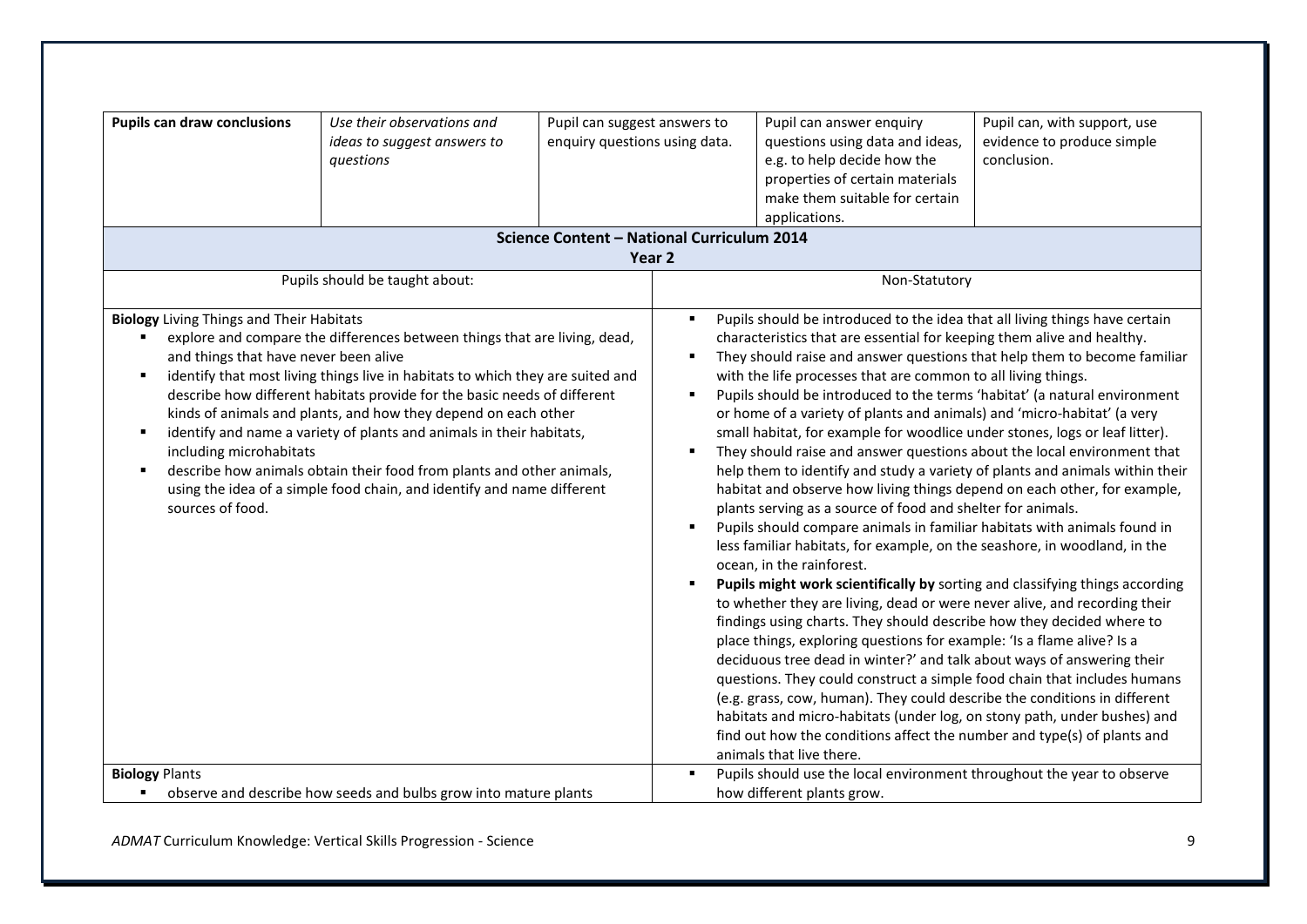| find out and describe how plants need water, light and a suitable<br>temperature to grow and stay healthy.                                                                                                                                                                                                                                                                      | Pupils should be introduced to the requirements of plants for germination,<br>growth and survival, as well as to the processes of reproduction and<br>growth in plants. Note: Seeds and bulbs need water to grow but most do<br>not need light; seeds and bulbs have a store of food inside them.<br>Pupils might work scientifically by observing and recording, with some<br>accuracy, the growth of a variety of plants as they change over time from a<br>seed or bulb or observing similar plants at different stages of growth;<br>setting up a comparative test to show that plants need light and water to<br>stay healthy.                                                                                                                                                                                                                                                                                                                                                    |
|---------------------------------------------------------------------------------------------------------------------------------------------------------------------------------------------------------------------------------------------------------------------------------------------------------------------------------------------------------------------------------|----------------------------------------------------------------------------------------------------------------------------------------------------------------------------------------------------------------------------------------------------------------------------------------------------------------------------------------------------------------------------------------------------------------------------------------------------------------------------------------------------------------------------------------------------------------------------------------------------------------------------------------------------------------------------------------------------------------------------------------------------------------------------------------------------------------------------------------------------------------------------------------------------------------------------------------------------------------------------------------|
| <b>Biology</b> Animals Including Humans<br>notice that animals, including humans, have offspring which grow into<br>adults<br>find out about and describe the basic needs of animals, including humans,<br>٠<br>for survival (water, food and air)<br>describe the importance for humans of exercise, eating the right amounts<br>٠<br>of different types of food, and hygiene. | Pupils should be introduced to the basic needs of animals for survival, as<br>$\blacksquare$<br>well as the importance of exercise and nutrition for humans.<br>They should also be introduced to the processes of reproduction and<br>growth in animals.<br>The focus at this stage should be on questions that help pupils to recognise<br>growth; they should not be expected to understand how reproduction<br>occurs. The following examples might be used: egg, chick, chicken; egg,<br>caterpillar, pupa, butterfly; spawn, tadpole, frog; lamb, sheep. Growing<br>into adults can include reference to baby, toddler, child, teenager, adult.<br>Pupils might work scientifically by observing, through video or first-hand<br>observation and measurement, how different animals, including humans,<br>grow; asking questions about what things animals need for survival and<br>what humans need to stay healthy; and suggesting ways to find answers to<br>their questions. |
| <b>Chemistry Uses of Everyday Materials</b><br>identify and compare the suitability of a variety of everyday materials,<br>including wood, metal, plastic, glass, brick, rock, paper and cardboard for<br>particular uses<br>find out how the shapes of solid objects made from some materials can be<br>changed by squashing, bending, twisting and stretching.                | Pupils should identify and discuss the uses of different everyday materials<br>so that they become familiar with how some materials are used for more<br>than one thing (metal can be used for coins, cans, cars and table legs;<br>wood can be used for matches, floors, and telegraph poles) or different<br>materials are used for the same thing (spoons can be made from plastic,<br>wood, metal, but not normally from glass).<br>They should think about the properties of materials that make them<br>suitable or unsuitable for particular purposes and they should be<br>encouraged to think about unusual and creative uses for everyday<br>materials.<br>Pupils might find out about people who have developed useful new<br>materials, for example John Dunlop, Charles Macintosh or John McAdam.<br>Pupils might work scientifically by comparing the uses of everyday                                                                                                   |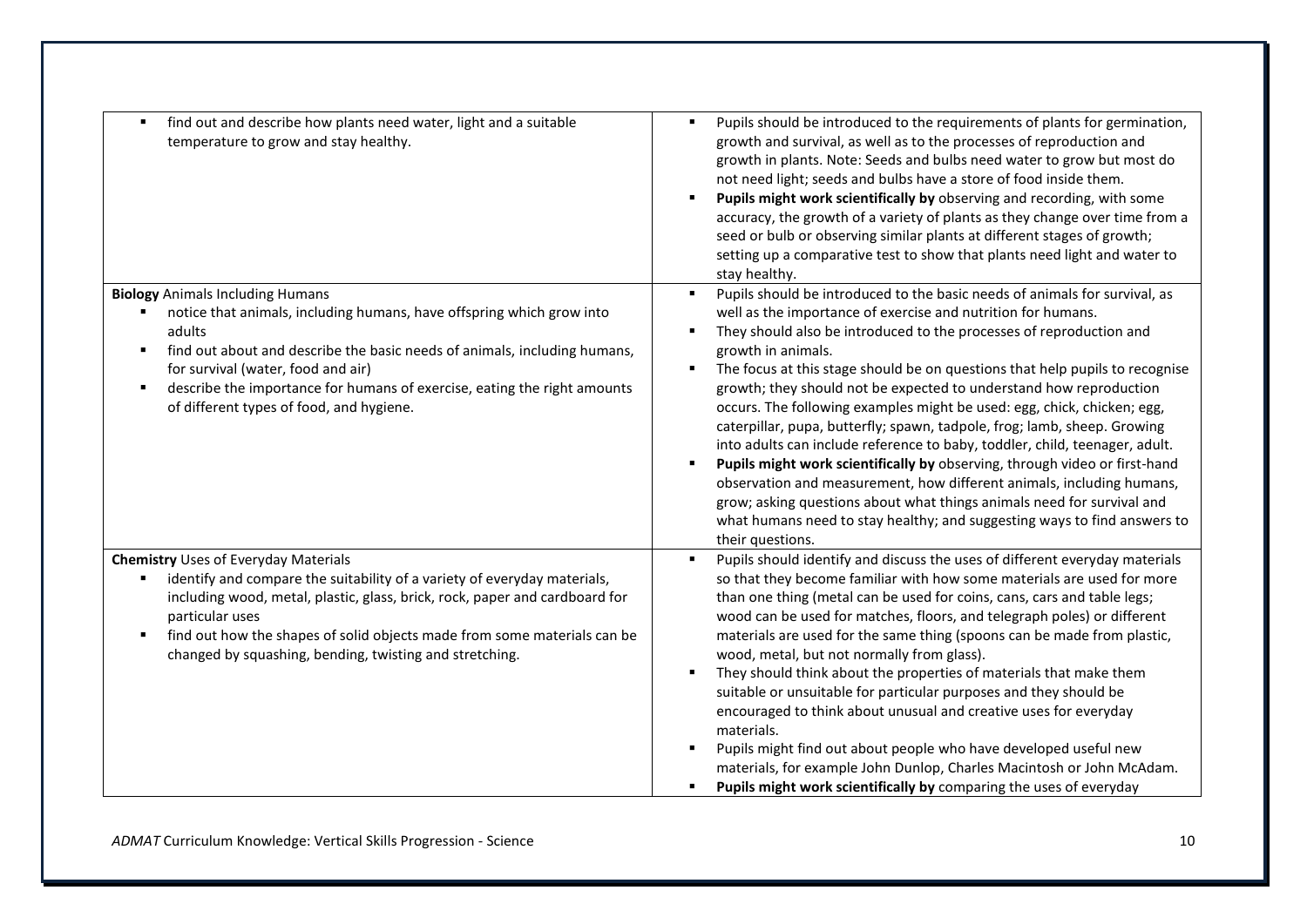|                                                                                                |                                                                                                                                                                                                                                             |                                                                           | home, the journey to school, on visits, and in stories, rhymes and songs);<br>and recording their observations.                      | materials in and around the school with materials found in other places (at<br>observing closely, identifying and classifying the uses of different materials, |
|------------------------------------------------------------------------------------------------|---------------------------------------------------------------------------------------------------------------------------------------------------------------------------------------------------------------------------------------------|---------------------------------------------------------------------------|--------------------------------------------------------------------------------------------------------------------------------------|----------------------------------------------------------------------------------------------------------------------------------------------------------------|
|                                                                                                |                                                                                                                                                                                                                                             | <b>B. Science Content - Learning Progression</b>                          |                                                                                                                                      |                                                                                                                                                                |
| <b>Biology - Living Things and</b><br>their Habitats, Plants, Animals<br>including Humans (Y2) | <b>Progression Statement</b>                                                                                                                                                                                                                | Year 2<br><b>Working Towards</b>                                          | <b>Working At</b>                                                                                                                    | <b>Working Beyond</b>                                                                                                                                          |
| Habitats provide living things<br>with what they need                                          | Identify that most living things<br>live in habitats to which they<br>are suited and describe how<br>different habitats provide for<br>the basic needs of different<br>kinds of animals and plants,<br>and how they depend on each<br>other | Identify that a habitat supplies<br>living things with what they<br>need. | Explain how, for a named<br>animal or plant, it gets what it<br>needs from its habitat and<br>other living things that are<br>there. | Explain why there may be a limit<br>as to how many of a certain<br>living thing can live in a<br>particular area.                                              |
|                                                                                                | Identify and name a variety of<br>plants and animals in their<br>habitats, including micro<br>habitats                                                                                                                                      | Identify a limited range of living<br>things in their habitats.           | Identify a range of living things<br>in habitats of various sizes.                                                                   | Identify a range of living things<br>and suggest why they may be<br>found in that habitat.                                                                     |
|                                                                                                | Describe how animals obtain<br>their food from plants and<br>other animals, using the idea of<br>a simple food chain, and<br>identify and name different<br>sources of food                                                                 | Identify a predator-prey<br>relationship.                                 | Construct a simple food chain<br>and identify what is eating<br>what.                                                                | Suggest, within a simple food<br>chain, what might happen if one<br>of the living things becomes<br>scarce.                                                    |
|                                                                                                | Find out and describe how<br>plants need water, light and a<br>suitable temperature to<br>grow and stay healthy                                                                                                                             | Find out one thing that plants<br>need to grow and stay healthy.          | Explore and identify what<br>plants need to thrive.                                                                                  | Identify the effects of a shortage<br>of each of the things that plants<br>need to grow and stay healthy                                                       |
| Life exists in a<br>variety of forms and<br>goes through cycles - Plants                       | Observe and describe how<br>seeds and bulbs grow into<br>mature plants                                                                                                                                                                      | Identify that seeds and bulbs<br>grow into mature plants.                 | Describe stages of<br>development of a full-grown<br>plant.                                                                          | Compare and contrast the<br>growth patterns of different<br>types of plants.                                                                                   |
| Life exists in a variety of forms<br>and goes through cycles -                                 | Notice that animals, including<br>humans, have offspring which                                                                                                                                                                              | Recognise that all animals,<br>including humans, have                     | Describe the relationship<br>between adult animals and                                                                               | Compare and contrast adults and<br>their offspring for different                                                                                               |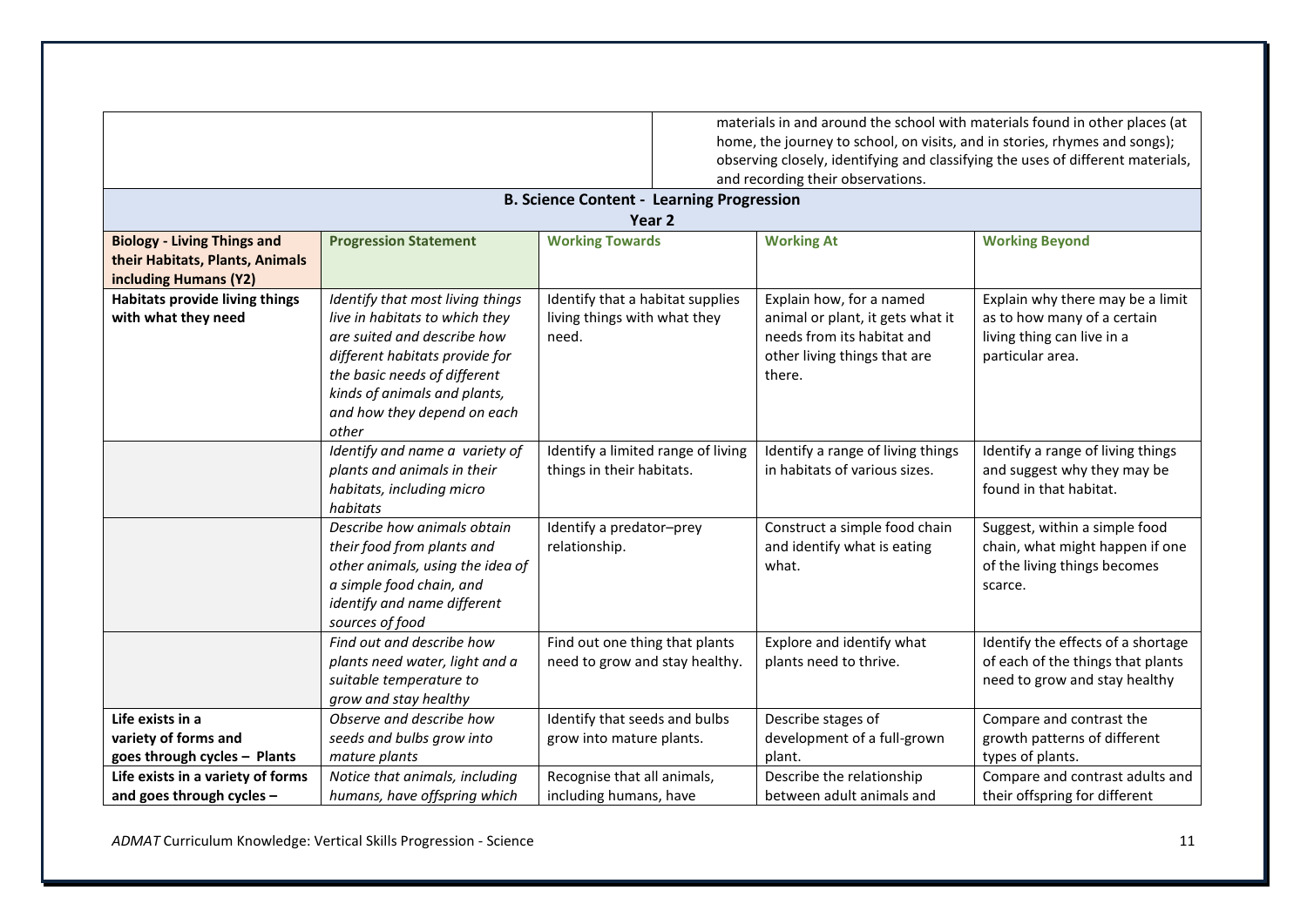| <b>Animals</b>                                                                         | grow into adults                                                                                                                                                                    | offspring.                                                                                                                                                                           | their offspring.                                                            | animals.                                                                                                                      |
|----------------------------------------------------------------------------------------|-------------------------------------------------------------------------------------------------------------------------------------------------------------------------------------|--------------------------------------------------------------------------------------------------------------------------------------------------------------------------------------|-----------------------------------------------------------------------------|-------------------------------------------------------------------------------------------------------------------------------|
|                                                                                        | Find out about and describe the<br>basic needs of animals,<br>including humans, for survival<br>(water, food and air)                                                               | Identify the basic needs of<br>animals, including humans, for<br>survival (water, food and air).                                                                                     | Identify human's basic needs.                                               | Suggest how the basic needs of<br>different animals influences their<br>choice of habitat.                                    |
| The human body has a number<br>of systems, each with its own<br><b>function</b>        | Describe the importance for<br>humans of exercise, eating<br>the right amounts of different<br>types of food, and hygiene                                                           | Recognise the importance to<br>humans of exercise, diet and<br>hygiene.                                                                                                              | Describe the importance of a<br>healthy diet and exercise.                  | Suggest effects of poor diet and<br>hygiene.                                                                                  |
| <b>Chemistry - Uses of Everyday</b><br><b>Materials (Y2)</b>                           | <b>Progression Statement</b>                                                                                                                                                        | <b>Working Towards</b>                                                                                                                                                               | <b>Working At</b>                                                           | <b>Working Beyond</b>                                                                                                         |
| <b>Materials have physical</b><br>properties which can be<br>investigated and compared | Find out how the shapes<br>of solid objects made from<br>some materials can be changed<br>by squashing, bending, twisting<br>and stretching                                         | Identify that the shape of some<br>objects can be changed.                                                                                                                           | Describe changes achieved by<br>applying forces in different<br>directions. | Identify that some changes to<br>shapes are permanent and<br>others are temporary, and that<br>this can influence their uses. |
| The physical properties of<br>materials determine their uses                           | Identify and compare the<br>suitability of a variety of<br>everyday materials, including<br>wood, metal, plastic, glass,<br>brick, rock, paper and<br>cardboard for particular uses | Identify and compare the<br>suitability of a variety of<br>everyday materials, including<br>wood, metal, plastic, glass,<br>brick, rock, paper and<br>cardboard for particular uses. | Select and justify a material for<br>a particular use.                      | For particular materials in<br>particular uses, identify<br>limitations as well as suitability.                               |

**N.B.** No Physics Covered in N/C in Year 2 however schools may have chosen to add Physics into Year 2 to secure progression across the school e.g. light and sound/ electricity/ forces and movement

# **Lower Key Stage 2**

The principal focus of science teaching in lower key stage 2 is to enable pupils to broaden their scientific view of the world around them. They should do this through exploring, talking about, testing and developing ideas about everyday phenomena and the relationships between living things and familiar environments, and by beginning to develop their ideas about functions, relationships and interactions. They should ask their own questions about what they observe and make some decisions about which types of scientific enquiry are likely to be the best ways of answering them, including observing changes over time, noticing patterns, grouping and classifying things, carrying out simple comparative and fair tests and finding things out using secondary sources of information. They should draw simple conclusions and use some scientific language, first, to talk about and, later, to write about what they have found out.

'Working scientifically' is described separately at the beginning of the programme of study but must always be taught through and clearly related to substantive science content in the programme of study. Throughout the notes and guidance, examples show how scientific methods and skills might be linked to specific elements of the content.

Pupils should read and spell scientific vocabulary correctly and with confidence, using their growing word reading and spelling knowledge.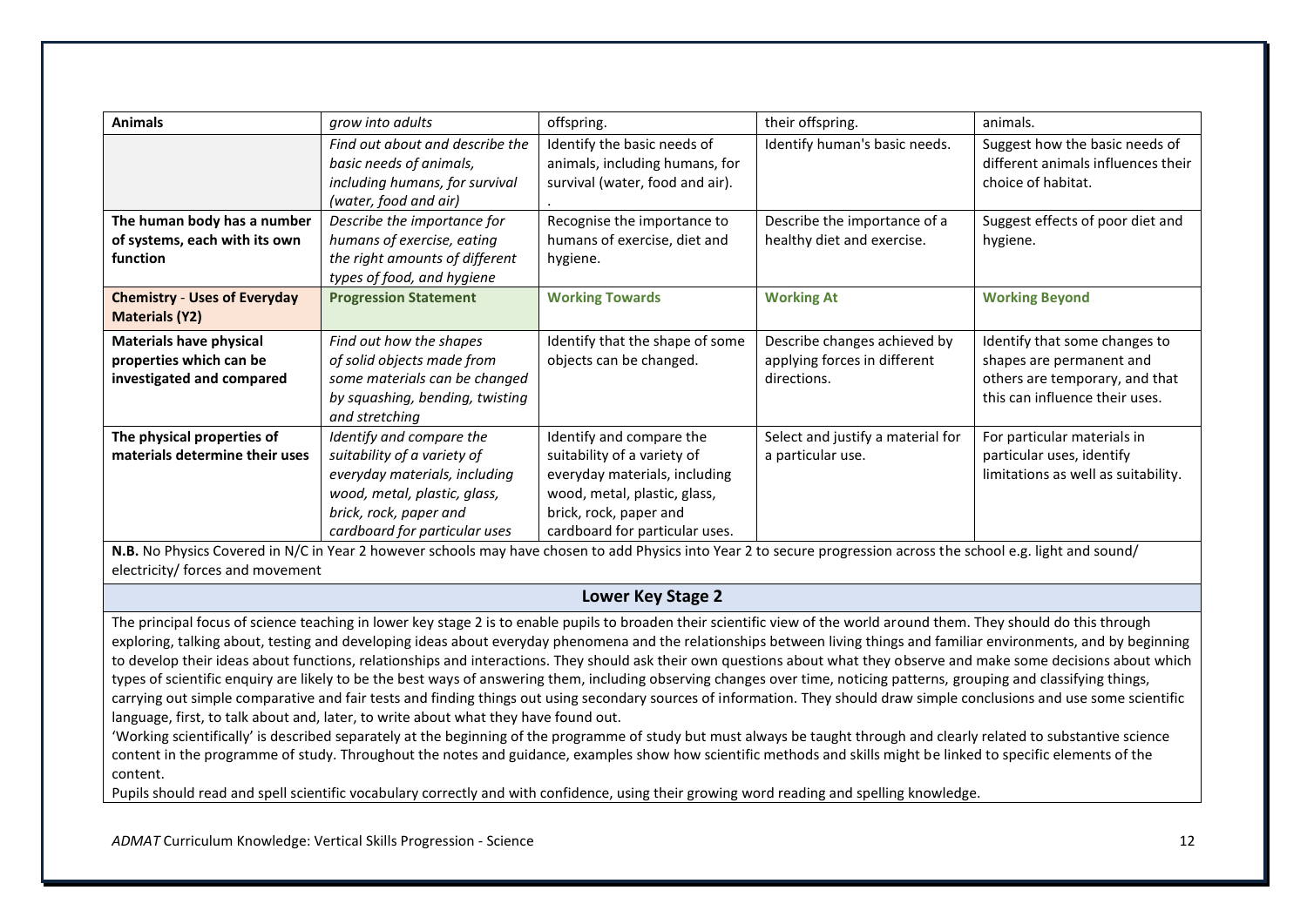| <b>National Curriculum 2014</b>                                                                                                                                                                                                                                                                                                                                                                                                                                                                                                                                                                                                                                                                                                                                                                                                                                                                                                                                                                                                                                                                                                                                                                                                                                                                                                                   |                                                                                                                                                                                                                                                                                                                                                                                                                                                                                                                                                                                                                                                                                                                                                                                                                                                                                                                                                                                                                                                                                                                                                                                                                                                                                                                                                                                                                                                                                                                                                                                                                                                                                                                                                                                                                                                                                                                                                                                                                                                                                         |  |  |  |  |  |
|---------------------------------------------------------------------------------------------------------------------------------------------------------------------------------------------------------------------------------------------------------------------------------------------------------------------------------------------------------------------------------------------------------------------------------------------------------------------------------------------------------------------------------------------------------------------------------------------------------------------------------------------------------------------------------------------------------------------------------------------------------------------------------------------------------------------------------------------------------------------------------------------------------------------------------------------------------------------------------------------------------------------------------------------------------------------------------------------------------------------------------------------------------------------------------------------------------------------------------------------------------------------------------------------------------------------------------------------------|-----------------------------------------------------------------------------------------------------------------------------------------------------------------------------------------------------------------------------------------------------------------------------------------------------------------------------------------------------------------------------------------------------------------------------------------------------------------------------------------------------------------------------------------------------------------------------------------------------------------------------------------------------------------------------------------------------------------------------------------------------------------------------------------------------------------------------------------------------------------------------------------------------------------------------------------------------------------------------------------------------------------------------------------------------------------------------------------------------------------------------------------------------------------------------------------------------------------------------------------------------------------------------------------------------------------------------------------------------------------------------------------------------------------------------------------------------------------------------------------------------------------------------------------------------------------------------------------------------------------------------------------------------------------------------------------------------------------------------------------------------------------------------------------------------------------------------------------------------------------------------------------------------------------------------------------------------------------------------------------------------------------------------------------------------------------------------------------|--|--|--|--|--|
| <b>Working Scientifically - Learning Progression</b>                                                                                                                                                                                                                                                                                                                                                                                                                                                                                                                                                                                                                                                                                                                                                                                                                                                                                                                                                                                                                                                                                                                                                                                                                                                                                              |                                                                                                                                                                                                                                                                                                                                                                                                                                                                                                                                                                                                                                                                                                                                                                                                                                                                                                                                                                                                                                                                                                                                                                                                                                                                                                                                                                                                                                                                                                                                                                                                                                                                                                                                                                                                                                                                                                                                                                                                                                                                                         |  |  |  |  |  |
| Lower Key Stage 2                                                                                                                                                                                                                                                                                                                                                                                                                                                                                                                                                                                                                                                                                                                                                                                                                                                                                                                                                                                                                                                                                                                                                                                                                                                                                                                                 |                                                                                                                                                                                                                                                                                                                                                                                                                                                                                                                                                                                                                                                                                                                                                                                                                                                                                                                                                                                                                                                                                                                                                                                                                                                                                                                                                                                                                                                                                                                                                                                                                                                                                                                                                                                                                                                                                                                                                                                                                                                                                         |  |  |  |  |  |
| <b>Learning Intentions</b><br>Pupils should be taught about                                                                                                                                                                                                                                                                                                                                                                                                                                                                                                                                                                                                                                                                                                                                                                                                                                                                                                                                                                                                                                                                                                                                                                                                                                                                                       | Non-Statutory                                                                                                                                                                                                                                                                                                                                                                                                                                                                                                                                                                                                                                                                                                                                                                                                                                                                                                                                                                                                                                                                                                                                                                                                                                                                                                                                                                                                                                                                                                                                                                                                                                                                                                                                                                                                                                                                                                                                                                                                                                                                           |  |  |  |  |  |
| During years 3 and 4, pupils should be taught to use the following practical<br>scientific methods, processes and skills through the teaching of the programme of<br>study content:<br>asking relevant questions and using different types of scientific enquiries<br>$\blacksquare$<br>to answer them<br>setting up simple practical enquiries, comparative and fair tests<br>making systematic and careful observations and, where appropriate,<br>taking accurate measurements using standard units, using a range of<br>equipment, including thermometers and data loggers<br>gathering, recording, classifying and presenting data in a variety of ways to<br>п.<br>help in answering questions<br>recording findings using simple scientific language, drawings, labelled<br>٠<br>diagrams, keys, bar charts, and tables<br>reporting on findings from enquiries, including oral and written<br>explanations, displays or presentations of results and conclusions<br>using results to draw simple conclusions, make predictions for new values,<br>п.<br>suggest improvements and raise further questions<br>identifying differences, similarities or changes related to simple scientific<br>٠<br>ideas and processes<br>using straightforward scientific evidence to answer questions or to<br>$\blacksquare$<br>support their findings. | Pupils in years 3 and 4 should be given a range of scientific experiences to<br>$\blacksquare$<br>enable them to raise their own questions about the world around them.<br>They should start to make their own decisions about the most appropriate<br>type of scientific enquiry they might use to answer questions; recognise<br>when a simple fair test is necessary and help to decide how to set it up; talk<br>about criteria for grouping, sorting and classifying; and use simple keys.<br>They should begin to look for naturally occurring patterns and relationships<br>and decide what data to collect to identify them.<br>They should help to make decisions about what observations to make, how<br>long to make them for and the type of simple equipment that might be<br>used.<br>They should learn how to use new equipment, such as data loggers,<br>appropriately.<br>They should collect data from their own observations and measurements,<br>using notes, simple tables and standard units, and help to make decisions<br>about how to record and analyse this data.<br>With help, pupils should look for changes, patterns, similarities and<br>differences in their data in order to draw simple conclusions and answer<br>questions.<br>With support, they should identify new questions arising from the data,<br>making predictions for new values within or beyond the data they have<br>collected and finding ways of improving what they have already done.<br>They should also recognise when and how secondary sources might help<br>them to answer questions that cannot be answered through practical<br>investigations.<br>Pupils should use relevant scientific language to discuss their ideas and<br>$\blacksquare$<br>communicate their findings in ways that are appropriate for different<br>audiences.<br>These opportunities for working scientifically should be provided across<br>years 3 and 4 so that the expectations in the programme of study can be<br>met by the end of year 4. Pupils are not expected to cover each aspect for |  |  |  |  |  |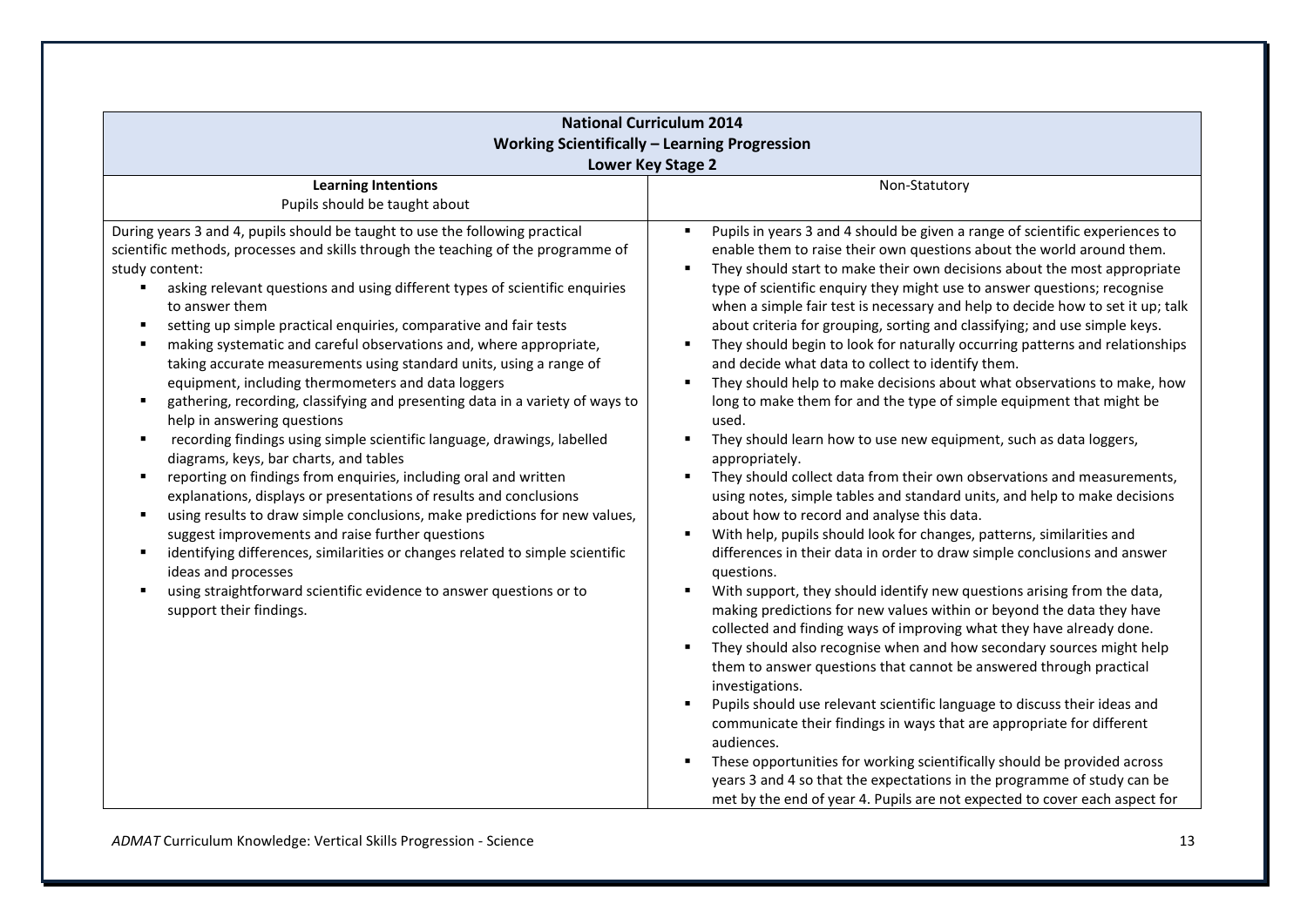|                                                                                    |                                                                         |                                                                             | every area of study.                                                                                                                     |                                                                                  |  |  |
|------------------------------------------------------------------------------------|-------------------------------------------------------------------------|-----------------------------------------------------------------------------|------------------------------------------------------------------------------------------------------------------------------------------|----------------------------------------------------------------------------------|--|--|
| A. Working Scientifically - Learning Progression                                   |                                                                         |                                                                             |                                                                                                                                          |                                                                                  |  |  |
| Year 3                                                                             |                                                                         |                                                                             |                                                                                                                                          |                                                                                  |  |  |
| <b>Planning Investigations (Y3)</b>                                                | <b>Progression Statement</b>                                            | <b>Working Towards</b>                                                      | <b>Working At</b>                                                                                                                        | <b>Working Beyond</b>                                                            |  |  |
| <b>Pupils ask questions</b>                                                        | Ask relevant questions when<br>prompted                                 | Pupil can ask simple questions<br>that can be tested.                       | Pupil can, with support,<br>develop relevant, testable<br>questions, e.g. what happens<br>to shadows when the light<br>source moves.     | Pupil can develop relevant,<br>testable questions.                               |  |  |
| Pupils can plan an enquiry                                                         | Set up simple and practical<br>enquiries, comparative and fair<br>tests | Pupil can suggest different<br>ways of answering question.                  | Pupil can plan enquiry, such as<br>comparative or fair test, e.g.<br>comparing the effect of<br>different factors on plant<br>growth.    | Pupil can plan investigations<br>using different types of scientific<br>enquiry. |  |  |
| Pupils can identify and manage<br>variables                                        | Set up comparative tests                                                | Pupil can, with support, set up<br>a comparative test.                      | Pupil can set up a comparative<br>test, e.g. how far things move<br>on different surfaces.                                               | Pupil can set up comparative and<br>fair tests.                                  |  |  |
| <b>Conducting Experiments (Y3)</b>                                                 | <b>Progression Statement</b>                                            | <b>Working Towards</b>                                                      | <b>Working At</b>                                                                                                                        | <b>Working Beyond</b>                                                            |  |  |
| Pupils can use equipment to<br>take measurements                                   | Make systematic observations,<br>using simple equipment                 | Pupil can use various<br>equipment, with assistance,<br>e.g. a thermometer. | Pupil can use various<br>equipment, as instructed, e.g.<br>using a hand lens to examine<br>rocks.                                        | Pupil can use various equipment,<br>as instructed, repeatedly and<br>with care.  |  |  |
| Pupils explore how to improve<br>the quality of data                               | Use standard units when taking<br>measurements                          | Pupil can recognise some<br>standard measurements, e.g.<br>cm.              | Pupil can use standard<br>measurements when taking<br>measurements, e.g. measuring<br>distances between a light<br>source and an object. | Pupil can recognise the<br>importance of using standard<br>units.                |  |  |
| <b>Recording Evidence (Y3)</b>                                                     | <b>Progression Statement</b>                                            | <b>Working Towards</b>                                                      | <b>Working At</b>                                                                                                                        | <b>Working Beyond</b>                                                            |  |  |
| Pupils record work with<br>diagrams and label them                                 | Record findings in various ways                                         | Pupil can, with assistance, draw<br>and label diagrams.                     | Pupil can, with prompting,<br>draw and label diagrams, e.g.<br>to show how water travels in a<br>plant.                                  | Pupil can use words and<br>diagrams to record findings.                          |  |  |
| Pupils can display data using<br>labelled diagrams, keys, tables<br>and bar charts | With prompting, suggest how<br>findings may be tabulated                | Pupil can recognise the<br>function of a table.                             | Pupil can, with prompting, use<br>tables to record evidence, e.g.<br>recording what happens when                                         | Pupil can use various ways to<br>record evidence.                                |  |  |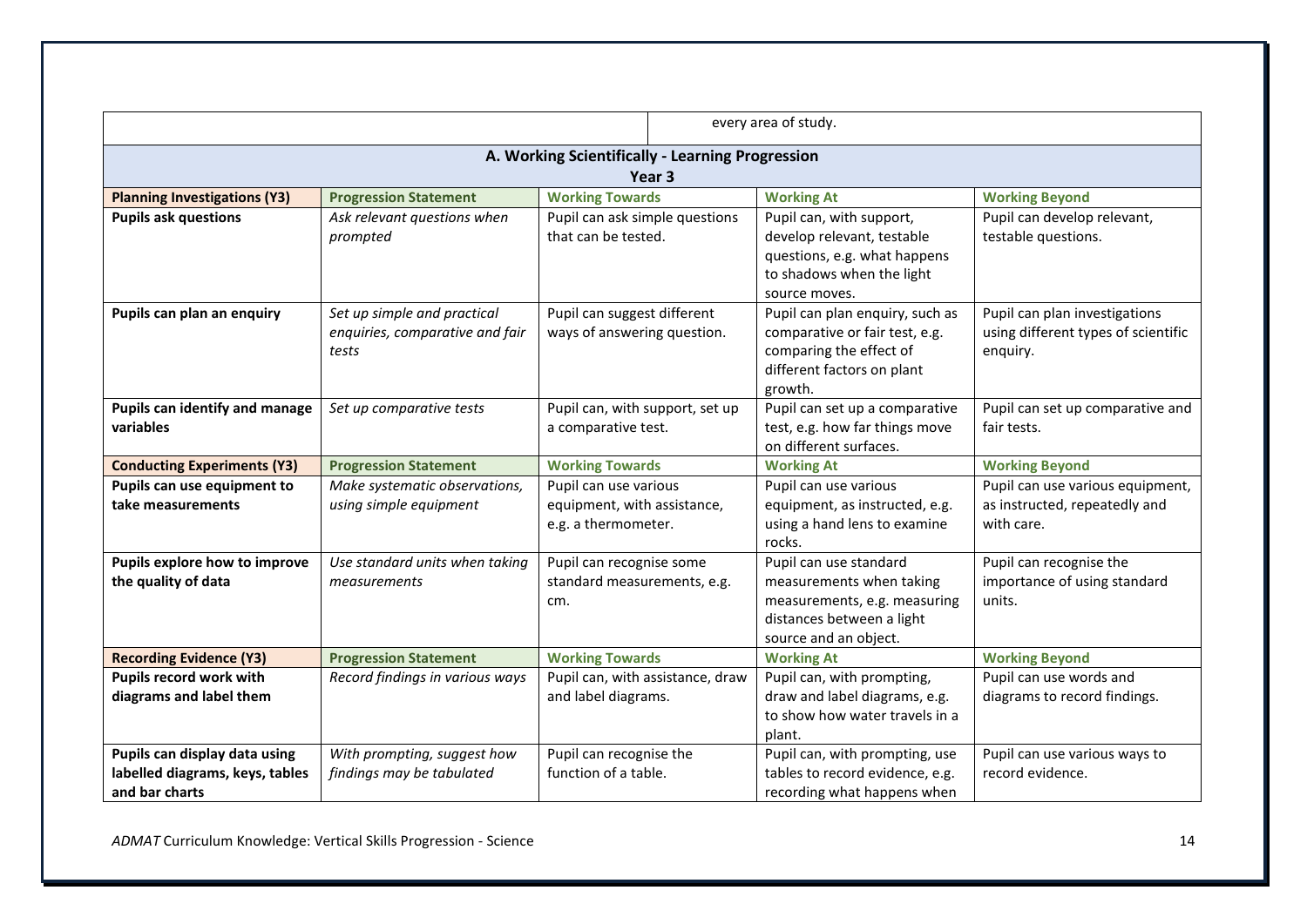|                                                                                               |                                                                                       |                                                                                          |  | various rocks are rubbed<br>together.                                                                                                                  |                                                                          |
|-----------------------------------------------------------------------------------------------|---------------------------------------------------------------------------------------|------------------------------------------------------------------------------------------|--|--------------------------------------------------------------------------------------------------------------------------------------------------------|--------------------------------------------------------------------------|
| Pupils can display data using<br>line graphs                                                  | With prompting, use various<br>ways of recording, grouping<br>and displaying evidence | Pupil can recognise different<br>ways of gathering and<br>displaying evidence.           |  | Pupil can, with prompting,<br>gather and display evidence in<br>various ways, e.g. about the<br>ways that magnets behave in<br>relation to each other. | Pupil can use various ways to<br>record, group and display<br>evidence.  |
| <b>Reporting Findings (Y3)</b>                                                                | <b>Progression Statement</b>                                                          | <b>Working Towards</b>                                                                   |  | <b>Working At</b>                                                                                                                                      | <b>Working Beyond</b>                                                    |
| <b>Pupils process findings to</b><br>develop conclusions and<br>identify causal relationships | With prompting, suggest<br>conclusions from enquiries                                 | Pupil can, with prompting,<br>suggest what enquiry shows.                                |  | Pupil can, with prompting,<br>write a conclusion based on<br>evidence, e.g. exploring the<br>strengths of different magnets.                           | Pupil can write a conclusion<br>based on evidence.                       |
| Pupils use displays and<br>presentations to report on<br>findings                             | Suggest how findings could be<br>reported                                             | Pupil can, with support,<br>indicate findings from an<br>enquiry that could be reported. |  | Pupil can indicate findings from<br>an enquiry that could be<br>reported, e.g. answering<br>questions about how rocks are<br>formed.                   | Pupil can present findings either<br>in writing or orally.               |
| <b>Conclusions/Predictions (Y3)</b>                                                           | <b>Progression Statement</b>                                                          | <b>Working Towards</b>                                                                   |  | <b>Working At</b>                                                                                                                                      | <b>Working Beyond</b>                                                    |
| Pupils can analyse data                                                                       | Gather and record data about<br>similarities, differences and<br>changes              | Pupil can collect data relevant<br>to the answering of questions.                        |  | Pupil can, with prompting,<br>recognise patterns that relate<br>to scientific ideas, e.g.<br>investigating the behaviour of<br>magnets.                | Pupil can recognise patterns that<br>relate to scientific ideas.         |
| <b>Pupils can draw conclusions</b>                                                            | With prompting, suggest<br>conclusions that can be drawn<br>from data                 | Pupil can answer enquiry<br>questions using data and ideas.                              |  | Pupil can, with support, use<br>evidence to produce a simple<br>conclusion, e.g. changes that<br>occur when rocks are in water.                        | Pupil can use evidence to<br>produce a simple conclusion.                |
| Pupils can develop<br>investigation further                                                   | Suggest possible improvements<br>or further questions to<br>investigate               | Pupil can with prompting,<br>suggest how an investigation<br>could be extended.          |  | Pupil can suggest how an<br>investigation could be<br>extended, e.g. suggesting<br>creative uses for different<br>magnets.                             | Pupil can use evidence to<br>suggest further relevant<br>investigations. |
| Science Content - National Curriculum 2014                                                    |                                                                                       |                                                                                          |  |                                                                                                                                                        |                                                                          |
|                                                                                               | Year 3                                                                                |                                                                                          |  |                                                                                                                                                        |                                                                          |
|                                                                                               | Learning Intentions<br>Pupils should be taught about                                  |                                                                                          |  | Non-Statutory                                                                                                                                          |                                                                          |
|                                                                                               |                                                                                       |                                                                                          |  |                                                                                                                                                        |                                                                          |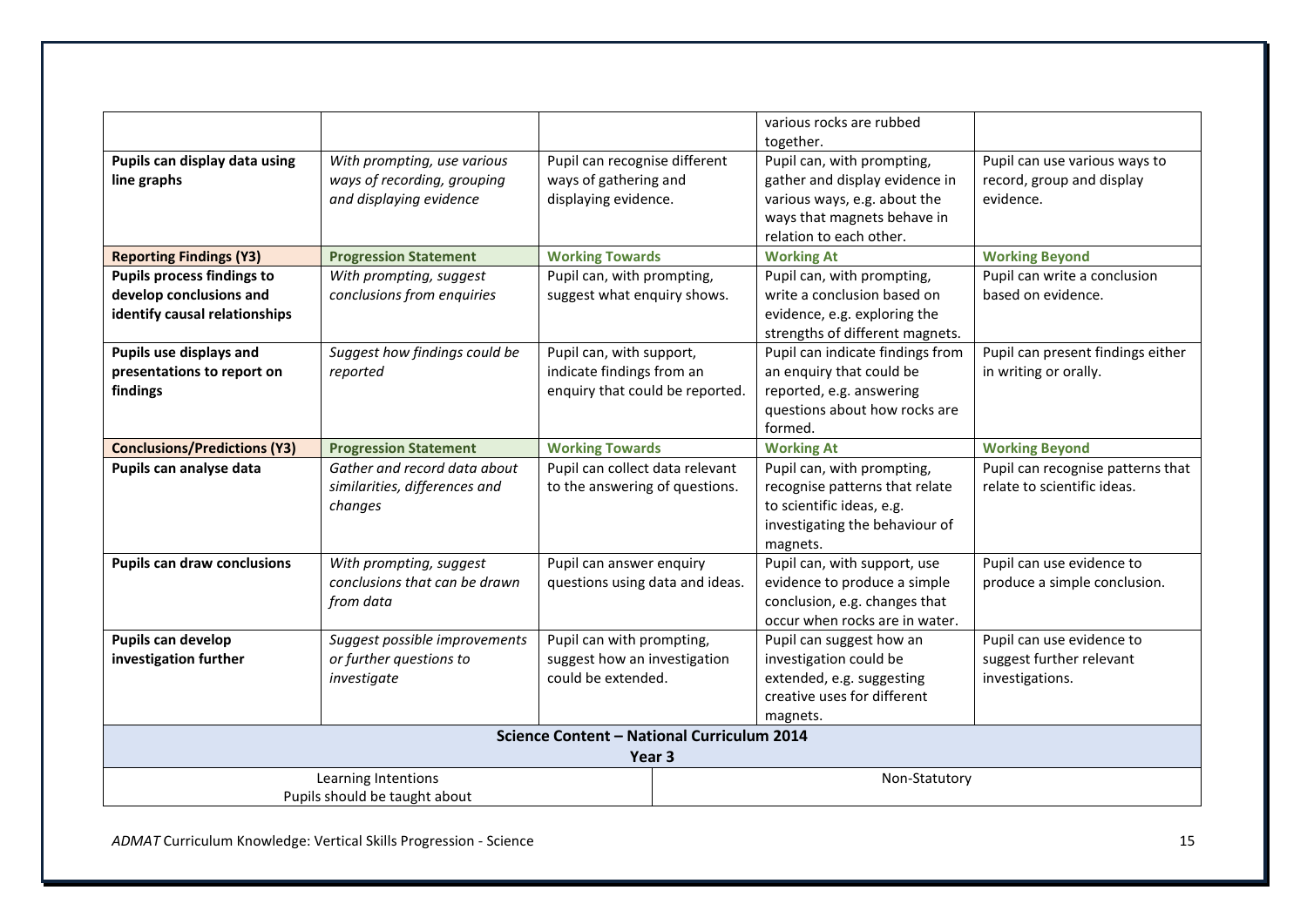| <b>Biology Plants</b><br>identify and describe the functions of different parts of flowering plants:<br>roots, stem/trunk, leaves and flowers<br>explore the requirements of plants for life and growth (air, light, water,<br>nutrients from soil, and room to grow) and how they vary from plant to<br>plant<br>investigate the way in which water is transported within plants<br>explore the part that flowers play in the life cycle of flowering plants,<br>including pollination, seed formation and seed dispersal. | Pupils should be introduced to the relationship between structure and<br>$\blacksquare$<br>function: the idea that every part has a job to do.<br>They should explore questions that focus on the role of the roots and stem<br>in nutrition and support, leaves for nutrition and flowers for reproduction.<br>Note: Pupils can be introduced to the idea that plants can make their own<br>food, but at this stage they do not need to understand how this happens.<br>Pupils might work scientifically by: comparing the effect of different<br>factors on plant growth, for example, the amount of light, the amount of<br>fertiliser; discovering how seeds are formed by observing the different<br>stages of plant life cycles over a period of time; looking for patterns in the<br>structure of fruits that relate to how the seeds are dispersed. They might<br>observe how water is transported in plants, for example, by putting cut,<br>white carnations into coloured water and observing how water travels up<br>the stem to the flowers. |
|-----------------------------------------------------------------------------------------------------------------------------------------------------------------------------------------------------------------------------------------------------------------------------------------------------------------------------------------------------------------------------------------------------------------------------------------------------------------------------------------------------------------------------|-----------------------------------------------------------------------------------------------------------------------------------------------------------------------------------------------------------------------------------------------------------------------------------------------------------------------------------------------------------------------------------------------------------------------------------------------------------------------------------------------------------------------------------------------------------------------------------------------------------------------------------------------------------------------------------------------------------------------------------------------------------------------------------------------------------------------------------------------------------------------------------------------------------------------------------------------------------------------------------------------------------------------------------------------------------|
| <b>Biology</b> Animals Including Humans<br>identify that animals, including humans, need the right types and amount<br>of nutrition, and that they cannot make their own food; they get nutrition<br>from what they eat<br>identify that humans and some other animals have skeletons and muscles<br>for support, protection and movement.                                                                                                                                                                                  | Pupils should continue to learn about the importance of nutrition and<br>$\blacksquare$<br>should be introduced to the main body parts associated with the skeleton<br>and muscles, finding out how different parts of the body have special<br>functions.<br>Pupils might work scientifically by identifying and grouping animals with<br>and without skeletons and observing and comparing their movement;<br>exploring ideas about what would happen if humans did not have<br>skeletons. They might compare and contrast the diets of different animals<br>(including their pets) and decide ways of grouping them according to what<br>they eat. They might research different food groups and how they keep us<br>healthy and design meals based on what they find out.                                                                                                                                                                                                                                                                             |
| <b>Chemistry Rocks</b><br>compare and group together different kinds of rocks on the basis of their<br>$\blacksquare$<br>appearance and simple physical properties<br>describe in simple terms how fossils are formed when things that have<br>lived are trapped within rock<br>recognise that soils are made from rocks and organic matter.                                                                                                                                                                                | Linked with work in geography, pupils should explore different kinds of<br>rocks and soils, including those in the local environment.<br>Pupils might work scientifically by observing rocks, including those used in<br>buildings and gravestones, and exploring how and why they might have<br>changed over time; using a hand lens or microscope to help them to<br>identify and classify rocks according to whether they have grains or<br>crystals, and whether they have fossils in them. Pupils might research and<br>discuss the different kinds of living things whose fossils are found in<br>sedimentary rock and explore how fossils are formed. Pupils could explore<br>different soils and identify similarities and differences between them and<br>investigate what happens when rocks are rubbed together or what                                                                                                                                                                                                                        |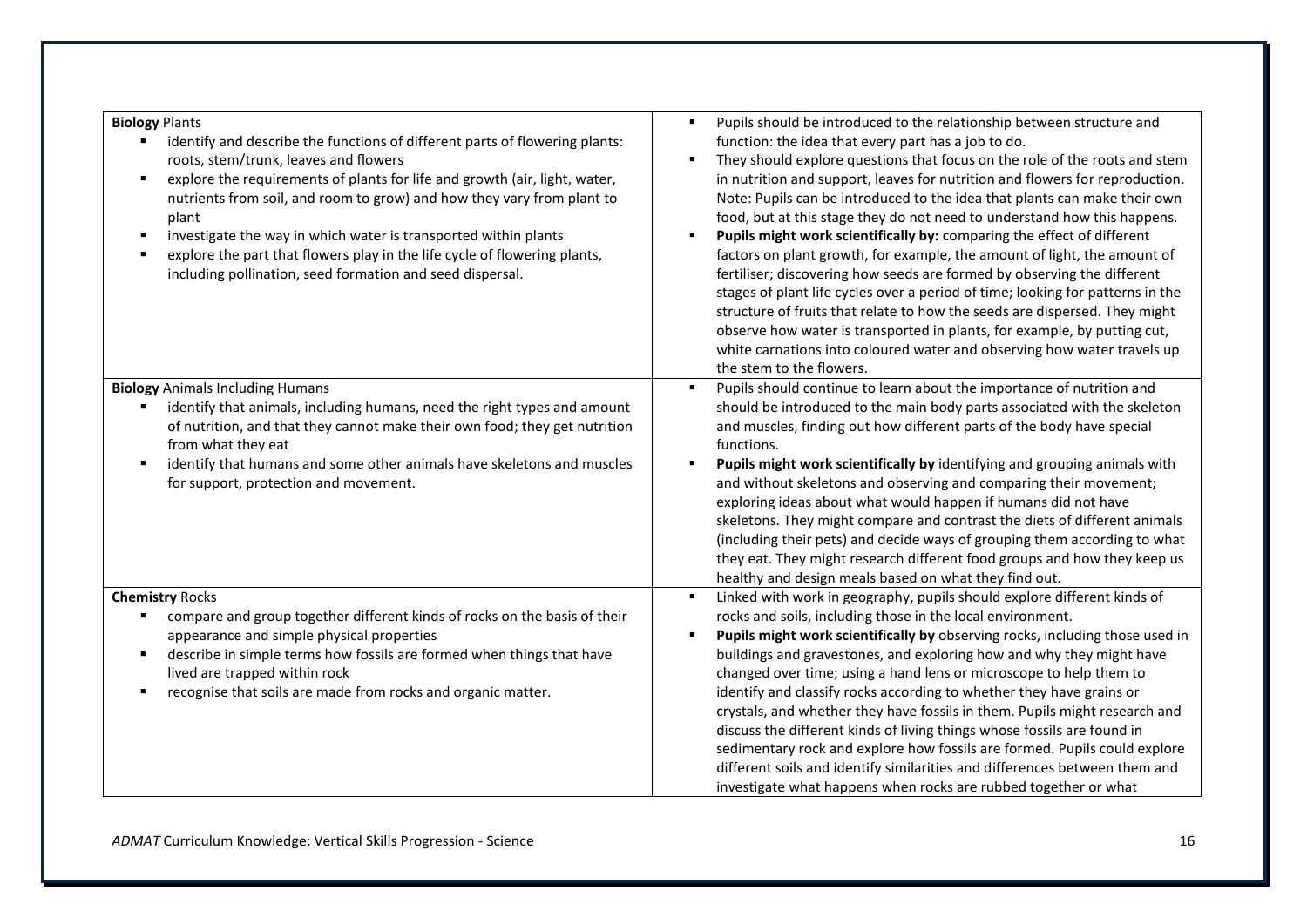|                                                                                                                                                                                                                                                                                                                                                                                                                                                                                                                                                                                                                | changes occur when they are in water. They can raise and answer<br>questions about the way soils are formed.                                                                                                                                                                                                                                                                                                                                                                                                                                                                                                                                                                                                                                                                                                                                                                                                                                                                                                                                                                                             |
|----------------------------------------------------------------------------------------------------------------------------------------------------------------------------------------------------------------------------------------------------------------------------------------------------------------------------------------------------------------------------------------------------------------------------------------------------------------------------------------------------------------------------------------------------------------------------------------------------------------|----------------------------------------------------------------------------------------------------------------------------------------------------------------------------------------------------------------------------------------------------------------------------------------------------------------------------------------------------------------------------------------------------------------------------------------------------------------------------------------------------------------------------------------------------------------------------------------------------------------------------------------------------------------------------------------------------------------------------------------------------------------------------------------------------------------------------------------------------------------------------------------------------------------------------------------------------------------------------------------------------------------------------------------------------------------------------------------------------------|
| <b>Physics Light</b><br>recognise that they need light in order to see things and that dark is the<br>absence of light<br>notice that light is reflected from surfaces<br>recognise that light from the sun can be dangerous and that there are ways<br>to protect their eyes<br>recognise that shadows are formed when the light from a light source is<br>blocked by an opaque object<br>find patterns in the way that the size of shadows change.                                                                                                                                                           | Pupils should explore what happens when light reflects off a mirror or<br>$\blacksquare$<br>other reflective surfaces, including playing mirror games to help them to<br>answer questions about how light behaves.<br>They should think about why it is important to protect their eyes from<br>bright lights.<br>They should look for, and measure, shadows, and find out how they are<br>formed and what might cause the shadows to change. Note: Pupils should<br>be warned that it is not safe to look directly at the Sun, even when wearing<br>dark glasses.<br>Pupils might work scientifically by looking for patterns in what happens to<br>shadows when the light source moves or the distance between the light<br>source and the object changes.                                                                                                                                                                                                                                                                                                                                             |
| <b>Physics Forces and Magnets</b><br>compare how things move on different surfaces<br>notice that some forces need contact between two objects, but magnetic<br>forces can act at a distance<br>observe how magnets attract or repel each other and attract some<br>materials and not others<br>compare and group together a variety of everyday materials on the basis of<br>whether they are attracted to a magnet, and identify some magnetic<br>materials<br>describe magnets as having two poles<br>predict whether two magnets will attract or repel each other, depending<br>on which poles are facing. | Pupils should observe that magnetic forces can act without direct contact,<br>$\blacksquare$<br>unlike most forces, where direct contact is necessary (for example, opening<br>a door, pushing a swing).<br>They should explore the behaviour and everyday uses of different magnets<br>(for example, bar, ring, button and horseshoe).<br>Pupils might work scientifically by: comparing how different things move<br>and grouping them; raising questions and carrying out tests to find out how<br>far things move on different surfaces and gathering and recording data to<br>find answers their questions; exploring the strengths of different magnets<br>and finding a fair way to compare them; sorting materials into those that<br>are magnetic and those that are not; looking for patterns in the way that<br>magnets behave in relation to each other and what might affect this, for<br>example, the strength of the magnet or which pole faces another;<br>identifying how these properties make magnets useful in everyday items<br>and suggesting creative uses for different magnets. |
| <b>B. Science Content - Learning Progression</b>                                                                                                                                                                                                                                                                                                                                                                                                                                                                                                                                                               | Year 3                                                                                                                                                                                                                                                                                                                                                                                                                                                                                                                                                                                                                                                                                                                                                                                                                                                                                                                                                                                                                                                                                                   |
|                                                                                                                                                                                                                                                                                                                                                                                                                                                                                                                                                                                                                | $\cdots$                                                                                                                                                                                                                                                                                                                                                                                                                                                                                                                                                                                                                                                                                                                                                                                                                                                                                                                                                                                                                                                                                                 |

| <b>Biology - Plants (Y3)</b>   | <b>Progression Statement</b>       | <b>Working Towards</b>          | <b>Working At</b>               | <b>Working Beyond</b>              |  |  |
|--------------------------------|------------------------------------|---------------------------------|---------------------------------|------------------------------------|--|--|
| Habitats provide living things | Explore the requirements of        | Suggest how one of the          | Explain what all plants need to | Compare the requirements of        |  |  |
| with what they need            | plants for life and growth (air,   | requirements for plants to stay | flourish and recognise how      | different plants and link these to |  |  |
|                                | light, water, nutrients from soil, | healthy could be explored.      | these requirements vary in      | particular habitats.               |  |  |
|                                | and room to grow) and how          |                                 | amount.                         |                                    |  |  |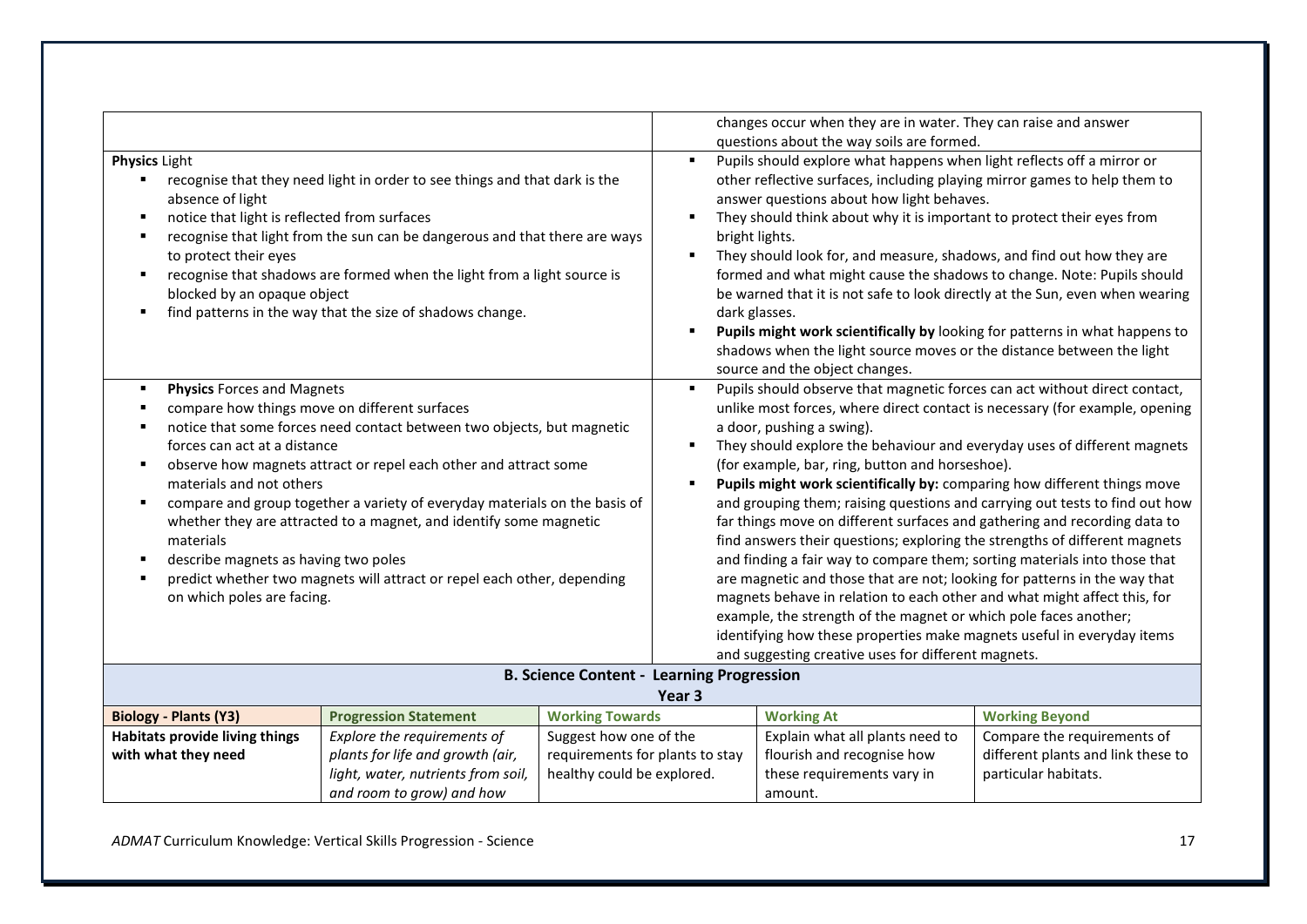|                                    | they vary from plant to plant    |                                   |                                 |                                  |
|------------------------------------|----------------------------------|-----------------------------------|---------------------------------|----------------------------------|
| Life exists in a variety of forms  | Identify and describe the        | Identify different parts of a     | Describe what each part of a    | Suggest why parts may vary in    |
| and goes through cycles -          | functions of different parts of  | flowering plant: roots,           | flowering plant does.           | size and shape from one species  |
| <b>Plants</b>                      | flowering plants: roots,         | stem/trunk, leaves and flowers.   |                                 | of flowering plant to another.   |
|                                    | stem/trunk, leaves and flowers   |                                   |                                 |                                  |
|                                    | Investigate the way in which     | Identify that water is            | Explain, with the aid of a      | Suggest how this process might   |
|                                    | water is transported within      | transported within plants.        | diagram or plant, how water is  | vary from one type of plant to   |
|                                    | plants                           |                                   | carried up from the soil.       | another.                         |
|                                    | Explore the part that flowers    | Describe the processes of         | Explain how pollination, seed   | Suggest why pollination, seed    |
|                                    | play in the life cycle of        | pollination, seed formation and   | formation and seed dispersal    | formation and seed dispersal     |
|                                    | flowering plants, including      | seed dispersal.                   | play a role in the reproduction | may vary from one type of plant  |
|                                    | pollination, seed formation and  |                                   | of flowering plants.            | to another.                      |
|                                    | seed dispersal                   |                                   |                                 |                                  |
| <b>Biology - Animals including</b> | <b>Progression Statement</b>     | <b>Working Towards</b>            | <b>Working At</b>               | <b>Working Beyond</b>            |
| Humans (Y3)                        |                                  |                                   |                                 |                                  |
| Life exists in a variety of forms  | Identify that animals, including | Identify that animals, including  | Describe why animals depend     | Explain why a varied diet is     |
| and goes through cycles -          | humans, need the right types     | humans, need the correct          | on the correct nutrition.       | important.                       |
| <b>Animals</b>                     | and amount of nutrition, and     | nutrition.                        |                                 |                                  |
|                                    | that they cannot make their      |                                   |                                 |                                  |
|                                    | own food; they get nutrition     |                                   |                                 |                                  |
|                                    | from what they eat               |                                   |                                 |                                  |
| The human body has a number        | Identify that humans and         | Recognise that humans and         | Explain which parts of the      | Compare the ways that the        |
| of systems, each with its own      | some other animals have          | some other animals have           | skeleton provide support and    | skeletons of different animals   |
| function                           | skeletons and muscles for        | skeletons and muscles.            | protection, and how they allow  | provide support, protection and  |
|                                    | support, protection and          |                                   | for movement.                   | movement.                        |
|                                    | movement                         |                                   |                                 |                                  |
| Chemistry - Rocks (Y3)             | <b>Progression Statement</b>     | <b>Working Towards</b>            | <b>Working At</b>               | <b>Working Beyond</b>            |
| Different rocks have different     | Describe in simple terms how     | Understand that fossils indicate  | Explain how fossils are formed. | Explain the importance of        |
| properties and the formation       | fossils are formed when things   | the shape of previous life        |                                 | studying fossils.                |
| of soil & fossils can be           | that have lived are trapped      | forms.                            |                                 |                                  |
| explained                          | within rock                      |                                   |                                 |                                  |
|                                    | Recognise that soils are made    | Describe the appearance of        | Describe how soil is made.      | Compare different soils in terms |
|                                    | from rocks and organic matter    | soil, recognising that it is a    |                                 | of composition.                  |
|                                    |                                  | mixture of materials.             | Examine and test rocks,         |                                  |
| <b>Materials have physical</b>     | Compare and group together       | Identify that rocks vary in terms |                                 | Suggest uses for different kinds |
| properties which can be            | different kinds of rocks on the  | of appearance and physical        | grouping them according to the  | of rocks based on their          |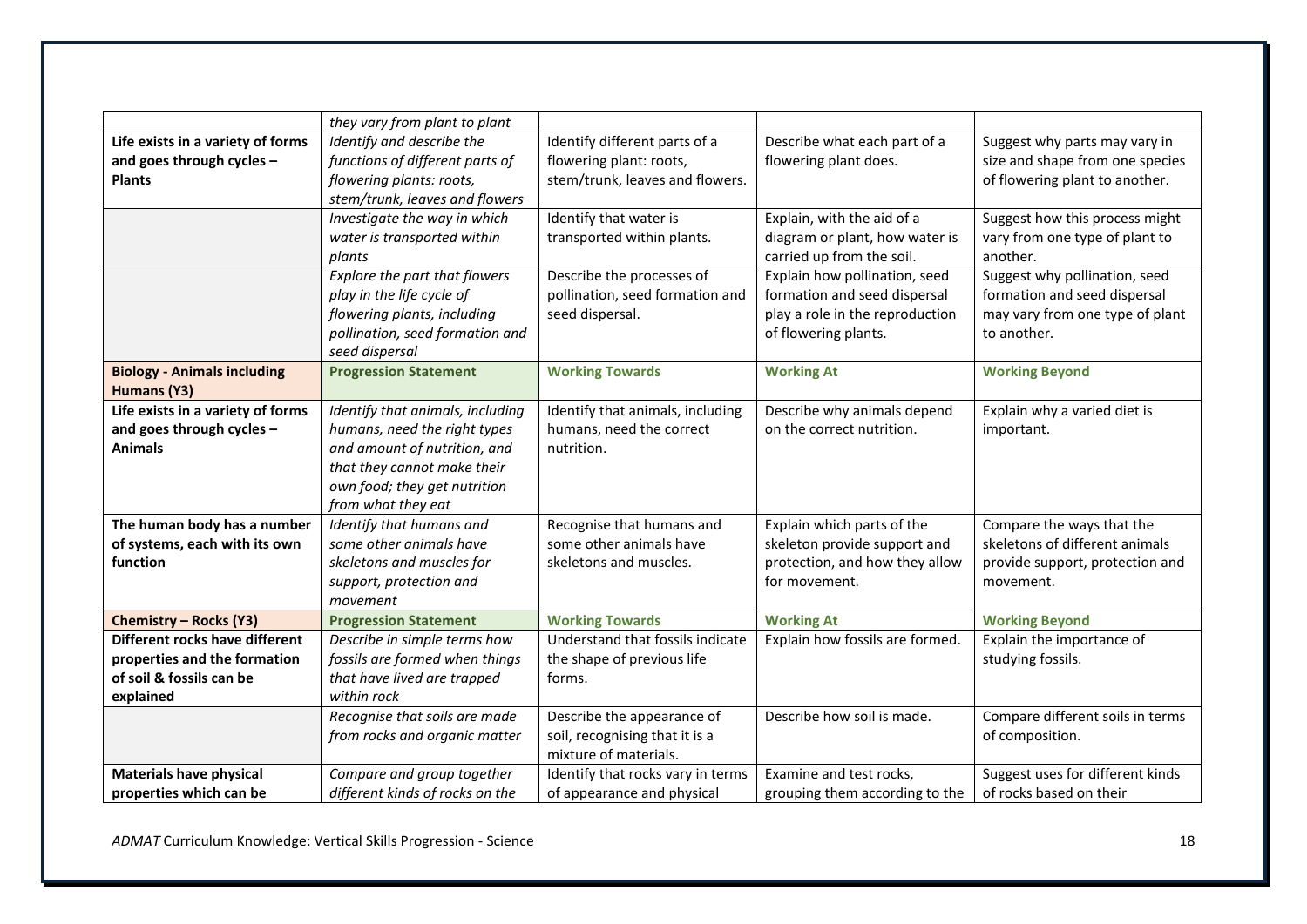| investigated and compared        | basis of their appearance and     | properties.                      | results.                        | properties.                         |
|----------------------------------|-----------------------------------|----------------------------------|---------------------------------|-------------------------------------|
|                                  | simple physical properties        |                                  |                                 |                                     |
| Physics - Forces (Y3)            | <b>Progression Statement</b>      | <b>Working Towards</b>           | <b>Working At</b>               | <b>Working Beyond</b>               |
| There are contact and non-       | Compare how things move on        | Recognise that things may        | Compare how an object, such     | Predict how an object will move     |
| contact forces; these affect the | different surfaces                | move differently on different    | as a toy car, will move on      | on other surfaces and suggest       |
| motion of objects                |                                   | surfaces.                        | different surfaces.             | why.                                |
|                                  | Notice that some forces need      | Recognise that magnetic forces   | Recognise the difference        | Explore how magnetic attraction     |
|                                  | contact between two objects,      | don't require physical contact.  | between contact and contact     | and repulsion are affected by       |
|                                  | but magnetic forces can act at    |                                  | forces.                         | distance.                           |
|                                  | a distance                        |                                  |                                 |                                     |
|                                  | Observe how magnets attract       | Identify that magnets affect     | Describe how magnets attract    | Explore whether some magnets        |
|                                  | or repel each other and attract   | each other.                      | or repel each other and attract | are stronger than others.           |
|                                  | some materials and not others     |                                  | magnetic materials.             |                                     |
|                                  | Compare and group together a      | Recognise that some materials    | Group materials on the basis of | Identify some applications of       |
|                                  | variety of everyday materials     | are magnetic and that others     | testing for being magnetic.     | magnets and magnetic materials.     |
|                                  | on the basis of whether they      | are not.                         |                                 |                                     |
|                                  | are attracted to a magnet, and    |                                  |                                 |                                     |
|                                  | identify some magnetic            |                                  |                                 |                                     |
|                                  | materials                         |                                  |                                 |                                     |
|                                  | Describe magnets as having        | Recognise the term 'magnetic     | Describe and identify the poles | Explore the similarities and        |
|                                  | two poles                         | pole'.                           | of a magnet.                    | differences between the two         |
|                                  |                                   |                                  |                                 | poles.                              |
|                                  | Predict whether two magnets       | Recognise that magnets affect    | Predict outcomes of a           | Apply ideas about the               |
|                                  | will attract or repel each other, | each other differently,          | particular arrangement of       | interaction of magnets to           |
|                                  | depending on which poles are      | depending on which poles are     | magnets.                        | contexts such as toys.              |
|                                  | facing                            | facing.                          |                                 |                                     |
| Physics - Light and Sound (Y3)   | <b>Progression Statement</b>      | <b>Working Towards</b>           | <b>Working At</b>               | <b>Working Beyond</b>               |
| Light & sound can be reflected   | Recognise that they need light    | Identify that light is necessary | Relate being able to see to the | Recognise that vision involves      |
| & absorbed and enable us to      | in order to see things and that   | for vision.                      | presence of light.              | light travelling to the eyes.       |
| see & hear                       | dark is the absence of light      |                                  |                                 |                                     |
|                                  | Notice that light is reflected    | Identify that mirrors reflect    | Describe how some objects       | Recognise that some surfaces        |
|                                  | from surfaces                     | light.                           | reflect light.                  | are better at reflecting light than |
|                                  |                                   |                                  |                                 | other.                              |
|                                  | Recognise that light from the     | Recognise that light from the    | Describe how and why our eyes   | Explain why sunlight can be         |
|                                  | sun can be dangerous and that     | sun can be dangerous.            | should be protected from        | dangerous and how types of          |
|                                  | there are ways to protect their   |                                  | sunlight.                       | protection works.                   |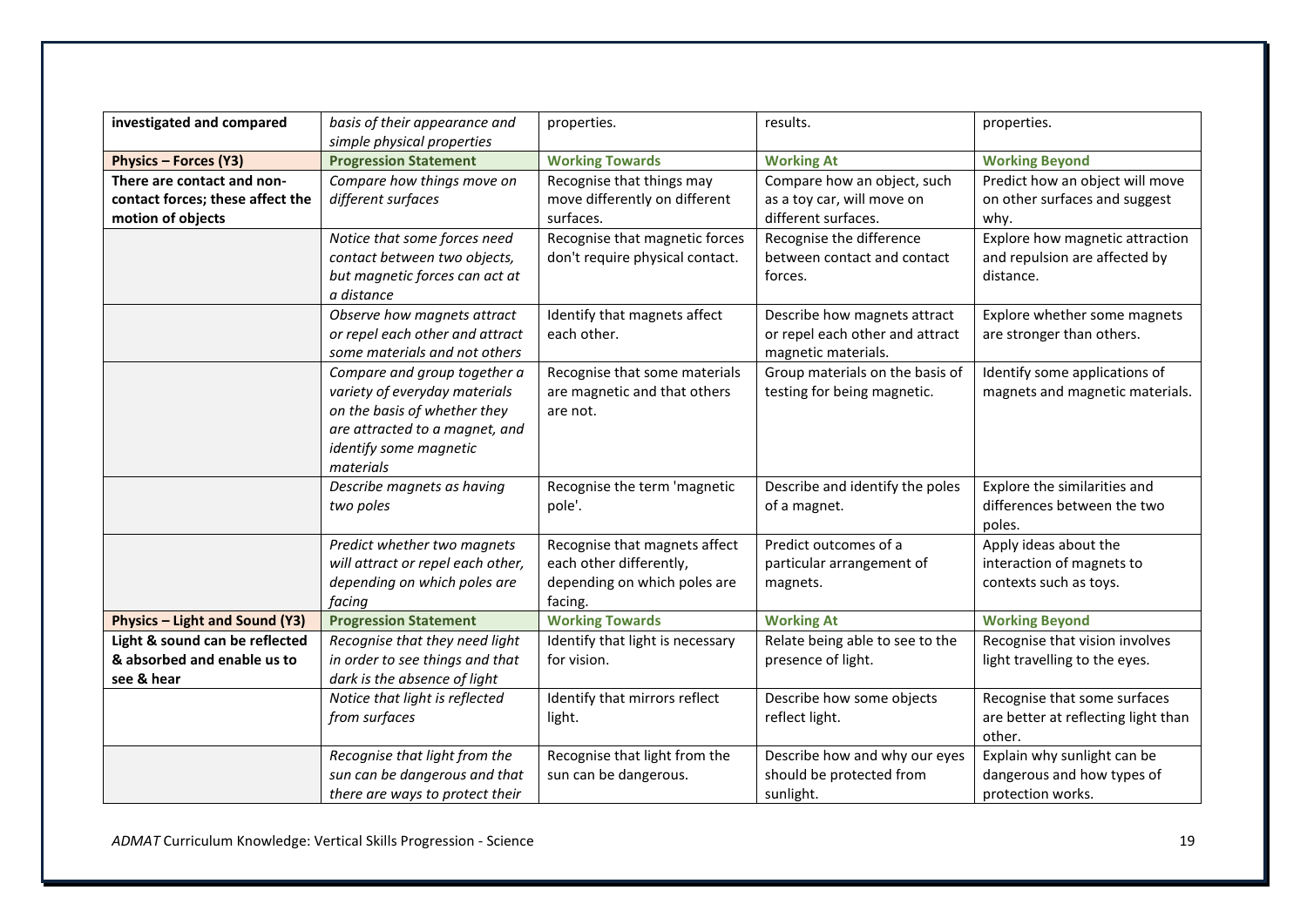|                                                      | eyes                                                                                                                  |                                                                           |                                                                                                                                                                                                                |                                                                                                                                                  |
|------------------------------------------------------|-----------------------------------------------------------------------------------------------------------------------|---------------------------------------------------------------------------|----------------------------------------------------------------------------------------------------------------------------------------------------------------------------------------------------------------|--------------------------------------------------------------------------------------------------------------------------------------------------|
|                                                      | Recognise that shadows are<br>formed when the light from a<br>light source is blocked by a solid<br>object            | Recognise that light cannot<br>pass through some objects.                 | Explain how shadows are<br>made.                                                                                                                                                                               | Suggest how light is travelling to<br>form a shadow.                                                                                             |
|                                                      | Find patterns in the way that<br>the size of shadows change                                                           | Identify that the size of<br>shadows can be changed.                      | Describe how to change the<br>size of a shadow.                                                                                                                                                                | Relate position of an object and<br>position of a screen to the size of<br>the shadow.                                                           |
|                                                      |                                                                                                                       | A. Working Scientifically - Learning Progression                          |                                                                                                                                                                                                                |                                                                                                                                                  |
|                                                      |                                                                                                                       | Year 4                                                                    |                                                                                                                                                                                                                |                                                                                                                                                  |
| <b>Planning investigations (Y4)</b>                  | <b>Progression Statement</b>                                                                                          | <b>Working Towards</b>                                                    | <b>Working At</b>                                                                                                                                                                                              | <b>Working Beyond</b>                                                                                                                            |
| <b>Pupils can ask questions</b>                      | Ask relevant questions                                                                                                | Pupil can, with support,<br>develop relevant, testable<br>questions.      | Pupil can develop relevant,<br>testable questions, e.g. based<br>on observations of animals.                                                                                                                   | Pupil can develop a range of<br>relevant testable questions.                                                                                     |
| Pupils can plan an enquiry                           | Plan different types of scientific<br>enquiries to answer questions                                                   | Pupil can plan enquiries, such<br>as a comparative or fair test.          | Pupil can plan investigations<br>using different types of<br>scientific enquiry, e.g. exploring<br>various materials by observing<br>change over time, running<br>comparative tests and<br>conducting surveys. | Pupil can, with support, answer<br>questions using evidence<br>gathered from different types of<br>scientific enquiry.                           |
| Pupils can identify and manage<br>variables          | Set up simple and practical<br>enquiries, comparative and fair<br>tests                                               | Pupil can set up a comparative<br>test.                                   | Pupil can set up comparative<br>and fair tests, e.g. finding<br>patterns in the sounds made by<br>elastic bands of different<br>thicknesses.                                                                   | Pupil can, with prompting,<br>identify and manage variables.                                                                                     |
| <b>Conducting Experiments (Y4)</b>                   | <b>Progression Statement</b>                                                                                          | <b>Working Towards</b>                                                    | <b>Working At</b>                                                                                                                                                                                              | <b>Working Beyond</b>                                                                                                                            |
| Pupils can use equipment to<br>take measurements     | Make systematic and careful<br>observations using a range of<br>equipment, including<br>thermometers and data loggers | Pupil can use various<br>equipment, as instructed, e.g. a<br>thermometer. | Pupil can use various<br>equipment, as instructed,<br>repeatedly and with care, e.g.<br>thermometers.                                                                                                          | Pupil can select and use various<br>equipment repeatedly and with<br>care, e.g. measuring jug to<br>measure volume, and discuss<br>alternatives. |
| Pupils explore how to improve<br>the quality of data | Take accurate measurements<br>using standard units, where<br>appropriate                                              | Pupil can use standard<br>measurements when taking<br>measurements.       | Pupil can recognise the<br>importance of using standard<br>units and measures accurately,<br>e.g. measuring temperature                                                                                        | Pupil can take measurements<br>that are precise as well as<br>accurate.                                                                          |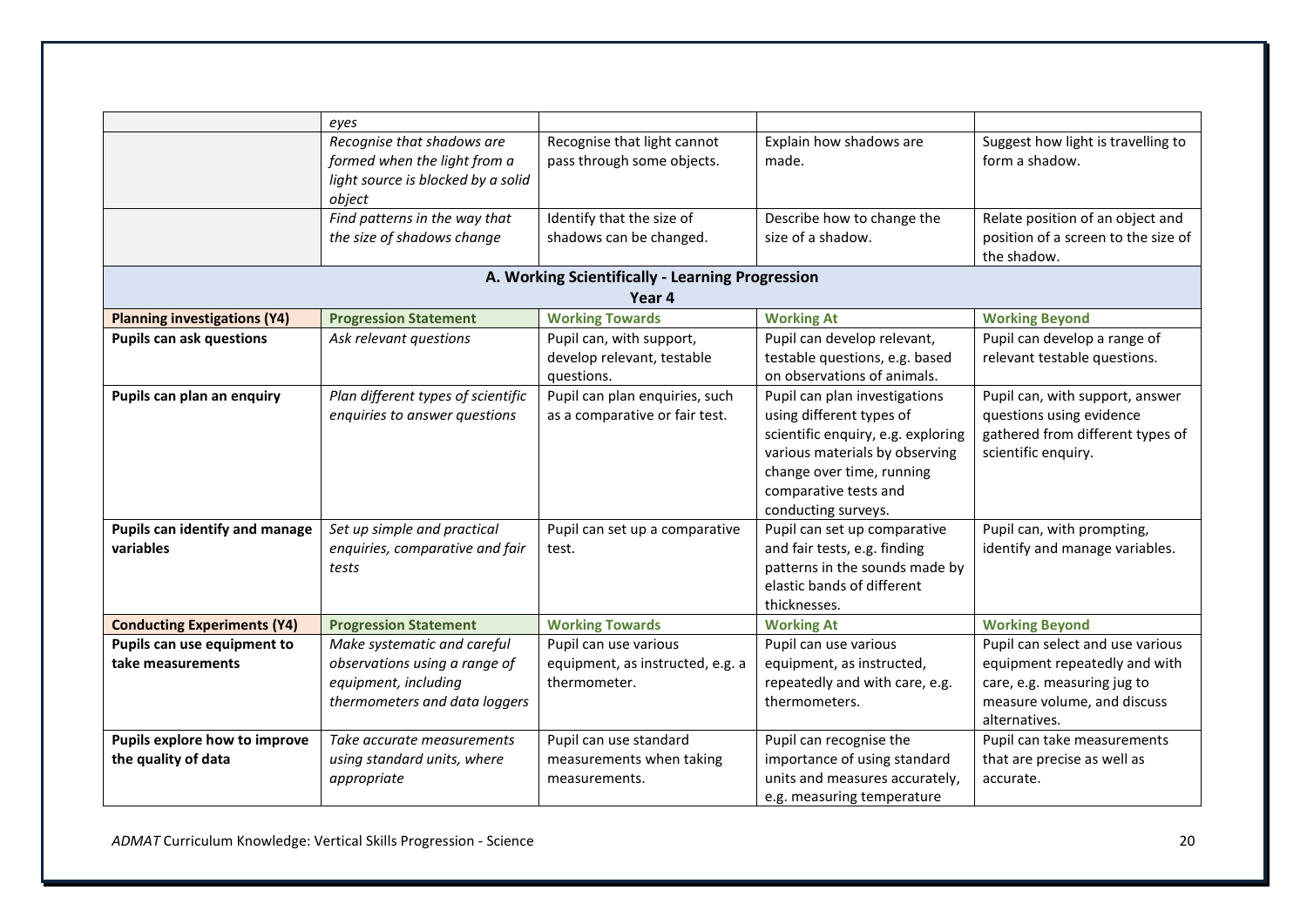|                                  |                                                                                                                                                                                                                                                                                                                                                                                                                                                                                                                                                                                                                                                                                          | when investigating its effect on                                                                                                                                                                                                                                                                                                                                                                                                                                                                                                                                      |                                                                                                                                                                                                                                                                                                                                                                                                                                                                                                                                                                                                                                                                                                                                                                                                                                                                                                  |
|----------------------------------|------------------------------------------------------------------------------------------------------------------------------------------------------------------------------------------------------------------------------------------------------------------------------------------------------------------------------------------------------------------------------------------------------------------------------------------------------------------------------------------------------------------------------------------------------------------------------------------------------------------------------------------------------------------------------------------|-----------------------------------------------------------------------------------------------------------------------------------------------------------------------------------------------------------------------------------------------------------------------------------------------------------------------------------------------------------------------------------------------------------------------------------------------------------------------------------------------------------------------------------------------------------------------|--------------------------------------------------------------------------------------------------------------------------------------------------------------------------------------------------------------------------------------------------------------------------------------------------------------------------------------------------------------------------------------------------------------------------------------------------------------------------------------------------------------------------------------------------------------------------------------------------------------------------------------------------------------------------------------------------------------------------------------------------------------------------------------------------------------------------------------------------------------------------------------------------|
|                                  |                                                                                                                                                                                                                                                                                                                                                                                                                                                                                                                                                                                                                                                                                          |                                                                                                                                                                                                                                                                                                                                                                                                                                                                                                                                                                       |                                                                                                                                                                                                                                                                                                                                                                                                                                                                                                                                                                                                                                                                                                                                                                                                                                                                                                  |
|                                  |                                                                                                                                                                                                                                                                                                                                                                                                                                                                                                                                                                                                                                                                                          |                                                                                                                                                                                                                                                                                                                                                                                                                                                                                                                                                                       | <b>Working Beyond</b><br>Pupil can start to use labelled                                                                                                                                                                                                                                                                                                                                                                                                                                                                                                                                                                                                                                                                                                                                                                                                                                         |
|                                  |                                                                                                                                                                                                                                                                                                                                                                                                                                                                                                                                                                                                                                                                                          |                                                                                                                                                                                                                                                                                                                                                                                                                                                                                                                                                                       |                                                                                                                                                                                                                                                                                                                                                                                                                                                                                                                                                                                                                                                                                                                                                                                                                                                                                                  |
|                                  |                                                                                                                                                                                                                                                                                                                                                                                                                                                                                                                                                                                                                                                                                          |                                                                                                                                                                                                                                                                                                                                                                                                                                                                                                                                                                       | diagrams to show more complex<br>outcomes.                                                                                                                                                                                                                                                                                                                                                                                                                                                                                                                                                                                                                                                                                                                                                                                                                                                       |
|                                  |                                                                                                                                                                                                                                                                                                                                                                                                                                                                                                                                                                                                                                                                                          |                                                                                                                                                                                                                                                                                                                                                                                                                                                                                                                                                                       |                                                                                                                                                                                                                                                                                                                                                                                                                                                                                                                                                                                                                                                                                                                                                                                                                                                                                                  |
|                                  |                                                                                                                                                                                                                                                                                                                                                                                                                                                                                                                                                                                                                                                                                          |                                                                                                                                                                                                                                                                                                                                                                                                                                                                                                                                                                       | Pupil can, with prompting, use                                                                                                                                                                                                                                                                                                                                                                                                                                                                                                                                                                                                                                                                                                                                                                                                                                                                   |
|                                  |                                                                                                                                                                                                                                                                                                                                                                                                                                                                                                                                                                                                                                                                                          |                                                                                                                                                                                                                                                                                                                                                                                                                                                                                                                                                                       | various ways to record complex                                                                                                                                                                                                                                                                                                                                                                                                                                                                                                                                                                                                                                                                                                                                                                                                                                                                   |
|                                  |                                                                                                                                                                                                                                                                                                                                                                                                                                                                                                                                                                                                                                                                                          |                                                                                                                                                                                                                                                                                                                                                                                                                                                                                                                                                                       | evidence.                                                                                                                                                                                                                                                                                                                                                                                                                                                                                                                                                                                                                                                                                                                                                                                                                                                                                        |
|                                  |                                                                                                                                                                                                                                                                                                                                                                                                                                                                                                                                                                                                                                                                                          |                                                                                                                                                                                                                                                                                                                                                                                                                                                                                                                                                                       |                                                                                                                                                                                                                                                                                                                                                                                                                                                                                                                                                                                                                                                                                                                                                                                                                                                                                                  |
|                                  |                                                                                                                                                                                                                                                                                                                                                                                                                                                                                                                                                                                                                                                                                          |                                                                                                                                                                                                                                                                                                                                                                                                                                                                                                                                                                       | Pupil can use line graph to                                                                                                                                                                                                                                                                                                                                                                                                                                                                                                                                                                                                                                                                                                                                                                                                                                                                      |
|                                  |                                                                                                                                                                                                                                                                                                                                                                                                                                                                                                                                                                                                                                                                                          |                                                                                                                                                                                                                                                                                                                                                                                                                                                                                                                                                                       | record basic data.                                                                                                                                                                                                                                                                                                                                                                                                                                                                                                                                                                                                                                                                                                                                                                                                                                                                               |
|                                  |                                                                                                                                                                                                                                                                                                                                                                                                                                                                                                                                                                                                                                                                                          |                                                                                                                                                                                                                                                                                                                                                                                                                                                                                                                                                                       |                                                                                                                                                                                                                                                                                                                                                                                                                                                                                                                                                                                                                                                                                                                                                                                                                                                                                                  |
| questions                        |                                                                                                                                                                                                                                                                                                                                                                                                                                                                                                                                                                                                                                                                                          | classifying various materials.                                                                                                                                                                                                                                                                                                                                                                                                                                                                                                                                        |                                                                                                                                                                                                                                                                                                                                                                                                                                                                                                                                                                                                                                                                                                                                                                                                                                                                                                  |
| <b>Progression Statement</b>     | <b>Working Towards</b>                                                                                                                                                                                                                                                                                                                                                                                                                                                                                                                                                                                                                                                                   | <b>Working At</b>                                                                                                                                                                                                                                                                                                                                                                                                                                                                                                                                                     | <b>Working Beyond</b>                                                                                                                                                                                                                                                                                                                                                                                                                                                                                                                                                                                                                                                                                                                                                                                                                                                                            |
| Report on findings from          | Pupil can, with prompting,                                                                                                                                                                                                                                                                                                                                                                                                                                                                                                                                                                                                                                                               | Pupil can write a conclusion                                                                                                                                                                                                                                                                                                                                                                                                                                                                                                                                          | Pupil can, with prompting, write                                                                                                                                                                                                                                                                                                                                                                                                                                                                                                                                                                                                                                                                                                                                                                                                                                                                 |
| enquiries, including oral and    | write a conclusion based on                                                                                                                                                                                                                                                                                                                                                                                                                                                                                                                                                                                                                                                              | based on evidence, e.g. effect                                                                                                                                                                                                                                                                                                                                                                                                                                                                                                                                        | a conclusion using evidence and                                                                                                                                                                                                                                                                                                                                                                                                                                                                                                                                                                                                                                                                                                                                                                                                                                                                  |
| written explanations, of results | evidence.                                                                                                                                                                                                                                                                                                                                                                                                                                                                                                                                                                                                                                                                                | on brightness of bulbs if more                                                                                                                                                                                                                                                                                                                                                                                                                                                                                                                                        | identifying causal links.                                                                                                                                                                                                                                                                                                                                                                                                                                                                                                                                                                                                                                                                                                                                                                                                                                                                        |
| and conclusions                  |                                                                                                                                                                                                                                                                                                                                                                                                                                                                                                                                                                                                                                                                                          |                                                                                                                                                                                                                                                                                                                                                                                                                                                                                                                                                                       |                                                                                                                                                                                                                                                                                                                                                                                                                                                                                                                                                                                                                                                                                                                                                                                                                                                                                                  |
|                                  |                                                                                                                                                                                                                                                                                                                                                                                                                                                                                                                                                                                                                                                                                          |                                                                                                                                                                                                                                                                                                                                                                                                                                                                                                                                                                       | Pupil can, with support, display                                                                                                                                                                                                                                                                                                                                                                                                                                                                                                                                                                                                                                                                                                                                                                                                                                                                 |
|                                  |                                                                                                                                                                                                                                                                                                                                                                                                                                                                                                                                                                                                                                                                                          |                                                                                                                                                                                                                                                                                                                                                                                                                                                                                                                                                                       | and present key findings from                                                                                                                                                                                                                                                                                                                                                                                                                                                                                                                                                                                                                                                                                                                                                                                                                                                                    |
|                                  |                                                                                                                                                                                                                                                                                                                                                                                                                                                                                                                                                                                                                                                                                          |                                                                                                                                                                                                                                                                                                                                                                                                                                                                                                                                                                       | enquiries orally and in writing.                                                                                                                                                                                                                                                                                                                                                                                                                                                                                                                                                                                                                                                                                                                                                                                                                                                                 |
|                                  |                                                                                                                                                                                                                                                                                                                                                                                                                                                                                                                                                                                                                                                                                          |                                                                                                                                                                                                                                                                                                                                                                                                                                                                                                                                                                       |                                                                                                                                                                                                                                                                                                                                                                                                                                                                                                                                                                                                                                                                                                                                                                                                                                                                                                  |
|                                  |                                                                                                                                                                                                                                                                                                                                                                                                                                                                                                                                                                                                                                                                                          |                                                                                                                                                                                                                                                                                                                                                                                                                                                                                                                                                                       | <b>Working Beyond</b>                                                                                                                                                                                                                                                                                                                                                                                                                                                                                                                                                                                                                                                                                                                                                                                                                                                                            |
|                                  |                                                                                                                                                                                                                                                                                                                                                                                                                                                                                                                                                                                                                                                                                          |                                                                                                                                                                                                                                                                                                                                                                                                                                                                                                                                                                       | Pupil can arrange data to make                                                                                                                                                                                                                                                                                                                                                                                                                                                                                                                                                                                                                                                                                                                                                                                                                                                                   |
|                                  |                                                                                                                                                                                                                                                                                                                                                                                                                                                                                                                                                                                                                                                                                          |                                                                                                                                                                                                                                                                                                                                                                                                                                                                                                                                                                       | clear key characteristics.                                                                                                                                                                                                                                                                                                                                                                                                                                                                                                                                                                                                                                                                                                                                                                                                                                                                       |
|                                  |                                                                                                                                                                                                                                                                                                                                                                                                                                                                                                                                                                                                                                                                                          |                                                                                                                                                                                                                                                                                                                                                                                                                                                                                                                                                                       |                                                                                                                                                                                                                                                                                                                                                                                                                                                                                                                                                                                                                                                                                                                                                                                                                                                                                                  |
|                                  |                                                                                                                                                                                                                                                                                                                                                                                                                                                                                                                                                                                                                                                                                          |                                                                                                                                                                                                                                                                                                                                                                                                                                                                                                                                                                       |                                                                                                                                                                                                                                                                                                                                                                                                                                                                                                                                                                                                                                                                                                                                                                                                                                                                                                  |
|                                  |                                                                                                                                                                                                                                                                                                                                                                                                                                                                                                                                                                                                                                                                                          |                                                                                                                                                                                                                                                                                                                                                                                                                                                                                                                                                                       | Pupil can show how evidence                                                                                                                                                                                                                                                                                                                                                                                                                                                                                                                                                                                                                                                                                                                                                                                                                                                                      |
|                                  |                                                                                                                                                                                                                                                                                                                                                                                                                                                                                                                                                                                                                                                                                          |                                                                                                                                                                                                                                                                                                                                                                                                                                                                                                                                                                       | supports a conclusion.                                                                                                                                                                                                                                                                                                                                                                                                                                                                                                                                                                                                                                                                                                                                                                                                                                                                           |
|                                  |                                                                                                                                                                                                                                                                                                                                                                                                                                                                                                                                                                                                                                                                                          |                                                                                                                                                                                                                                                                                                                                                                                                                                                                                                                                                                       |                                                                                                                                                                                                                                                                                                                                                                                                                                                                                                                                                                                                                                                                                                                                                                                                                                                                                                  |
|                                  |                                                                                                                                                                                                                                                                                                                                                                                                                                                                                                                                                                                                                                                                                          |                                                                                                                                                                                                                                                                                                                                                                                                                                                                                                                                                                       | Pupil can suggest further                                                                                                                                                                                                                                                                                                                                                                                                                                                                                                                                                                                                                                                                                                                                                                                                                                                                        |
|                                  |                                                                                                                                                                                                                                                                                                                                                                                                                                                                                                                                                                                                                                                                                          |                                                                                                                                                                                                                                                                                                                                                                                                                                                                                                                                                                       | relevant comparative or fair                                                                                                                                                                                                                                                                                                                                                                                                                                                                                                                                                                                                                                                                                                                                                                                                                                                                     |
|                                  | extended.                                                                                                                                                                                                                                                                                                                                                                                                                                                                                                                                                                                                                                                                                |                                                                                                                                                                                                                                                                                                                                                                                                                                                                                                                                                                       | tests.                                                                                                                                                                                                                                                                                                                                                                                                                                                                                                                                                                                                                                                                                                                                                                                                                                                                                           |
|                                  | <b>Progression Statement</b><br>Record findings using simple<br>scientific language, drawings<br>and labelled diagrams<br>Record findings using keys, bar<br>charts, and tables<br>Gather, record, classify and<br>present data in a variety of<br>ways to help to answer<br>Report on findings from<br>enquiries using displays or<br>presentations<br><b>Progression Statement</b><br>Identify differences, similarities<br>or changes related to simple<br>scientific ideas and processes<br>Use straightforward scientific<br>evidence to answer questions<br>or to support their findings<br>Use results to draw simple<br>conclusions, make predictions<br>for new values, suggest | <b>Working Towards</b><br>Pupil can, with prompting,<br>draw and label diagrams.<br>Pupil can, with prompting, use<br>tables to record evidence.<br>Pupil can, with prompting,<br>gather and display evidence in<br>various ways.<br>Pupil can indicate findings from<br>an enquiry that could be<br>reported.<br><b>Working Towards</b><br>Pupil can, with prompting,<br>recognise patterns that relate<br>to scientific ideas.<br>Pupil can, with support, use<br>evidence to produce a simple<br>conclusion.<br>Pupil can suggest how an<br>investigation could be | washing drying.<br><b>Working At</b><br>Pupil can use words and<br>diagrams to record findings,<br>e.g. how habitats change<br>during the year.<br>Pupil can use various ways to<br>record evidence, e.g.<br>comparing the teeth of<br>herbivores and carnivores.<br>Pupil can use various ways to<br>record, group and display<br>evidence, e.g. grouping and<br>cells are added.<br>Pupil can present findings<br>either in writing or orally, e.g.<br>relating to investigating which<br>materials are conductors.<br><b>Working At</b><br>Pupil can recognise patterns<br>that relate to scientific ideas,<br>e.g. finding out which materials<br>make better earmuffs.<br>Pupil can use evidence to<br>produce a simple conclusion,<br>e.g. the effect of temperature<br>on various substances.<br>Pupil can use evidence to<br>suggest further relevant<br>investigations, e.g. making own |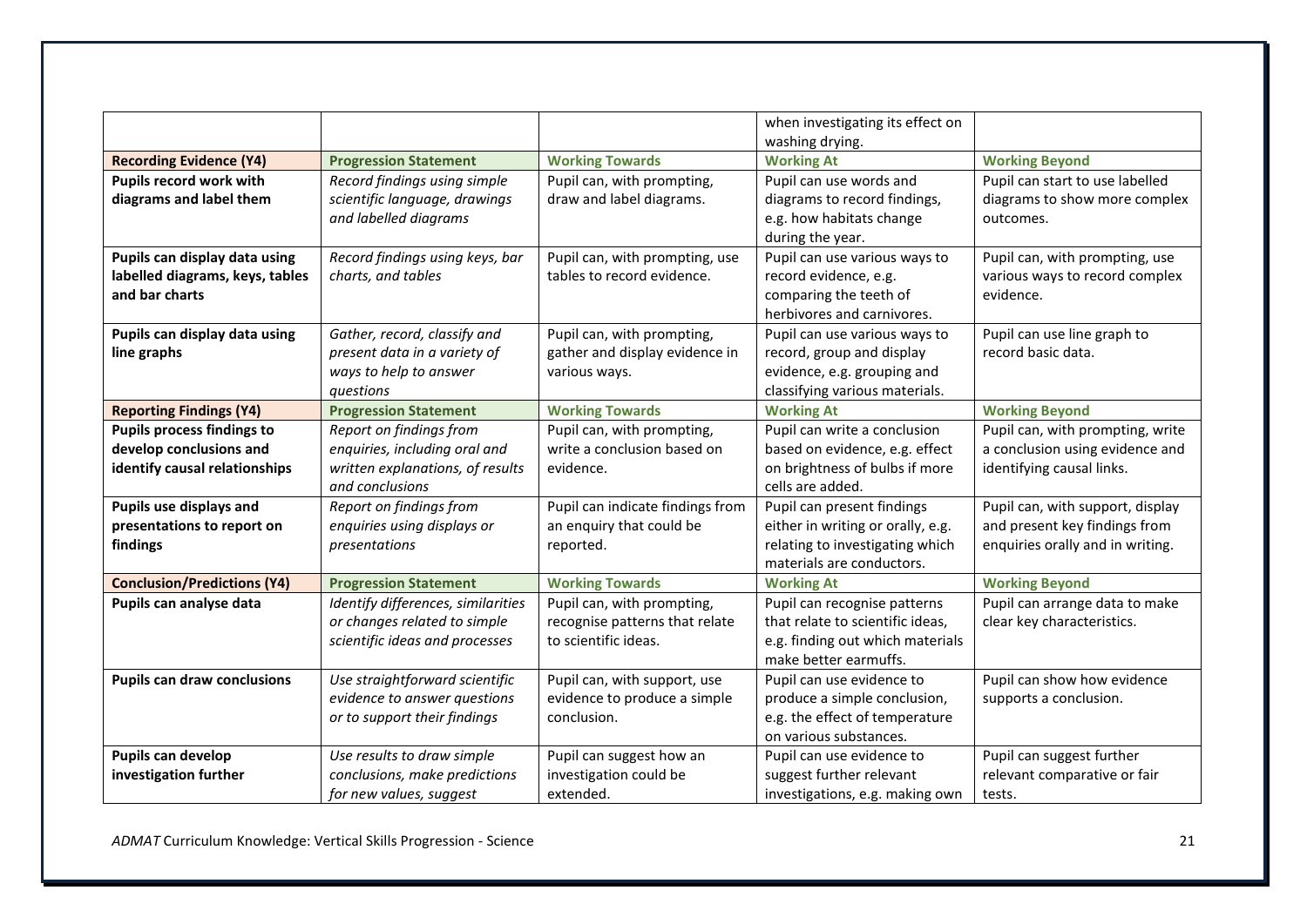| improvements and raise further                                                           | instruments, using ideas about                                                           |  |  |  |
|------------------------------------------------------------------------------------------|------------------------------------------------------------------------------------------|--|--|--|
| questions                                                                                | pitch and volume.                                                                        |  |  |  |
| Science Content - National Curriculum 2014                                               |                                                                                          |  |  |  |
|                                                                                          |                                                                                          |  |  |  |
|                                                                                          | Year 4                                                                                   |  |  |  |
| Learning Intentions                                                                      | Non-Statutory                                                                            |  |  |  |
| Pupils should be taught about                                                            |                                                                                          |  |  |  |
| <b>Biology</b> Living Things and their Habitats                                          | Pupils should use the local environment throughout the year to raise and                 |  |  |  |
| recognise that living things can be grouped in a variety of ways                         | answer questions that help them to identify and study plants and animals                 |  |  |  |
| explore and use classification keys to help group, identify and name a<br>$\blacksquare$ | in their habitat.                                                                        |  |  |  |
| variety of living things in their local and wider environment                            | They should identify how the habitat changes throughout the year.                        |  |  |  |
| recognise that environments can change and that this can sometimes pose<br>٠             | Pupils should explore possible ways of grouping a wide selection of living               |  |  |  |
| dangers to living things.                                                                | things that include animals and flowering plants and non-flowering plants.               |  |  |  |
|                                                                                          | Pupils could begin to put vertebrate animals into groups such as fish,                   |  |  |  |
|                                                                                          | amphibians, reptiles, birds, and mammals; and invertebrates into snails                  |  |  |  |
|                                                                                          | and slugs, worms, spiders, and insects. Note: Plants can be grouped into                 |  |  |  |
|                                                                                          | categories such as flowering plants (including grasses) and non-flowering                |  |  |  |
|                                                                                          | plants, such as ferns and mosses.                                                        |  |  |  |
|                                                                                          | Pupils should explore examples of human impact (both positive and                        |  |  |  |
|                                                                                          | negative) on environments, for example, the positive effects of nature                   |  |  |  |
|                                                                                          | reserves, ecologically planned parks, or garden ponds, and the negative                  |  |  |  |
|                                                                                          | effects of population and development, litter or deforestation.                          |  |  |  |
|                                                                                          | Pupils might work scientifically by using and making simple guides or keys               |  |  |  |
|                                                                                          | to explore and identify local plants and animals; making a guide to local                |  |  |  |
|                                                                                          | living things; raising and answering questions based on their observations               |  |  |  |
|                                                                                          | of animals and what they have found out about other animals that they                    |  |  |  |
|                                                                                          | have researched.                                                                         |  |  |  |
| <b>Biology</b> Animals Including Humans                                                  | Pupils should be introduced to the main body parts associated with the<br>$\blacksquare$ |  |  |  |
| describe the simple functions of the basic parts of the digestive system in<br>٠         | digestive system, for example, mouth, tongue, teeth, oesophagus, stomach                 |  |  |  |
| humans                                                                                   | and small and large intestine and explore questions that help them to                    |  |  |  |
| identify the different types of teeth in humans and their simple functions               | understand their special functions.                                                      |  |  |  |
| construct and interpret a variety of food chains, identifying producers,                 | Pupils might work scientifically by comparing the teeth of carnivores and                |  |  |  |
| predators and prey.                                                                      | herbivores and suggesting reasons for differences; finding out what                      |  |  |  |
|                                                                                          | damages teeth and how to look after them. They might draw and discuss                    |  |  |  |
|                                                                                          | their ideas about the digestive system and compare them with models or                   |  |  |  |
|                                                                                          | images.                                                                                  |  |  |  |
| <b>Chemistry States of Matter</b>                                                        | Pupils should explore a variety of everyday materials and develop simple                 |  |  |  |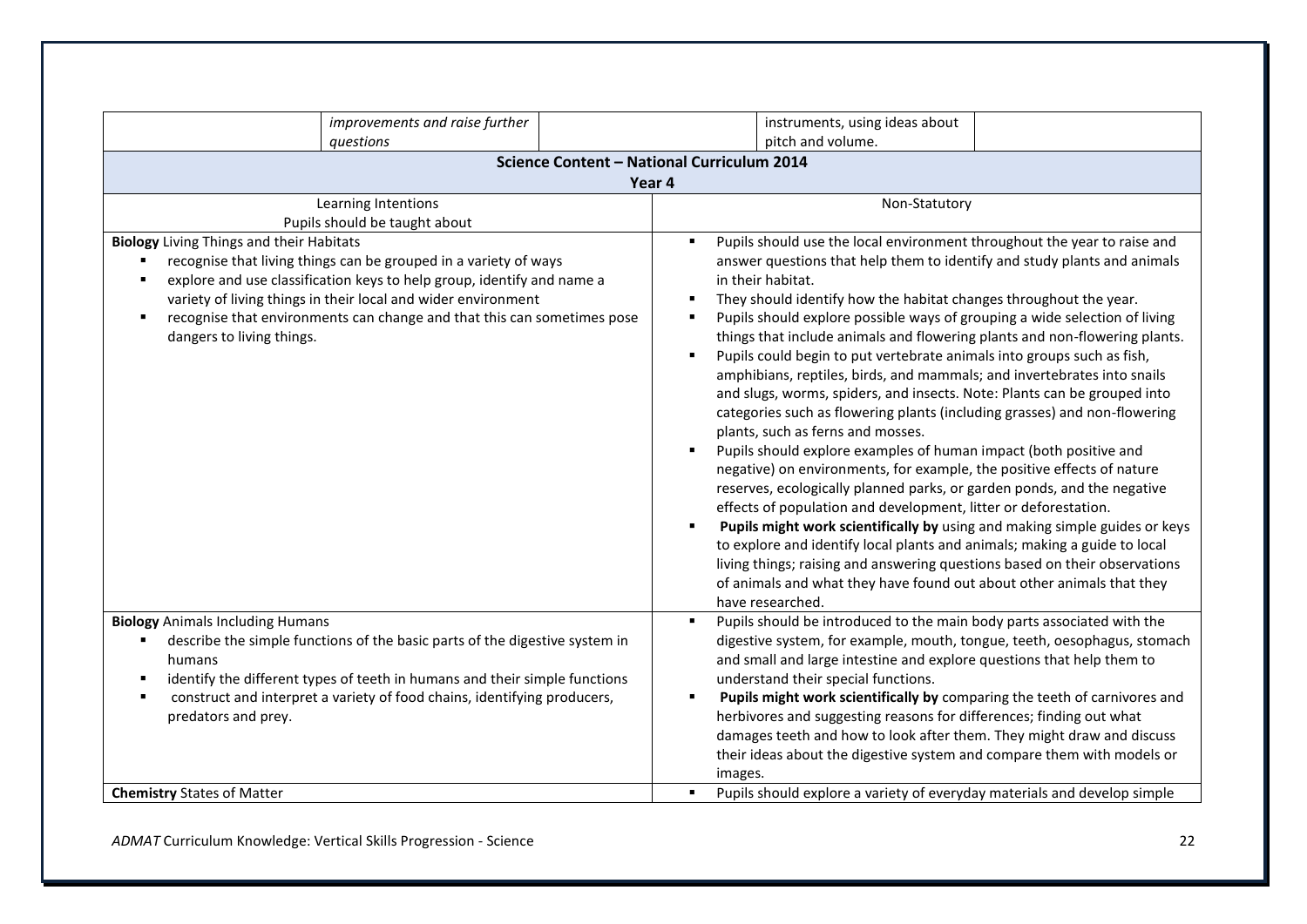|                      | compare and group materials together, according to whether they are            | descriptions of the states of matter (solids hold their shape; liquids form a                                                                |
|----------------------|--------------------------------------------------------------------------------|----------------------------------------------------------------------------------------------------------------------------------------------|
|                      | solids, liquids or gases                                                       | pool not a pile; gases escape from an unsealed container).                                                                                   |
|                      | observe that some materials change state when they are heated or cooled,       | Pupils should observe water as a solid, a liquid and a gas and should note                                                                   |
|                      | and measure or research the temperature at which this happens in degrees       | the changes to water when it is heated or cooled. Note: Teachers should                                                                      |
|                      | Celsius (°C)                                                                   | avoid using materials where heating is associated with chemical change,                                                                      |
|                      | identify the part played by evaporation and condensation in the water          | for example, through baking or burning.                                                                                                      |
|                      | cycle and associate the rate of evaporation with temperature.                  | Pupils might work scientifically by grouping and classifying a variety of                                                                    |
|                      |                                                                                | different materials; exploring the effect of temperature on substances such                                                                  |
|                      |                                                                                | as chocolate, butter, cream (for example, to make food such as chocolate                                                                     |
|                      |                                                                                | crispy cakes and ice-cream for a party). They could research the                                                                             |
|                      |                                                                                | temperature at which materials change state, for example, when iron                                                                          |
|                      |                                                                                | melts or when oxygen condenses into a liquid. They might observe and                                                                         |
|                      |                                                                                | record evaporation over a period of time, for example, a puddle in the                                                                       |
|                      |                                                                                | playground or washing on a line and investigate the effect of temperature                                                                    |
|                      |                                                                                | on washing drying or snowmen melting.                                                                                                        |
| <b>Physics Sound</b> |                                                                                | Pupils should explore and identify the way sound is made through vibration                                                                   |
|                      | identify how sounds are made, associating some of them with something          | in a range of different musical instruments from around the world; and find                                                                  |
|                      | vibrating                                                                      | out how the pitch and volume of sounds can be changed in a variety of                                                                        |
|                      | recognise that vibrations from sounds travel through a medium to the ear       | ways.                                                                                                                                        |
|                      | find patterns between the pitch of a sound and features of the object that     | Pupils might work scientifically by finding patterns in the sounds that are                                                                  |
|                      | produced it                                                                    | made by different objects such as saucepan lids of different sizes or elastic                                                                |
|                      | find patterns between the volume of a sound and the strength of the            | bands of different thicknesses. They might make earmuffs from a variety of                                                                   |
|                      | vibrations that produced it                                                    | different materials to investigate which provides the best insulation against                                                                |
|                      | recognise that sounds get fainter as the distance from the sound source        | sound. They could make and play their own instruments by using what                                                                          |
|                      |                                                                                |                                                                                                                                              |
|                      | increases.<br><b>Physics Electricity</b>                                       | they have found out about pitch and volume<br>Pupils should construct simple series circuits, trying different components,<br>$\blacksquare$ |
|                      |                                                                                | for example, bulbs, buzzers and motors, and including switches, and use                                                                      |
|                      | identify common appliances that run on electricity                             |                                                                                                                                              |
|                      | construct a simple series electrical circuit, identifying and naming its basic | their circuits to create simple devices.<br>$\blacksquare$                                                                                   |
|                      | parts, including cells, wires, bulbs, switches and buzzers                     | Pupils should draw the circuit as a pictorial representation, not necessarily                                                                |
| ٠                    | identify whether or not a lamp will light in a simple series circuit, based on | using conventional circuit symbols at this stage; these will be introduced in                                                                |
|                      | whether or not the lamp is part of a complete loop with a battery              | year 6. Note: Pupils might use the terms current and voltage, but these                                                                      |
| $\blacksquare$       | recognise that a switch opens and closes a circuit and associate this with     | should not be introduced or defined formally at this stage.                                                                                  |
|                      | whether or not a lamp lights in a simple series circuit                        | Pupils should be taught about precautions for working safely with                                                                            |
|                      | recognise some common conductors and insulators, and associate metals          | electricity.                                                                                                                                 |
|                      | with being good conductors                                                     | Pupils might work scientifically by observing patterns, for example, that                                                                    |
|                      |                                                                                | bulbs get brighter if more cells are added, that metals tend to be                                                                           |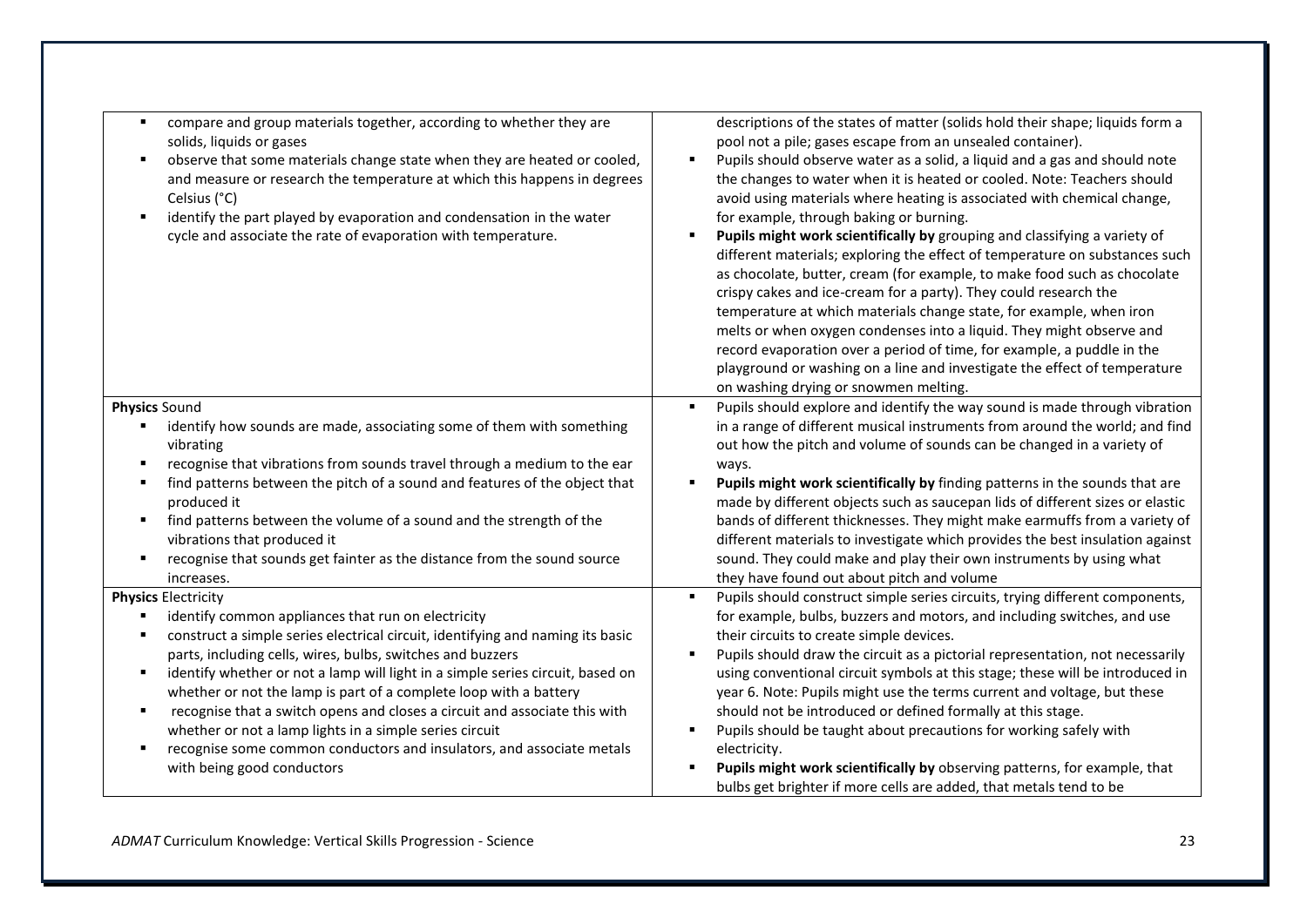|                                                                          |                                                                                                                                                  |                                                                                                  | used to connect across a gap in a circuit.                                                                                                                            | conductors of electricity, and that some materials can, and some cannot be                                                                                        |  |  |  |
|--------------------------------------------------------------------------|--------------------------------------------------------------------------------------------------------------------------------------------------|--------------------------------------------------------------------------------------------------|-----------------------------------------------------------------------------------------------------------------------------------------------------------------------|-------------------------------------------------------------------------------------------------------------------------------------------------------------------|--|--|--|
| <b>B. Science Content - Learning Progression</b>                         |                                                                                                                                                  |                                                                                                  |                                                                                                                                                                       |                                                                                                                                                                   |  |  |  |
|                                                                          | Year 4                                                                                                                                           |                                                                                                  |                                                                                                                                                                       |                                                                                                                                                                   |  |  |  |
| <b>Biology - Biology Living Things</b><br>and their Habitats (Y4)        | <b>Progression Statement</b>                                                                                                                     | <b>Working Towards</b>                                                                           | <b>Working At</b>                                                                                                                                                     | <b>Working Beyond</b>                                                                                                                                             |  |  |  |
| Living things can be classified<br>according to observable<br>features   | Recognise that living things can<br>be grouped in a variety of ways                                                                              | Suggest a way of grouping<br>living things, e.g. sort shells by<br>colour.                       | Suggest different ways of<br>sorting the same group of living<br>things, e.g. grouping birds<br>according to where they live,<br>what they eat and size of<br>adults. | Suggest why some ways of<br>grouping living things may be<br>more useful than others, e.g.<br>why grouping by number of legs<br>is an easy aid to identification. |  |  |  |
|                                                                          | Explore and use classification<br>keys to help group, identify and<br>name a variety of living things<br>in their local and wider<br>environment | Use classification keys to group<br>and identify members from a<br>small group of living things. | Use classification keys to group<br>and identify members from a<br>range of familiar and less<br>familiar living things.                                              | Devise own classification keys to<br>group living things.                                                                                                         |  |  |  |
| Habitats provide living things<br>with what they need                    | Recognise that environments<br>can change and that this can<br>sometimes pose dangers to<br>living things.                                       | Describe how environments<br>might change.                                                       | Describe examples of living<br>things that are threatened by<br>changes to environments, e.g.<br>owls and habitat loss.                                               | Describe examples of living<br>things adapting to<br>environmental change, e.g.<br>urban foxes, and examples of<br>extinction due to environmental<br>change.     |  |  |  |
| <b>Biology - Animals Including</b><br>Humans (Y4)                        | <b>Progression Statement</b>                                                                                                                     | <b>Working Towards</b>                                                                           | <b>Working At</b>                                                                                                                                                     | <b>Working Beyond</b>                                                                                                                                             |  |  |  |
| The human body has a number<br>of systems, each with its own<br>function | Describe the simple functions of<br>the basic parts of the digestive<br>system in humans                                                         | Describe the purpose of the<br>digestive system in humans.                                       | Identify what each of the<br>principal organs in the digestive<br>system do.                                                                                          | Explain why the simple functions<br>of the basic parts of the digestive<br>system in humans are necessary.                                                        |  |  |  |
|                                                                          | Identify the different types of<br>teeth in humans and their<br>simple functions                                                                 | Recognise that humans have<br>different types of teeth.                                          | Describe the function of each<br>type of tooth in the human<br>skull.                                                                                                 | Explain why humans have<br>different types of teeth.                                                                                                              |  |  |  |
|                                                                          | Construct and interpret a<br>variety of food chains,<br>identifying producers,<br>predators and prey                                             | Understand the roles of<br>producers, predators and prey.                                        | Use a food chain to represent<br>predator-prey relationships.                                                                                                         | Suggest what might happen in a<br>food chain if the population of<br>one of the organisms changes.                                                                |  |  |  |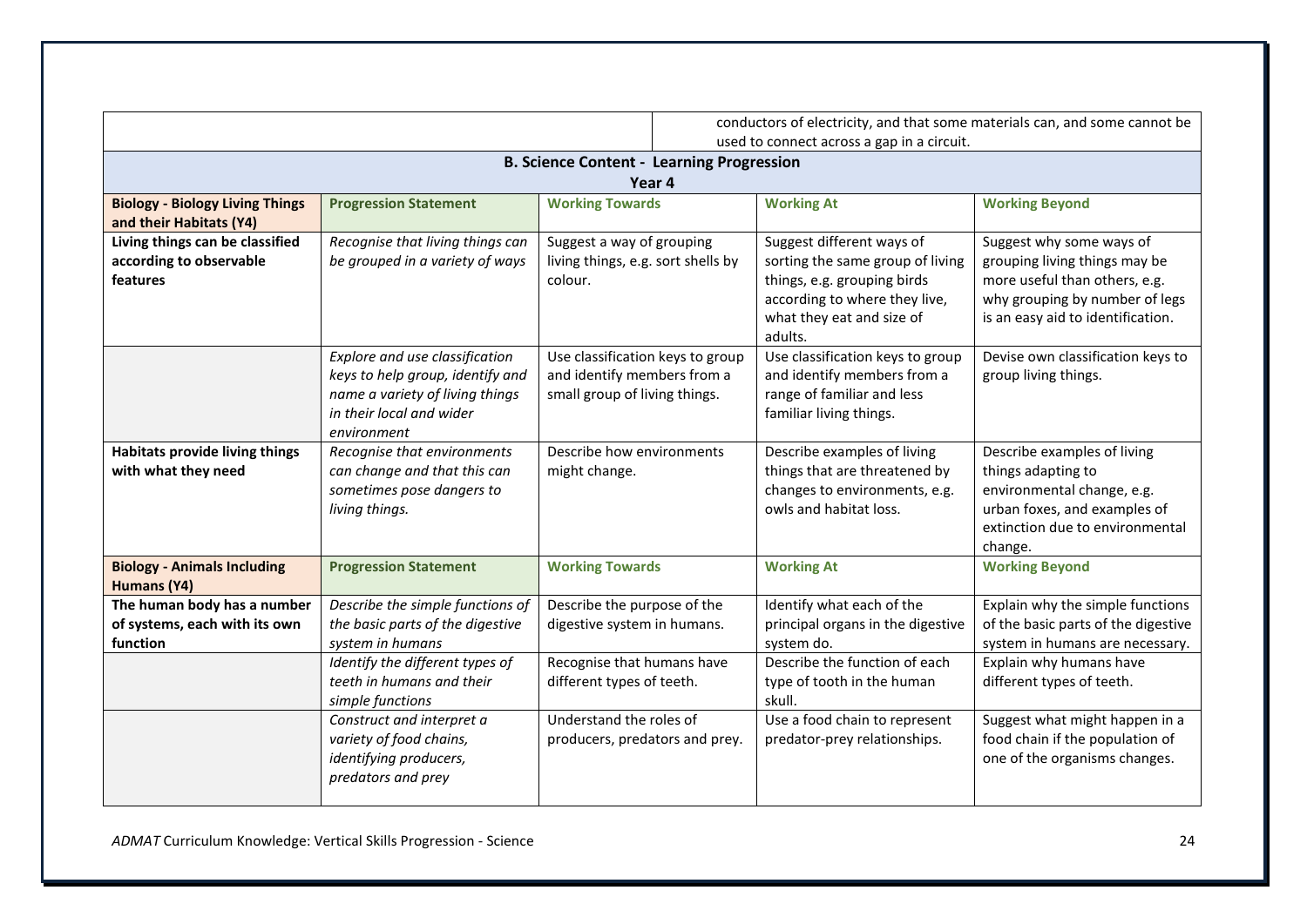| <b>Chemistry - States of Matter</b><br>(Y4)                                                         | <b>Progression Statement</b>                                                                                                                                                  | <b>Working Towards</b>                                         | <b>Working At</b>                                                                                                         | <b>Working Beyond</b>                                                                                         |
|-----------------------------------------------------------------------------------------------------|-------------------------------------------------------------------------------------------------------------------------------------------------------------------------------|----------------------------------------------------------------|---------------------------------------------------------------------------------------------------------------------------|---------------------------------------------------------------------------------------------------------------|
| <b>Materials have physical</b><br>properties which can be<br>investigated and compared              | Compare and group materials<br>together, according to whether<br>they are solids, liquids or gases                                                                            | Recognise the state of matter<br>of different materials.       | Group materials according to<br>their state of matter.                                                                    | Recognise that some materials<br>(e.g. toothpaste) cannot be<br>easily classified as solid. liquid or<br>gas. |
| <b>Materials can exist in different</b><br>states and that these states<br>can sometimes be changed | Identify the part played by<br>evaporation and condensation<br>in the water cycle and associate<br>the rate of evaporation with<br>temperature                                | Relate the terms 'evaporation'<br>and 'condensation' to water. | Describe how evaporation and<br>condensation happen in the<br>water cycle, and how<br>temperature affects<br>evaporation. | Apply the relationship between<br>rate of evaporation with<br>temperature to everyday<br>contexts.            |
|                                                                                                     | Observe that some materials<br>change state when they are<br>heated or cooled, and measure<br>or research the temperature at<br>which this happens in degrees<br>Celsius (°C) | Recognise that materials may<br>change state.                  | Identify changes of state and<br>research values of degrees<br>Celsius at which changes<br>happen.                        | Suggest patterns in which kinds<br>of materials change state at<br>higher or lower temperatures.              |
| Physics - Light and Sound (Y4)                                                                      | <b>Progression Statement</b>                                                                                                                                                  | <b>Working Towards</b>                                         | <b>Working At</b>                                                                                                         | <b>Working Beyond</b>                                                                                         |
| Light & sound can be reflected<br>& absorbed and enable us to<br>see & hear                         | Identify how sounds are made,<br>associating some of them with<br>something vibrating                                                                                         | Identify how an object may<br>vibrate.                         | Explain, with reference to<br>vibrations, how an object<br>makes a sound.                                                 | Group sound-making objects in<br>terms of how they make sounds.                                               |
|                                                                                                     | Recognise that vibrations from<br>sounds travel through a<br>medium to the ear                                                                                                | Recognise that the ear detects<br>vibrations.                  | Describe the role of a medium<br>in the transmission of sound.                                                            | Compare the effectiveness of<br>different media in terms of their<br>ability to transmit sound.               |
|                                                                                                     | Recognise that sounds get<br>fainter as the distance from the<br>sound source increases                                                                                       | Suggest why some sounds are<br>louder than others.             | Describe the effect of moving<br>further from the source of a<br>sound.                                                   | Explain with reference to<br>examples how sounds get fainter<br>as the distance from the source<br>increases. |
|                                                                                                     | Find patterns between the pitch<br>of a sound and features of the<br>object that produced it                                                                                  | Recognise that the pitch of a<br>sound can be varied.          | Explain with reference to a<br>particular object how the pitch<br>of the sound can be changed.                            | Identify generic features that<br>cause the pitch of a note to be<br>changed.                                 |
|                                                                                                     | Find patterns between the<br>volume of a sound and the<br>strength of the vibrations that<br>produced it                                                                      | Recognise that the volume of a<br>sound can be varied.         | Explain with reference to a<br>particular object how the<br>volume of the sound can be<br>changed.                        | Identify generic features that<br>cause the volume of a note to be<br>changed.                                |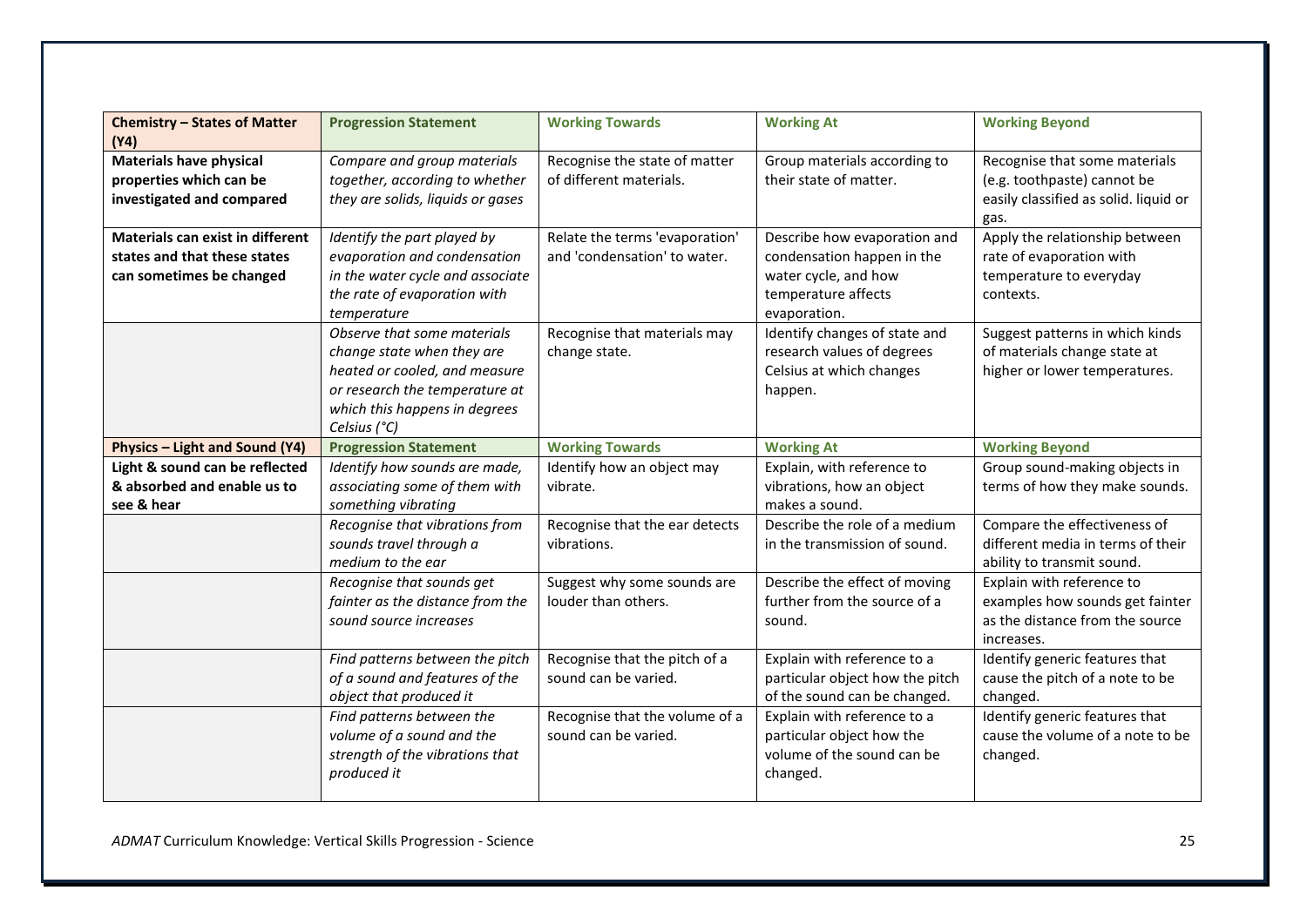| <b>Physics - Electricity (Y4)</b>    | <b>Progression Statement</b>        | <b>Working Towards</b>             | <b>Working At</b>                                                                                                                                                           | <b>Working Beyond</b>              |  |
|--------------------------------------|-------------------------------------|------------------------------------|-----------------------------------------------------------------------------------------------------------------------------------------------------------------------------|------------------------------------|--|
| <b>Electricity can make circuits</b> | Identify common appliances          | Recognise that some                | List examples of appliances that                                                                                                                                            | Compare and contrast               |  |
| work and can be controlled to        | that run on electricity             | appliances run on electricity.     | run on electricity.                                                                                                                                                         | appliances that run on mains       |  |
| perform useful functions             |                                     |                                    |                                                                                                                                                                             | electricity with those that run on |  |
|                                      |                                     |                                    |                                                                                                                                                                             | batteries.                         |  |
|                                      | Construct a simple series           | Construct a simple circuit.        | Construct a simple circuit and                                                                                                                                              | Identify the functions of          |  |
|                                      | electrical circuit, identifying and |                                    | name its components.                                                                                                                                                        | components within a circuit.       |  |
|                                      | naming its basic parts,             |                                    |                                                                                                                                                                             |                                    |  |
|                                      | including cells, wires, bulbs,      |                                    |                                                                                                                                                                             |                                    |  |
|                                      | switches and buzzers                |                                    |                                                                                                                                                                             |                                    |  |
|                                      | Recognise some common               | Identify metal as a conductor.     | Sort materials into conductors                                                                                                                                              | Investigate graphite as a          |  |
|                                      | conductors and insulators, and      |                                    | and insulators, identifying                                                                                                                                                 | conductor and relate to other      |  |
|                                      | associate metals with being         |                                    | metals as conductors.                                                                                                                                                       | materials.                         |  |
|                                      | aood conductors                     |                                    |                                                                                                                                                                             |                                    |  |
|                                      | Identify whether or not a lamp      | Understand that a complete         | Predict whether a particular                                                                                                                                                | Explain why certain                |  |
|                                      | will light in a simple series       | circuit is needed for a circuit to | arrangement of components                                                                                                                                                   | arrangements will not result in    |  |
|                                      | circuit, based on whether or not    | operate.                           | will result in a bulb lighting.                                                                                                                                             | the bulb lighting.                 |  |
|                                      | the lamp is part of a complete      |                                    |                                                                                                                                                                             |                                    |  |
|                                      | loop with a battery                 |                                    |                                                                                                                                                                             |                                    |  |
|                                      | Recognise that a switch opens       | Describe the function of a         | Predict how the operation of a                                                                                                                                              | Explain how altering the location  |  |
|                                      | and closes a circuit and            | switch.                            | switch will affect bulbs lighting.                                                                                                                                          | of a switch affects the operation  |  |
|                                      | associate this with whether or      |                                    |                                                                                                                                                                             | of the circuit.                    |  |
|                                      | not a lamp lights in a simple       |                                    |                                                                                                                                                                             |                                    |  |
|                                      | series circuit                      |                                    |                                                                                                                                                                             |                                    |  |
|                                      |                                     | <b>Upper Key Stage 2</b>           |                                                                                                                                                                             |                                    |  |
|                                      |                                     |                                    |                                                                                                                                                                             |                                    |  |
|                                      |                                     |                                    | The principal focus of science teaching in upper key stage 2 is to enable pupils to develop a deeper understanding of a wide range of scientific ideas. They should do this |                                    |  |
|                                      |                                     |                                    | through exploring and talking about their ideas; asking their own questions about scientific phenomena; and analysing functions, relationships and interactions more        |                                    |  |
|                                      |                                     |                                    | systematically. At upper key stage 2, they should encounter more abstract ideas and begin to recognise how these ideas help them to understand and predict how the          |                                    |  |

world operates. They should also begin to recognise that scientific ideas change and develop over time. They should select the most appropriate ways to answer science questions using different types of scientific enquiry, including observing changes over different periods of time, noticing patterns, grouping and classifying things, carrying out comparative and fair tests and finding things out using a wide range of secondary sources of information. Pupils should draw conclusions based on their data and observations, use evidence to justify their ideas, and use their scientific knowledge and understanding to explain their findings. 'Working and thinking scientifically' is described separately at the beginning of the programme of study but must always be taught through and clearly related to substantive science content in the programme of study. Throughout the notes and guidance, examples show how scientific methods and skills might be linked to specific elements of the content. Pupils should read, spell and pronounce scientific vocabulary correctly.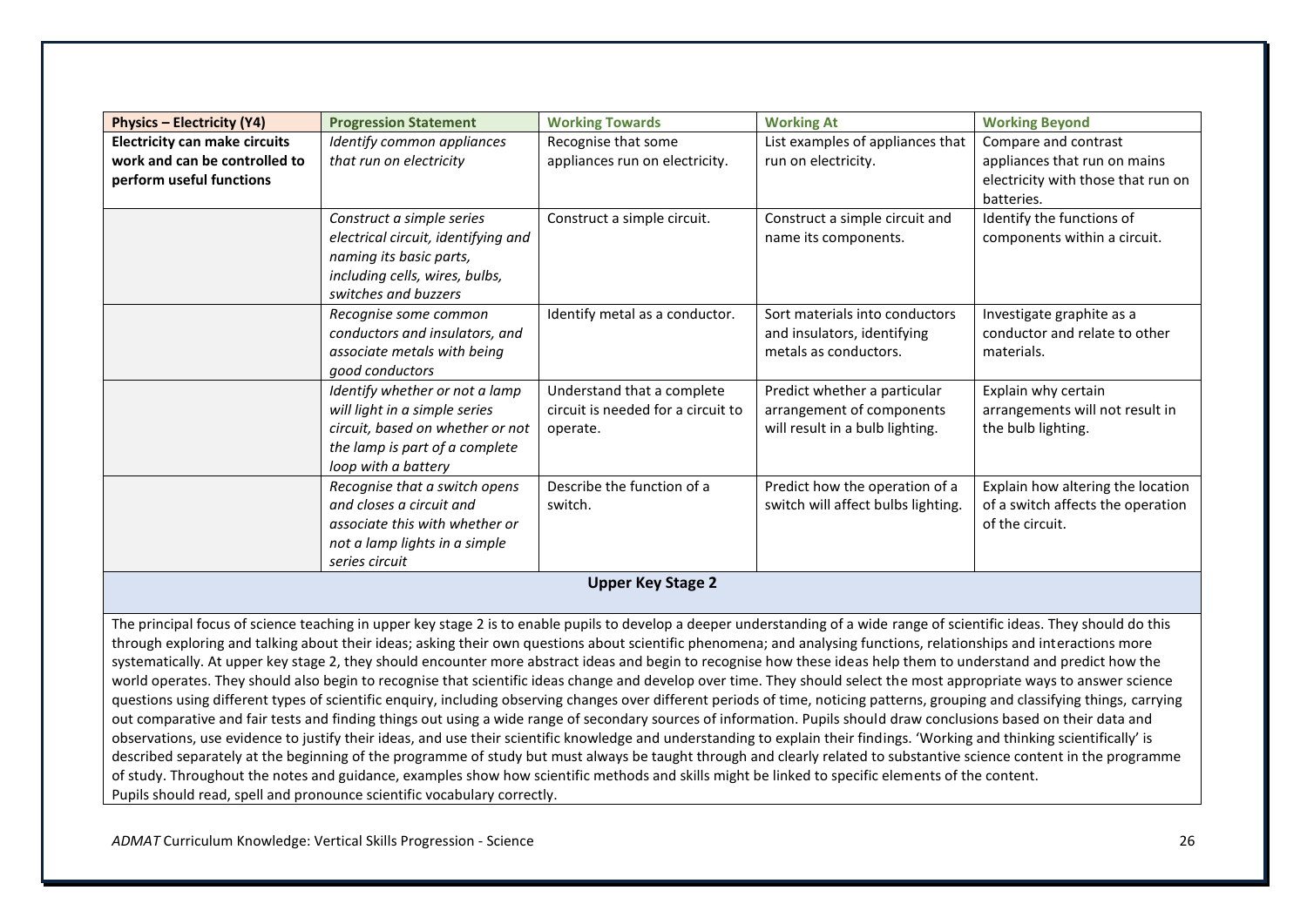| <b>National Curriculum 2014</b><br><b>Working Scientifically Upper Key Stage 2</b>                                                                                                                                                                                                                                                                                                                                                                                                                                                                                                                                                                                                                                                                                                                                                                                                                                                                                                                                                                                                                                                                                                       |                                                                                        |                                                                                                                                                                                                                                                                                                                                                                                                                                                                                                                                                                                                                                                                                                                                                                                                                                                                                                                                                                                                                                                                                                                                                                                                                                                                                                                                                                                                                                                                                                                                                                                                                                                                                                                                                                                                                         |        |                                                                                  |                                                                                             |
|------------------------------------------------------------------------------------------------------------------------------------------------------------------------------------------------------------------------------------------------------------------------------------------------------------------------------------------------------------------------------------------------------------------------------------------------------------------------------------------------------------------------------------------------------------------------------------------------------------------------------------------------------------------------------------------------------------------------------------------------------------------------------------------------------------------------------------------------------------------------------------------------------------------------------------------------------------------------------------------------------------------------------------------------------------------------------------------------------------------------------------------------------------------------------------------|----------------------------------------------------------------------------------------|-------------------------------------------------------------------------------------------------------------------------------------------------------------------------------------------------------------------------------------------------------------------------------------------------------------------------------------------------------------------------------------------------------------------------------------------------------------------------------------------------------------------------------------------------------------------------------------------------------------------------------------------------------------------------------------------------------------------------------------------------------------------------------------------------------------------------------------------------------------------------------------------------------------------------------------------------------------------------------------------------------------------------------------------------------------------------------------------------------------------------------------------------------------------------------------------------------------------------------------------------------------------------------------------------------------------------------------------------------------------------------------------------------------------------------------------------------------------------------------------------------------------------------------------------------------------------------------------------------------------------------------------------------------------------------------------------------------------------------------------------------------------------------------------------------------------------|--------|----------------------------------------------------------------------------------|---------------------------------------------------------------------------------------------|
| Learning Intentions<br>Pupils should be taught about<br>During years 5 and 6, pupils should be taught to use the following practical scientific<br>methods, processes and skills through the teaching of the programme of study<br>content:<br>planning different types of scientific enquiries to answer questions,<br>$\blacksquare$<br>including recognising and controlling variables where necessary<br>taking measurements, using a range of scientific equipment, with<br>$\blacksquare$<br>increasing accuracy and precision, taking repeat readings when<br>appropriate<br>recording data and results of increasing complexity using scientific<br>п<br>diagrams and labels, classification keys, tables, scatter graphs, bar and line<br>graphs<br>using test results to make predictions to set up further comparative and<br>fair tests<br>reporting and presenting findings from enquiries, including conclusions,<br>л<br>causal relationships and explanations of and degree of trust in results, in<br>oral and written forms such as displays and other presentations<br>identifying scientific evidence that has been used to support or refute ideas<br>or arguments. |                                                                                        | Pupils in years 5 and 6 should use their science experiences to: explore<br>ideas and raise different kinds of questions; select and plan the most<br>appropriate type of scientific enquiry to use to answer scientific questions;<br>recognise when and how to set up comparative and fair tests and explain<br>which variables need to be controlled and why.<br>They should use and develop keys and other information records to<br>identify, classify and describe living things and materials, and identify<br>patterns that might be found in the natural environment.<br>They should make their own decisions about what observations to make,<br>what measurements to use and how long to make them for, and whether<br>to repeat them; choose the most appropriate equipment to make<br>measurements and explain how to use it accurately.<br>They should decide how to record data from a choice of familiar<br>approaches; look for different causal relationships in their data and identify<br>evidence that refutes or supports their ideas.<br>They should use their results to identify when further tests and<br>observations might be needed; recognise which secondary sources will be<br>most useful to research their ideas and begin to separate opinion from<br>fact.<br>They should use relevant scientific language and illustrations to discuss,<br>communicate and justify their scientific ideas and should talk about how<br>scientific ideas have developed over time.<br>These opportunities for working scientifically should be provided across<br>years 5 and 6 so that the expectations in the programme of study can be<br>met by the end of year 6. Pupils are not expected to cover each aspect for<br>every area of study.<br>A. Working Scientifically - Learning Progression |        |                                                                                  |                                                                                             |
|                                                                                                                                                                                                                                                                                                                                                                                                                                                                                                                                                                                                                                                                                                                                                                                                                                                                                                                                                                                                                                                                                                                                                                                          |                                                                                        |                                                                                                                                                                                                                                                                                                                                                                                                                                                                                                                                                                                                                                                                                                                                                                                                                                                                                                                                                                                                                                                                                                                                                                                                                                                                                                                                                                                                                                                                                                                                                                                                                                                                                                                                                                                                                         | Year 5 |                                                                                  |                                                                                             |
| <b>Planning investigations (Y5)</b>                                                                                                                                                                                                                                                                                                                                                                                                                                                                                                                                                                                                                                                                                                                                                                                                                                                                                                                                                                                                                                                                                                                                                      | <b>Progression Statement</b>                                                           | <b>Working Towards</b>                                                                                                                                                                                                                                                                                                                                                                                                                                                                                                                                                                                                                                                                                                                                                                                                                                                                                                                                                                                                                                                                                                                                                                                                                                                                                                                                                                                                                                                                                                                                                                                                                                                                                                                                                                                                  |        | <b>Working At</b>                                                                | <b>Working Beyond</b>                                                                       |
| Pupils can plan an enquiry                                                                                                                                                                                                                                                                                                                                                                                                                                                                                                                                                                                                                                                                                                                                                                                                                                                                                                                                                                                                                                                                                                                                                               | With prompting, plan different<br>types of scientific enquiries to<br>answer questions | Pupil can plan investigations<br>using different types of<br>scientific enquiry.                                                                                                                                                                                                                                                                                                                                                                                                                                                                                                                                                                                                                                                                                                                                                                                                                                                                                                                                                                                                                                                                                                                                                                                                                                                                                                                                                                                                                                                                                                                                                                                                                                                                                                                                        |        | Pupil can, with support, can<br>answer questions using<br>evidence gathered from | Pupil can answer questions using<br>evidence gathered from<br>different types of scientific |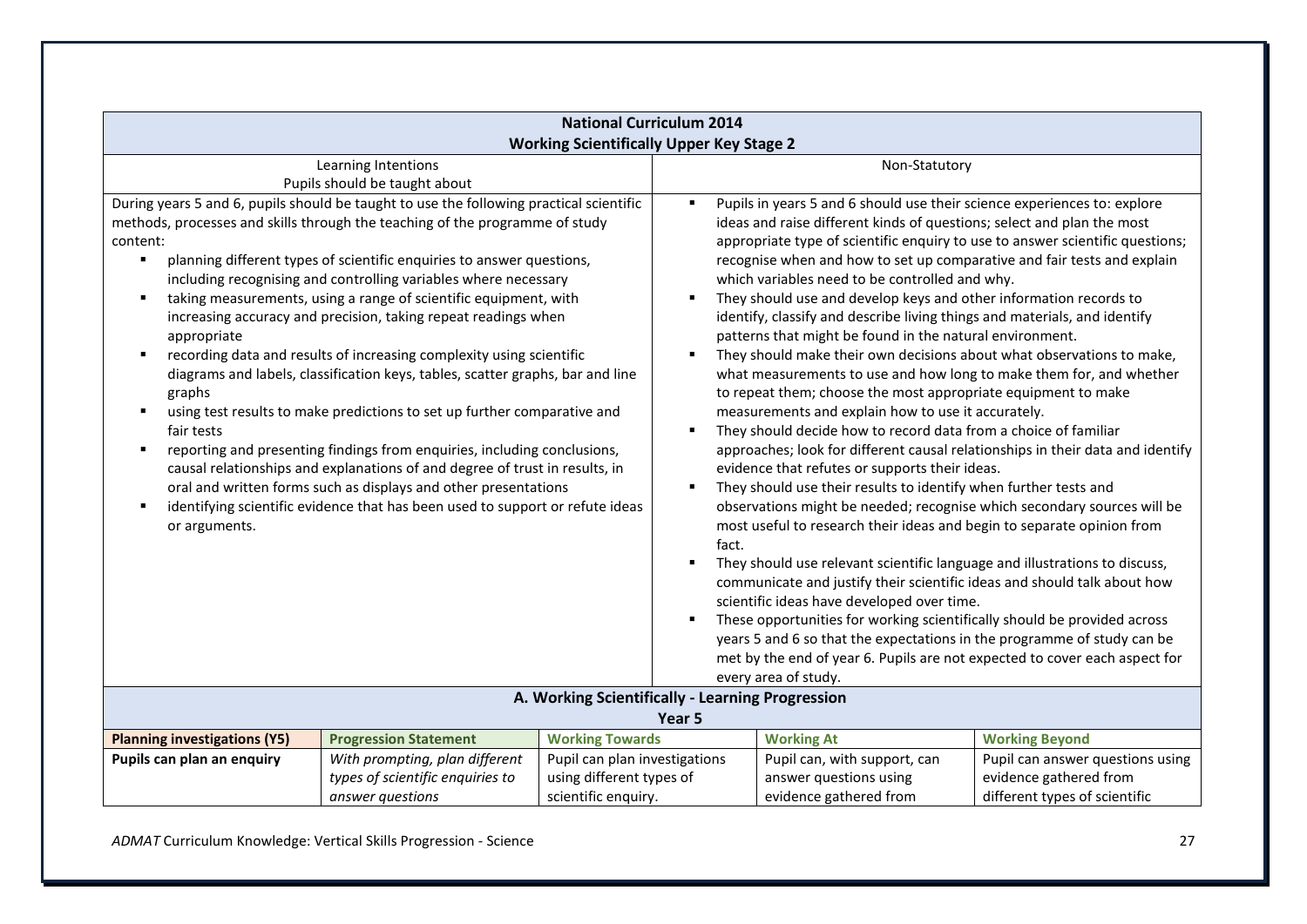| Pupils can identify and manage<br>variables                                        | With prompting, recognise and<br>control variables where<br>necessary        | Pupil can set up comparative<br>and fair tests.                                       | different types of scientific<br>enquiry, e.g. comparing life<br>cycles of different plants using<br>change over time, surveys and<br>secondary research.<br>Pupil can, with prompting,<br>identifies and manages<br>variables, e.g. when exploring<br>falling paper cones. | enquiry.<br>Pupil can identify and manage<br>variables.                                                             |
|------------------------------------------------------------------------------------|------------------------------------------------------------------------------|---------------------------------------------------------------------------------------|-----------------------------------------------------------------------------------------------------------------------------------------------------------------------------------------------------------------------------------------------------------------------------|---------------------------------------------------------------------------------------------------------------------|
| <b>Conducting Experiments (Y5)</b>                                                 | <b>Progression Statement</b>                                                 | <b>Working Towards</b>                                                                | <b>Working At</b>                                                                                                                                                                                                                                                           | <b>Working Beyond</b>                                                                                               |
| Pupils can use equipment to<br>take measurements                                   | Select, with prompting, and use<br>appropriate equipment to take<br>readings | Pupil can, following discussion,<br>follow guidance to use<br>equipment, e.g. timer.  | Pupil can, following discussion<br>of alternatives, selects<br>appropriate equipment, e.g.<br>using a shadow stick and<br>measuring length and angle of<br>shadow.                                                                                                          | Pupil can use appropriate<br>equipment, such as meter rule,<br>to take measurements, such as<br>distance travelled. |
| Pupils explore how to improve<br>the quality of data                               | Take precise measurements<br>using standard units                            | Pupil can recognise importance<br>of using standard units and<br>measures accurately. | Pupil can take measurements<br>that are precise as well as<br>accurate, e.g. measuring the<br>force needed to pull different<br>shapes of boat through the<br>water.                                                                                                        | Pupil can consider how by<br>modifying instrument or<br>technique, measurements can<br>be improved.                 |
| Pupils understand the role of<br>repeat readings                                   | Take and process repeat<br>readings                                          | Pupil can, with prompting, can<br>take repeat readings.                               | Pupil can know how to process<br>repeat readings, e.g. when<br>timing falling objects.                                                                                                                                                                                      | Pupil can identify situations in<br>which taking repeat readings will<br>improve the quality of evidence.           |
| <b>Recording Evidence (Y5)</b>                                                     | <b>Progression Statement</b>                                                 | <b>Working Towards</b>                                                                | <b>Working At</b>                                                                                                                                                                                                                                                           | <b>Working Beyond</b>                                                                                               |
| Pupils record work with<br>diagrams and label them                                 | Record data and results                                                      | Pupil can use words and<br>diagrams to record findings.                               | Pupil can start to use labelled<br>diagrams to show more<br>complex outcomes, e.g.<br>comparing the time of day at<br>different places on the earth.                                                                                                                        | Pupil can use labelled diagrams<br>to show more complex<br>outcomes.                                                |
| Pupils can display data using<br>labelled diagrams, keys, tables<br>and bar charts | Record data using labelled<br>diagrams, keys, tables and<br>charts           | Pupil can use various ways to<br>record evidence.                                     | Pupil can, with prompting, use<br>various ways to record complex<br>evidence, e.g. when<br>investigating how gears and<br>levers enable a small force to                                                                                                                    | Pupil can use various ways, as<br>appropriate, to record complex<br>evidence.                                       |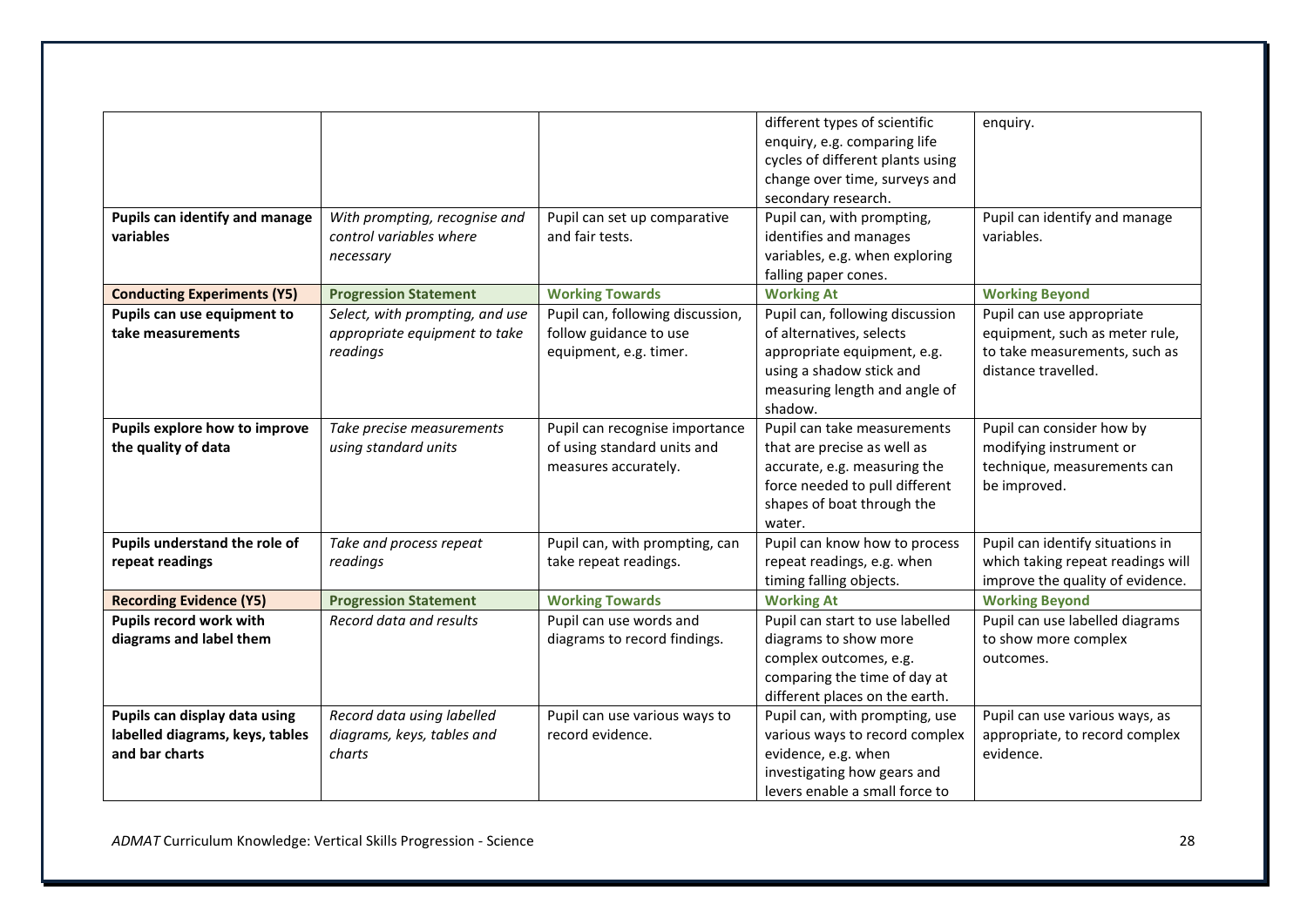|                                                                                               |                                                                                                                                 |                                                                                      |        | have a larger effect.                                                                                                                                                                            |                                                                                                                    |
|-----------------------------------------------------------------------------------------------|---------------------------------------------------------------------------------------------------------------------------------|--------------------------------------------------------------------------------------|--------|--------------------------------------------------------------------------------------------------------------------------------------------------------------------------------------------------|--------------------------------------------------------------------------------------------------------------------|
| Pupils can display data using<br>line graphs                                                  | Use line graphs to record data                                                                                                  | Pupil can, with prompting, use<br>line graphs.                                       |        | Pupil can use a line graph to<br>record basic data, e.g. length<br>and mass of a baby as it grows.                                                                                               | Pupil can use line graphs to<br>display complex data.                                                              |
| <b>Reporting Findings (Y5)</b>                                                                | <b>Progression Statement</b>                                                                                                    | <b>Working Towards</b>                                                               |        | <b>Working At</b>                                                                                                                                                                                | <b>Working Beyond</b>                                                                                              |
| <b>Pupils process findings to</b><br>develop conclusions and<br>identify causal relationships | Report and present findings<br>from enquiries, including<br>conclusions and, with<br>prompting, suggest causal<br>relationships | Pupil can write a conclusion<br>based on evidence.                                   |        | Pupil can, with prompting,<br>write a conclusion using<br>evidence and identifying causal<br>links, e.g. investigating what<br>makes a parachute fall quicker.                                   | Pupil can write a conclusion<br>using evidence and identifying<br>causal links.                                    |
| Pupils use displays and<br>presentations to report on<br>findings                             | With support, present findings<br>from enquiries orally and in<br>writing                                                       | Pupil can present findings<br>either in writing or orally.                           |        | Pupil can, with support, display<br>and present key findings from<br>enquiries orally and in writing,<br>e.g. suggesting reasons for<br>similarities and differences<br>between various animals. | Pupil can display and present key<br>findings from enquiries orally<br>and in writing.                             |
| Pupils explain confidence in<br>findings                                                      | With prompting, identify that<br>not all results may be<br>trustworthy                                                          | Pupil can indicate individual<br>results that might be suspect.                      |        | Pupil can, with support,<br>indicate why some results may<br>not be entirely trustworthy,<br>e.g. when timing falling objects.                                                                   | Pupil can, in conclusions,<br>indicate how trustworthy they<br>are.                                                |
| <b>Conclusions/Predictions (Y5)</b>                                                           | <b>Progression Statement</b>                                                                                                    | <b>Working Towards</b>                                                               |        | <b>Working At</b>                                                                                                                                                                                | <b>Working Beyond</b>                                                                                              |
| <b>Pupils can draw conclusions</b>                                                            | Suggest how evidence can<br>support conclusions                                                                                 | Pupil can, with prompting,<br>show how evidence supports a<br>conclusion.            |        | Pupil can show how evidence<br>supports a conclusion, e.g.<br>researching gestation periods<br>of various mammals and<br>relating them to adult mass.                                            | Pupil can identify how an idea is<br>supported or refuted by<br>evidence.                                          |
|                                                                                               | Suggest further comparative or<br>fair tests                                                                                    | Pupil can, with prompting,<br>suggest further relevant<br>comparative or fair tests. |        | Pupil can suggest further<br>relevant comparative or fair<br>tests, e.g. when testing<br>materials for various properties<br>to determine their suitability<br>for an application.               | Pupil can use evidence to<br>suggest further comparative or<br>fair tests that would develop the<br>investigation. |
|                                                                                               |                                                                                                                                 | Science Content - National Curriculum 2014                                           |        |                                                                                                                                                                                                  |                                                                                                                    |
|                                                                                               |                                                                                                                                 |                                                                                      | Year 5 |                                                                                                                                                                                                  |                                                                                                                    |
|                                                                                               | <b>Content Learning Intentions</b>                                                                                              |                                                                                      |        | Non-Statutory                                                                                                                                                                                    |                                                                                                                    |
|                                                                                               | Pupils should be taught about:                                                                                                  |                                                                                      |        |                                                                                                                                                                                                  |                                                                                                                    |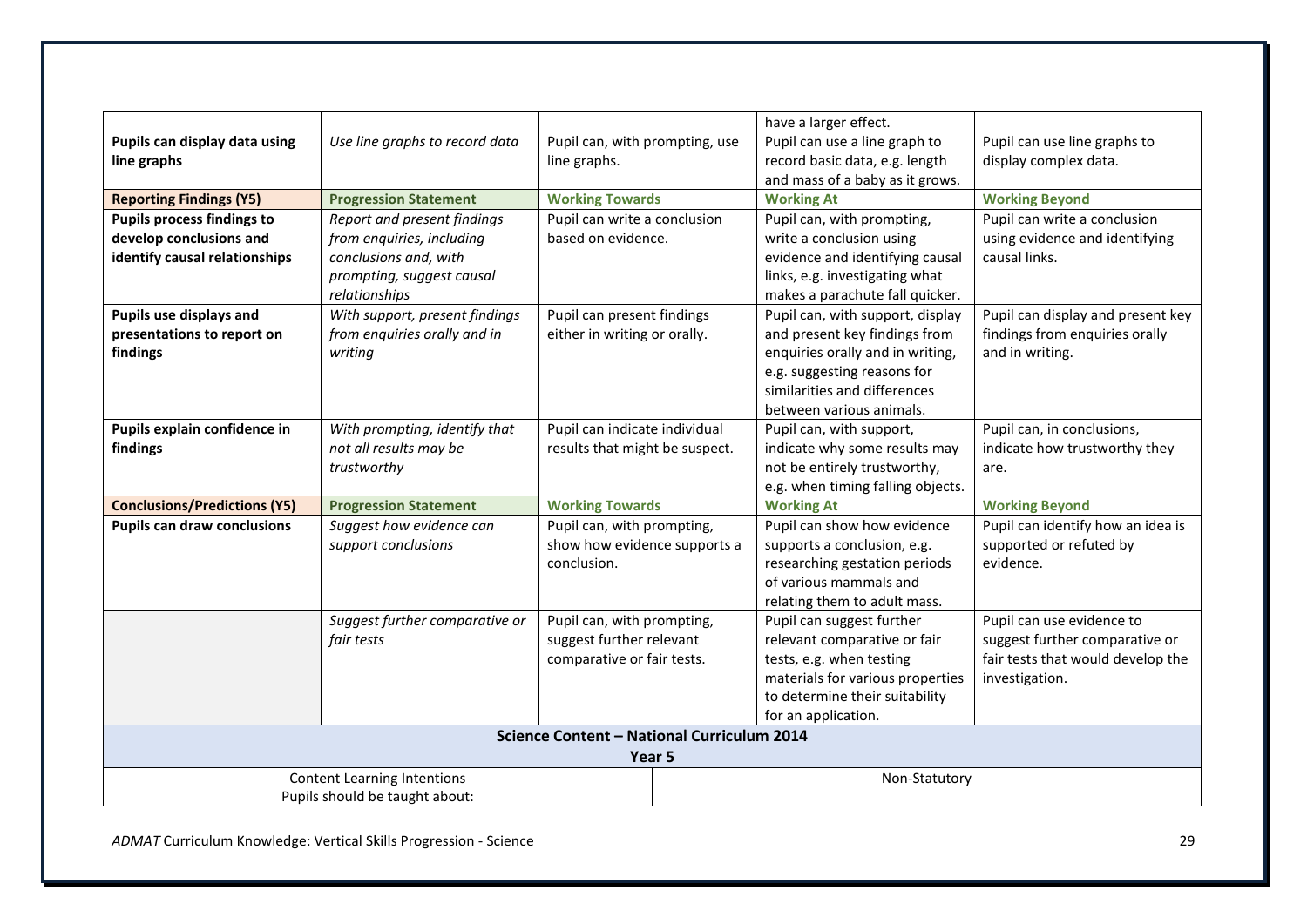| <b>Biology</b> Living Things and their Habitats<br>describe the differences in the life cycles of a mammal, an amphibian, an<br>٠<br>insect and a bird<br>describe the life process of reproduction in some plants and animals.<br>$\blacksquare$                                                                                                                                                                                                                                                                                                                                                                                                                                                                                                                                                                                                         | Pupils should study and raise questions about their local environment<br>throughout the year.<br>They should observe life-cycle changes in a variety of living things, for<br>example, plants in the vegetable garden or flower border, and animals in<br>the local environment.<br>They should find out about the work of naturalists and animal<br>behaviourists, for example, David Attenborough and Jane Goodall.<br>Pupils should find out about different types of reproduction, including<br>sexual and asexual reproduction in plants, and sexual reproduction in<br>animals.<br>Pupils might work scientifically by observing and comparing the life cycles<br>of plants and animals in their local environment with other plants and<br>animals around the world (in the rainforest, in the oceans, in desert areas<br>and in prehistoric times), asking pertinent questions and suggesting<br>reasons for similarities and differences. They might try to grow new plants<br>from different parts of the parent plant, for example, seeds, stem and root<br>cuttings, tubers, bulbs. They might observe changes in an animal over a<br>period of time (for example, by hatching and rearing chicks), comparing<br>how different animals reproduce and grow. |
|-----------------------------------------------------------------------------------------------------------------------------------------------------------------------------------------------------------------------------------------------------------------------------------------------------------------------------------------------------------------------------------------------------------------------------------------------------------------------------------------------------------------------------------------------------------------------------------------------------------------------------------------------------------------------------------------------------------------------------------------------------------------------------------------------------------------------------------------------------------|------------------------------------------------------------------------------------------------------------------------------------------------------------------------------------------------------------------------------------------------------------------------------------------------------------------------------------------------------------------------------------------------------------------------------------------------------------------------------------------------------------------------------------------------------------------------------------------------------------------------------------------------------------------------------------------------------------------------------------------------------------------------------------------------------------------------------------------------------------------------------------------------------------------------------------------------------------------------------------------------------------------------------------------------------------------------------------------------------------------------------------------------------------------------------------------------------------------------------------------------------------------------|
| <b>Biology</b> Animals including Humans<br>describe the changes as humans develop to old age.                                                                                                                                                                                                                                                                                                                                                                                                                                                                                                                                                                                                                                                                                                                                                             | Pupils should draw a timeline to indicate stages in the growth and<br>development of humans.<br>They should learn about the changes experienced in puberty.<br>Pupils could work scientifically by researching the gestation periods of<br>other animals and comparing them with humans; by finding out and<br>recording the length and mass of a baby as it grows.                                                                                                                                                                                                                                                                                                                                                                                                                                                                                                                                                                                                                                                                                                                                                                                                                                                                                                    |
| <b>Chemistry Properties and Changes of Materials</b><br>compare and group together everyday materials on the basis of their<br>$\bullet$<br>properties, including their hardness, solubility, transparency, conductivity<br>(electrical and thermal), and response to magnets<br>know that some materials will dissolve in liquid to form a solution, and<br>$\bullet$<br>describe how to recover a substance from a solution<br>use knowledge of solids, liquids and gases to decide how mixtures might be<br>$\bullet$<br>separated, including through filtering, sieving and evaporating<br>give reasons, based on evidence from comparative and fair tests, for the<br>$\bullet$<br>particular uses of everyday materials, including metals, wood and plastic<br>demonstrate that dissolving, mixing and changes of state are reversible<br>$\bullet$ | Pupils should build a more systematic understanding of materials by<br>exploring and comparing the properties of a broad range of materials,<br>including relating these to what they learnt about magnetism in year 3 and<br>about electricity in year 4.<br>They should explore reversible changes, including, evaporating, filtering,<br>sieving, melting and dissolving, recognising that melting and dissolving are<br>different processes.<br>Pupils should explore changes that are difficult to reverse, for example,<br>burning, rusting and other reactions, for example, vinegar with bicarbonate<br>of soda.<br>They should find out about how chemists create new materials, for                                                                                                                                                                                                                                                                                                                                                                                                                                                                                                                                                                          |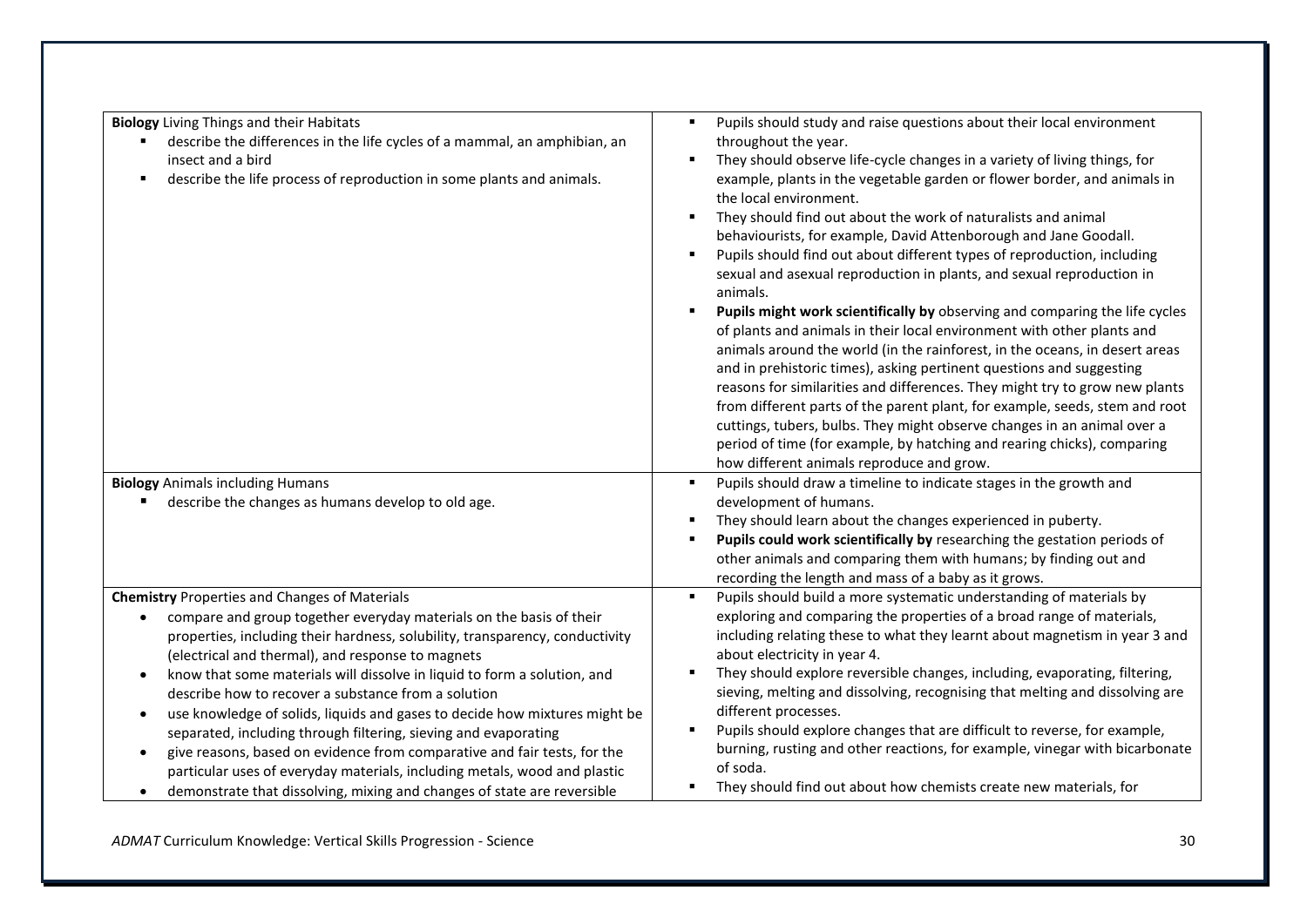| changes<br>explain that some changes result in the formation of new materials, and<br>that this kind of change is not usually reversible, including changes<br>associated with burning and the action of acid on bicarbonate of soda.                                                                                                                                   | example, Spencer Silver, who invented the glue for sticky notes or Ruth<br>Benerito, who invented wrinkle-free cotton. Note: Pupils are not required<br>to make quantitative measurements about conductivity and insulation at<br>this stage. It is sufficient for them to observe that some conductors will<br>produce a brighter bulb in a circuit than others and that some materials<br>will feel hotter than others when a heat source is placed against them.<br>Safety guidelines should be followed when burning materials.<br>Pupils might work scientifically by: carrying out tests to answer questions,<br>٠<br>for example, 'Which materials would be the most effective for making a<br>warm jacket, for wrapping ice cream to stop it melting, or for making<br>blackout curtains?' They might compare materials in order to make a<br>switch in a circuit. They could observe and compare the changes that take<br>place, for example, when burning different materials or baking bread or<br>cakes. They might research and discuss how chemical changes have an<br>impact on our lives, for example, cooking, and discuss the creative use of<br>new materials such as polymers, super-sticky and super-thin materials.                                                                               |
|-------------------------------------------------------------------------------------------------------------------------------------------------------------------------------------------------------------------------------------------------------------------------------------------------------------------------------------------------------------------------|-------------------------------------------------------------------------------------------------------------------------------------------------------------------------------------------------------------------------------------------------------------------------------------------------------------------------------------------------------------------------------------------------------------------------------------------------------------------------------------------------------------------------------------------------------------------------------------------------------------------------------------------------------------------------------------------------------------------------------------------------------------------------------------------------------------------------------------------------------------------------------------------------------------------------------------------------------------------------------------------------------------------------------------------------------------------------------------------------------------------------------------------------------------------------------------------------------------------------------------------------------------------------------------------------------------------------|
| <b>Physics Earth and Space</b>                                                                                                                                                                                                                                                                                                                                          | Pupils should be introduced to a model of the Sun and Earth that enables<br>$\blacksquare$                                                                                                                                                                                                                                                                                                                                                                                                                                                                                                                                                                                                                                                                                                                                                                                                                                                                                                                                                                                                                                                                                                                                                                                                                              |
| describe the movement of the Earth, and other planets, relative to the Sun<br>in the solar system<br>describe the movement of the Moon relative to the Earth<br>$\bullet$<br>describe the Sun, Earth and Moon as approximately spherical bodies<br>use the idea of the Earth's rotation to explain day and night and the<br>apparent movement of the sun across the sky | them to explain day and night.<br>Pupils should learn that the Sun is a star at the centre of our solar system<br>٠<br>and that it has eight planets: Mercury, Venus, Earth, Mars, Jupiter, Saturn,<br>Uranus and Neptune (Pluto was reclassified as a 'dwarf planet' in 2006).<br>They should understand that a moon is a celestial body that orbits a planet<br>٠<br>(Earth has one moon; Jupiter has four large moons and numerous smaller<br>ones). Note: Pupils should be warned that it is not safe to look directly at<br>the Sun, even when wearing dark glasses.<br>Pupils should find out about the way that ideas about the solar system<br>٠<br>have developed, understanding how the geocentric model of the solar<br>system gave way to the heliocentric model by considering the work of<br>scientists such as Ptolemy, Alhazen and Copernicus.<br>Pupils might work scientifically by: comparing the time of day at different<br>٠<br>places on the Earth through internet links and direct communication;<br>creating simple models of the solar system; constructing simple shadow<br>clocks and sundials, calibrated to show midday and the start and end of the<br>school day; finding out why some people think that structures such as<br>Stonehenge might have been used as astronomical clocks. |
| <b>Physics Forces</b>                                                                                                                                                                                                                                                                                                                                                   | Pupils should explore falling objects and raise questions about the effects<br>٠                                                                                                                                                                                                                                                                                                                                                                                                                                                                                                                                                                                                                                                                                                                                                                                                                                                                                                                                                                                                                                                                                                                                                                                                                                        |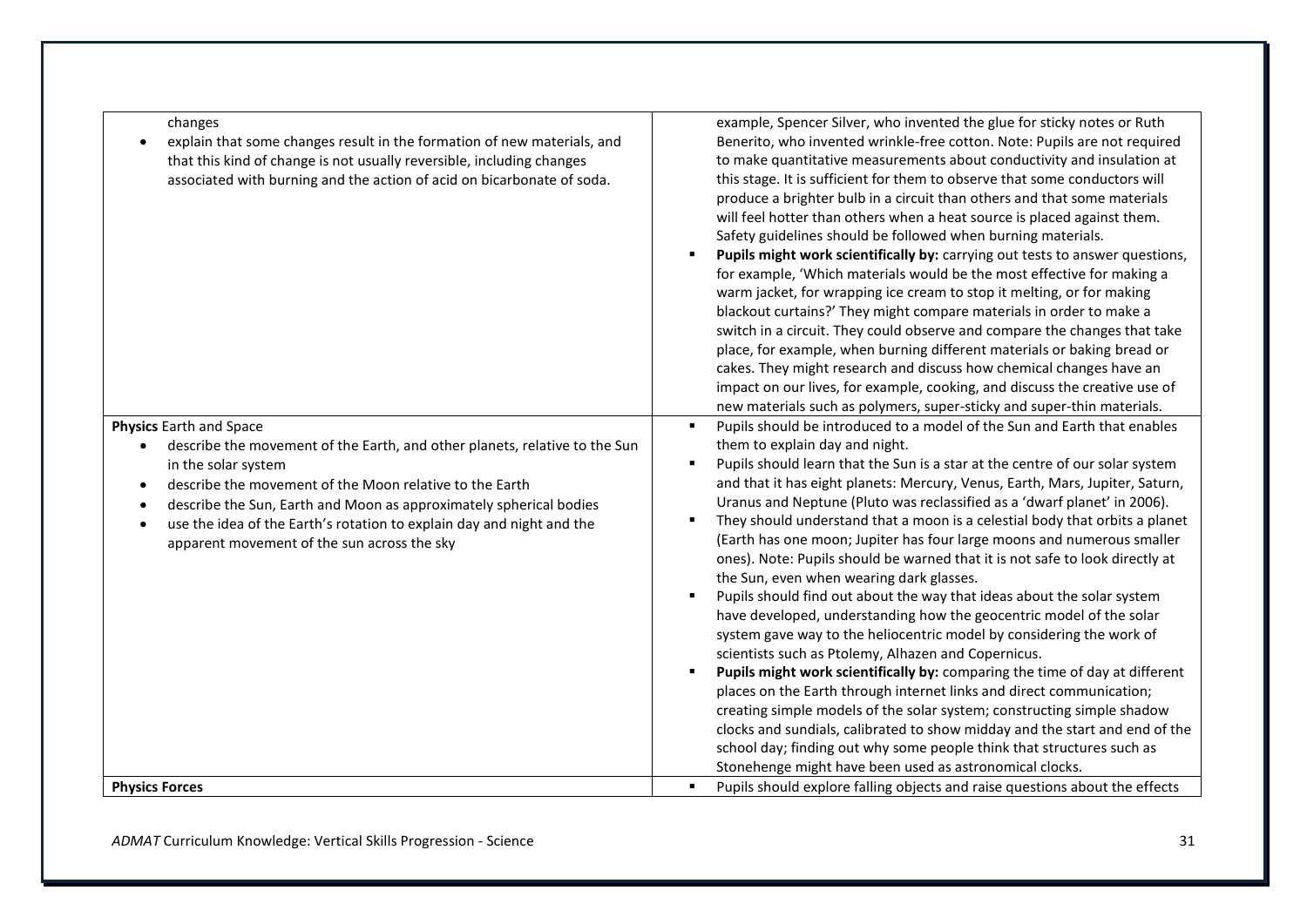| explain that unsupported objects fall towards the Earth because of the<br>$\bullet$<br>force of gravity acting between the Earth and the falling object<br>identify the effects of air resistance, water resistance and friction, that act<br>between moving surfaces<br>recognise that some mechanisms, including levers, pulleys and gears, allow<br>$\bullet$<br>a smaller force to have a greater effect. |                                                                                                   |                                                                                             | movement.                                                                                                         | of air resistance.<br>objects such as parachutes and sycamore seeds fall.<br>They should experience forces that make things begin to move, get faster<br>or slow down.<br>it slows or stops moving objects, for example, by observing the effects of a<br>brake on a bicycle wheel.<br>Pupils should explore the effects of levers, pulleys and simple machines on<br>Pupils might find out how scientists, for example, Galileo Galilei and Isaac<br>Newton helped to develop the theory of gravitation.<br>Pupils might work scientifically by exploring falling paper cones or cup-<br>cake cases and designing and making a variety of parachutes and carrying<br>out fair tests to determine which designs are the most effective. They<br>might explore resistance in water by making and testing boats of different<br>shapes. They might design and make products that use levers, pulleys,<br>gears and/or springs and explore their effects. | They should explore the effects of air resistance by observing how different<br>Pupils should explore the effects of friction on movement and find out how |
|---------------------------------------------------------------------------------------------------------------------------------------------------------------------------------------------------------------------------------------------------------------------------------------------------------------------------------------------------------------------------------------------------------------|---------------------------------------------------------------------------------------------------|---------------------------------------------------------------------------------------------|-------------------------------------------------------------------------------------------------------------------|--------------------------------------------------------------------------------------------------------------------------------------------------------------------------------------------------------------------------------------------------------------------------------------------------------------------------------------------------------------------------------------------------------------------------------------------------------------------------------------------------------------------------------------------------------------------------------------------------------------------------------------------------------------------------------------------------------------------------------------------------------------------------------------------------------------------------------------------------------------------------------------------------------------------------------------------------------|------------------------------------------------------------------------------------------------------------------------------------------------------------|
|                                                                                                                                                                                                                                                                                                                                                                                                               |                                                                                                   | <b>B. Science Content - Learning Progression</b><br>Year 5                                  |                                                                                                                   |                                                                                                                                                                                                                                                                                                                                                                                                                                                                                                                                                                                                                                                                                                                                                                                                                                                                                                                                                        |                                                                                                                                                            |
| <b>Biology - Living Things and</b><br>their Habitats, Animals<br>including Humans (Y5)                                                                                                                                                                                                                                                                                                                        | <b>Progression Statement</b>                                                                      | <b>Working Towards</b>                                                                      |                                                                                                                   | <b>Working At</b>                                                                                                                                                                                                                                                                                                                                                                                                                                                                                                                                                                                                                                                                                                                                                                                                                                                                                                                                      | <b>Working Beyond</b>                                                                                                                                      |
| Life exists in a variety of forms<br>and goes through cycles -<br><b>Animals</b>                                                                                                                                                                                                                                                                                                                              | Describe the differences in the<br>life cycles of a mammal, an<br>amphibian, an insect and a bird | Explain what a life cycle is, e.g.<br>that kittens grow into cats,<br>have kittens and die. |                                                                                                                   | Identify similarities and<br>differences in two different life<br>cycles, e.g. sparrow and<br>butterfly, with reference to<br>eggs and intermediate stages.                                                                                                                                                                                                                                                                                                                                                                                                                                                                                                                                                                                                                                                                                                                                                                                            | Suggest similarities in the life<br>cycles of a number of<br>vertebrates, e.g. comparison of<br>dog, human and bird embryos.                               |
| Describe the changes as<br>Identify that people change as<br>humans develop to old age<br>they age, e.g. recognise<br>differences in appearance,<br>abilities etc.                                                                                                                                                                                                                                            |                                                                                                   |                                                                                             | Describe the changes as<br>humans develop to old age, e.g.<br>trends in changes to size,<br>weight, mobility etc. | Suggest why some of the<br>changes that take place in<br>humans happen, e.g. suggest<br>why babies have<br>disproportionately large heads                                                                                                                                                                                                                                                                                                                                                                                                                                                                                                                                                                                                                                                                                                                                                                                                              |                                                                                                                                                            |
| The human body has a number<br>of systems, each with its own<br>function                                                                                                                                                                                                                                                                                                                                      | Describe the life process of<br>reproduction in some plants<br>and animals                        | Describe the life process of<br>reproduction in humans.                                     |                                                                                                                   | Describe in sequence the<br>stages of reproduction in some<br>plants and animals, e.g. dog                                                                                                                                                                                                                                                                                                                                                                                                                                                                                                                                                                                                                                                                                                                                                                                                                                                             | Compare the process of<br>reproduction in animals and<br>plants, e.g. compare and                                                                          |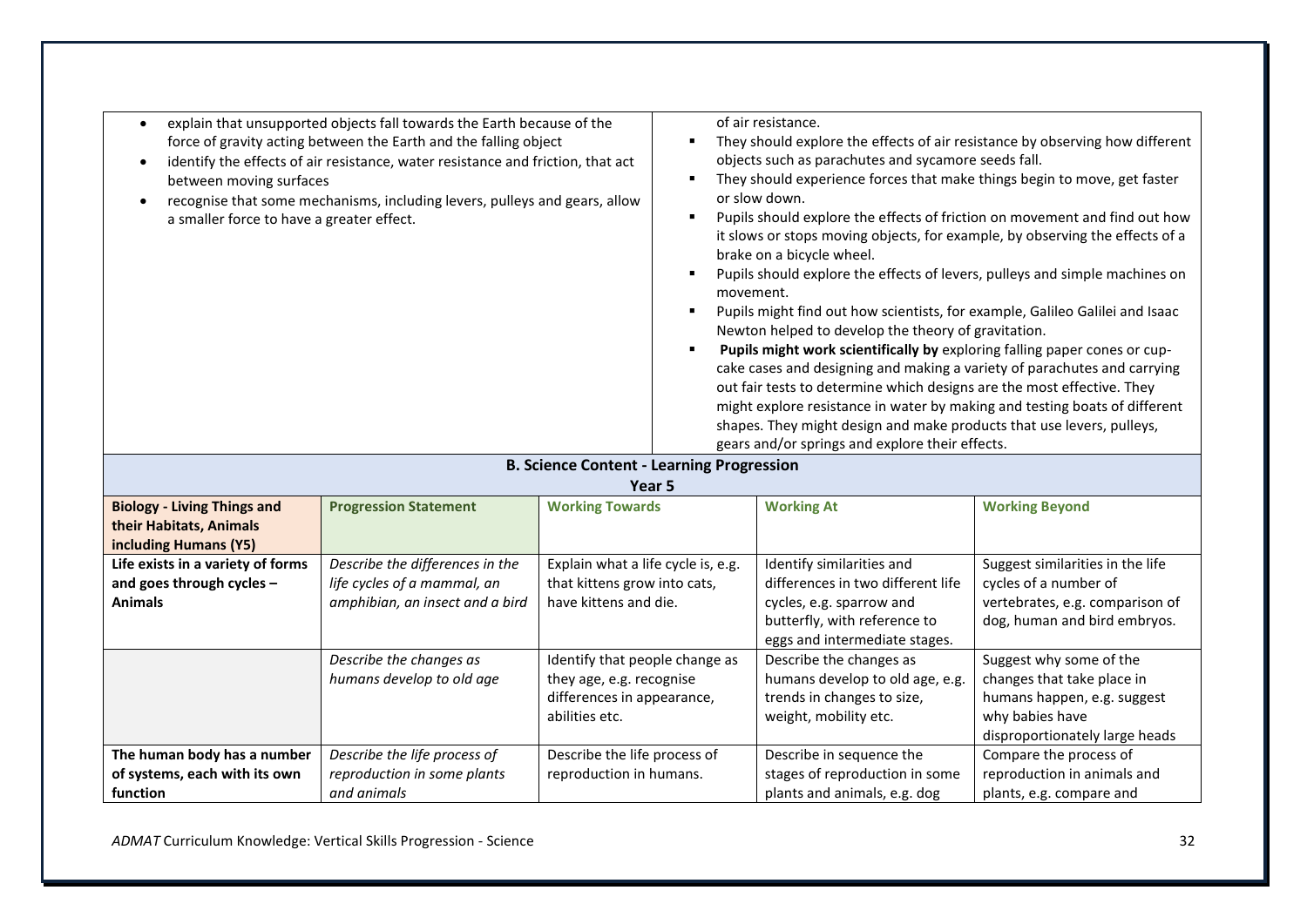|                                                                                       |                                                                                                                                                                                                                                       |                                                                                                          | and a thistle.                                                                                          | contrast fertilisation.                                                                                                                            |
|---------------------------------------------------------------------------------------|---------------------------------------------------------------------------------------------------------------------------------------------------------------------------------------------------------------------------------------|----------------------------------------------------------------------------------------------------------|---------------------------------------------------------------------------------------------------------|----------------------------------------------------------------------------------------------------------------------------------------------------|
| <b>Chemistry - States of Matter</b><br>(Y5)                                           | <b>Progression Statement</b>                                                                                                                                                                                                          | <b>Working Towards</b>                                                                                   | <b>Working At</b>                                                                                       | <b>Working Beyond</b>                                                                                                                              |
| <b>Materials have physical</b><br>properties which can be<br>investigated and compare | Compare and group together<br>everyday materials on the basis<br>of their properties, including<br>their hardness, solubility,<br>transparency, conductivity<br>(electrical and thermal) and<br>response to magnets                   | Compare and group together<br>everyday materials on the basis<br>of their appearance and feel.           | Test and sort a range of<br>materials based on their<br>physical properties.                            | Suggest why those properties<br>might influence the selection of<br>those materials for certain uses.                                              |
|                                                                                       | Know that some materials will<br>dissolve in liquid to form a<br>solution, and describe how to<br>recover a substance from a<br>solution                                                                                              | Know that some materials will<br>dissolve in liquid to form a<br>solution.                               | Describe how some materials,<br>e.g. sugar, will dissolve and can<br>be retrieved.                      | Identify that some soluble<br>materials are more soluble than<br>others.                                                                           |
|                                                                                       | Use knowledge of solids, liquids<br>and gases to decide how<br>mixtures might be separated,<br>including through filtering,<br>sieving and evaporating                                                                                | Suggest how mixtures might be<br>separated.                                                              | Justify separation techniques<br>proposed, with reference to<br>materials being separated.              | Explain why a particular<br>separation method might be<br>more effective.                                                                          |
|                                                                                       | Demonstrate that dissolving,<br>mixing and changes of state are<br>reversible changes                                                                                                                                                 | Understand that some<br>processes are reversible.                                                        | Show how the original<br>materials can be retrieved from<br>each of these changes.                      | Classify various processes<br>relating to materials as<br>reversible or irreversible.                                                              |
|                                                                                       | Explain that some changes<br>result in the formation of new<br>materials and that this kind of<br>change is not usually reversible,<br>including changes associated<br>with burning and the action of<br>acid on bicarbonate of soda. | Understand that burning is<br>irreversible.                                                              | Identify reactants and products<br>of chemical changes and<br>recognise these as being<br>irreversible. | Provide examples of when<br>changes being irreversible are a<br>good thing, e.g. making bricks, or<br>not, e.g. non-biodegradable<br>plastic bags. |
| The physical properties of<br>materials determine their uses                          | Give reasons, based on<br>evidence from comparative and<br>fair tests, for the particular uses<br>of everyday materials, including<br>metals, wood and plastic                                                                        | Give reasons for the particular<br>uses of everyday materials,<br>including metals, wood and<br>plastic. | Use evidence to justify the<br>selection of a material for a<br>purpose.                                | Suggest limitations of the uses of<br>selected materials based on test<br>results.                                                                 |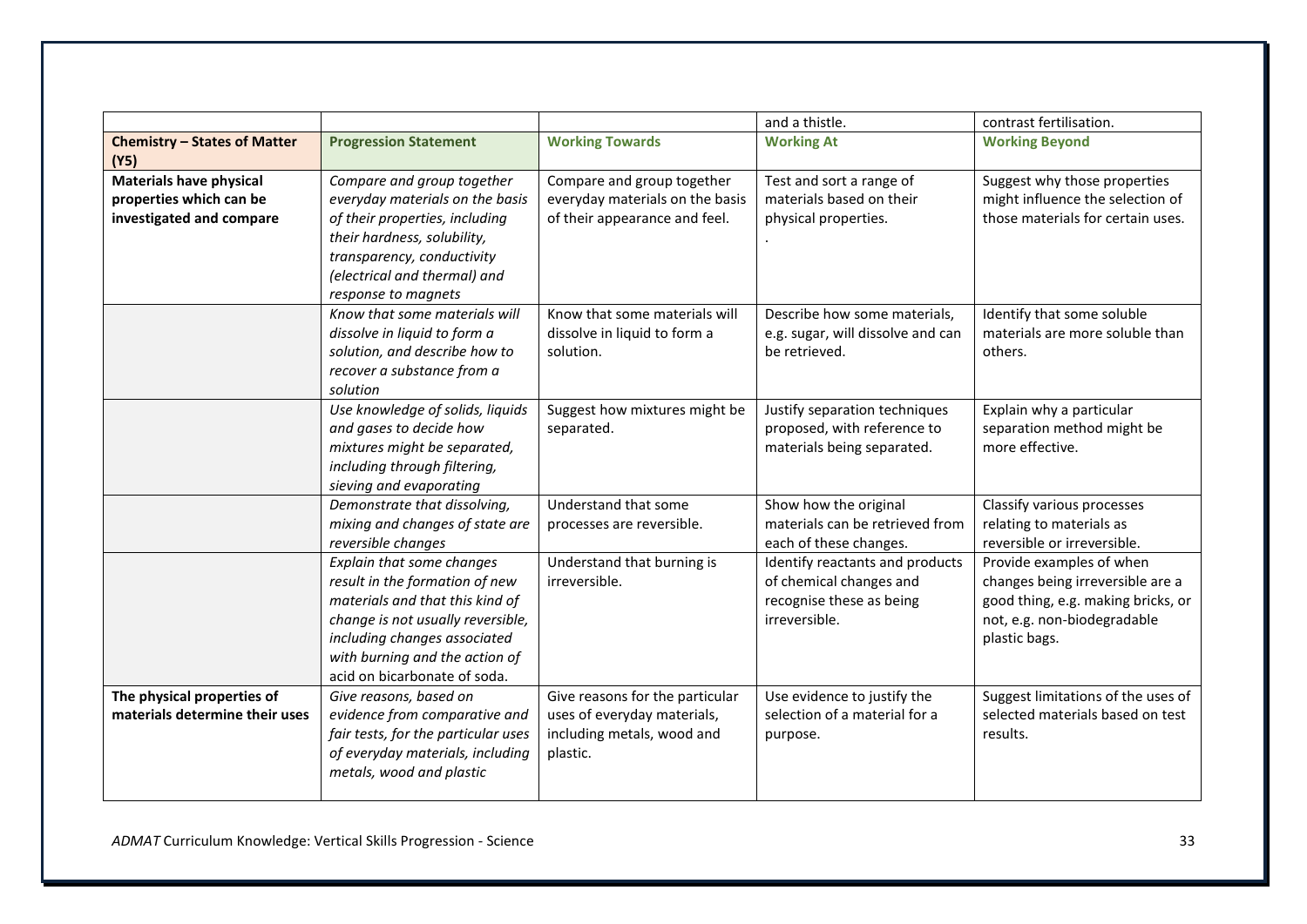| Physics - Forces (Y5)                                                                                           | <b>Progression Statement</b>                                                                                                                        | <b>Working Towards</b>                                       | <b>Working At</b>                                                                                                     | <b>Working Beyond</b>                                                                                                                         |
|-----------------------------------------------------------------------------------------------------------------|-----------------------------------------------------------------------------------------------------------------------------------------------------|--------------------------------------------------------------|-----------------------------------------------------------------------------------------------------------------------|-----------------------------------------------------------------------------------------------------------------------------------------------|
| There are contact and non-<br>contact forces; these affect the<br>motion of objects                             | Explain that unsupported<br>objects fall towards the Earth<br>because of the force of gravity<br>acting between the Earth and<br>the falling object | Describe the effect of gravity<br>on unsupported objects.    | Explain that gravity causes<br>objects to fall towards Earth.                                                         | Recognise that gravity acts<br>between all masses, e.g. the Sun<br>and the Earth.                                                             |
|                                                                                                                 | Identify the effects of air<br>resistance, water resistance<br>and friction, that act between<br>moving surfaces                                    | Recognise that motion may be<br>resisted by forces.          | Describe how motion may be<br>resisted by air resistance, water<br>resistance or friction.                            | Identify ways in which forces<br>that oppose motion may be<br>useful (e.g. bicycle handlebar<br>grips) or a nuisance (e.g. bicycle<br>chain). |
|                                                                                                                 | Recognise that some<br>mechanisms, including levers,<br>pulleys and gears, allow a<br>smaller force to have a greater<br>effect                     | Recognise that simple<br>machines transfer force.            | Describe how some devices<br>may turn a smaller force into a<br>larger one.                                           | Explain, with reference to<br>everyday contexts, why a force<br>multiplier might be useful.                                                   |
| Physics - Earth and Space (Y5)                                                                                  | <b>Progression Statement</b>                                                                                                                        | <b>Working Towards</b>                                       | <b>Working At</b>                                                                                                     | <b>Working Beyond</b>                                                                                                                         |
| Day, night, month, seasonal<br>change & year are caused by<br>the position and movement of<br>the Earth         | Describe the movement of the<br>Earth, and other planets,<br>relative to the Sun in the solar<br>system                                             | Recognise that the planets<br>move, relative to the Sun.     | Draw a diagram or use a model<br>to describe planetary orbits.                                                        | Identify that the further out a<br>planet is, the longer its orbit is<br>around the Sun.                                                      |
|                                                                                                                 | Describe the movement of the<br>Moon relative to the Earth                                                                                          | Recognise that the Moon<br>moves relative to the Earth.      | Draw a diagram or use a model<br>to describe the Moon's orbit<br>around the Earth.                                    | Relate the Moon's orbit of the<br>Earth to the Earth's orbit of the<br>Sun.                                                                   |
| Day, night, month, season<br>change, and year are cause by<br>the position change and<br>movement of the Earth. | Describe the Sun, Earth and<br>Moon as approximately<br>spherical bodies                                                                            | Sketch the outlines of the Sun,<br>Earth and Moon.           | Describe the Sun, Earth &<br>Moon as spheres.                                                                         | Recognise that many heavenly<br>bodies are approximately<br>spherical.                                                                        |
|                                                                                                                 | Use the idea of the Earth's<br>rotation to explain day and<br>night and the apparent<br>movement of the sun across<br>the sky                       | Relate day and night to the<br>apparent position of the Sun. | Use a diagram or model to<br>explain why the Sun seems to<br>travel across the sky, and what<br>causes day and night. | Explain the effect of a planet in<br>the solar system rotating at a<br>different rate to Earth.                                               |
|                                                                                                                 |                                                                                                                                                     | A. Working Scientifically - Learning Progression             |                                                                                                                       |                                                                                                                                               |
|                                                                                                                 |                                                                                                                                                     | Year 6                                                       |                                                                                                                       |                                                                                                                                               |
| <b>Planning Investigations (Y6)</b>                                                                             | <b>Progression Statement</b>                                                                                                                        | <b>Working Towards</b>                                       | <b>Working At</b>                                                                                                     | <b>Working Beyond</b>                                                                                                                         |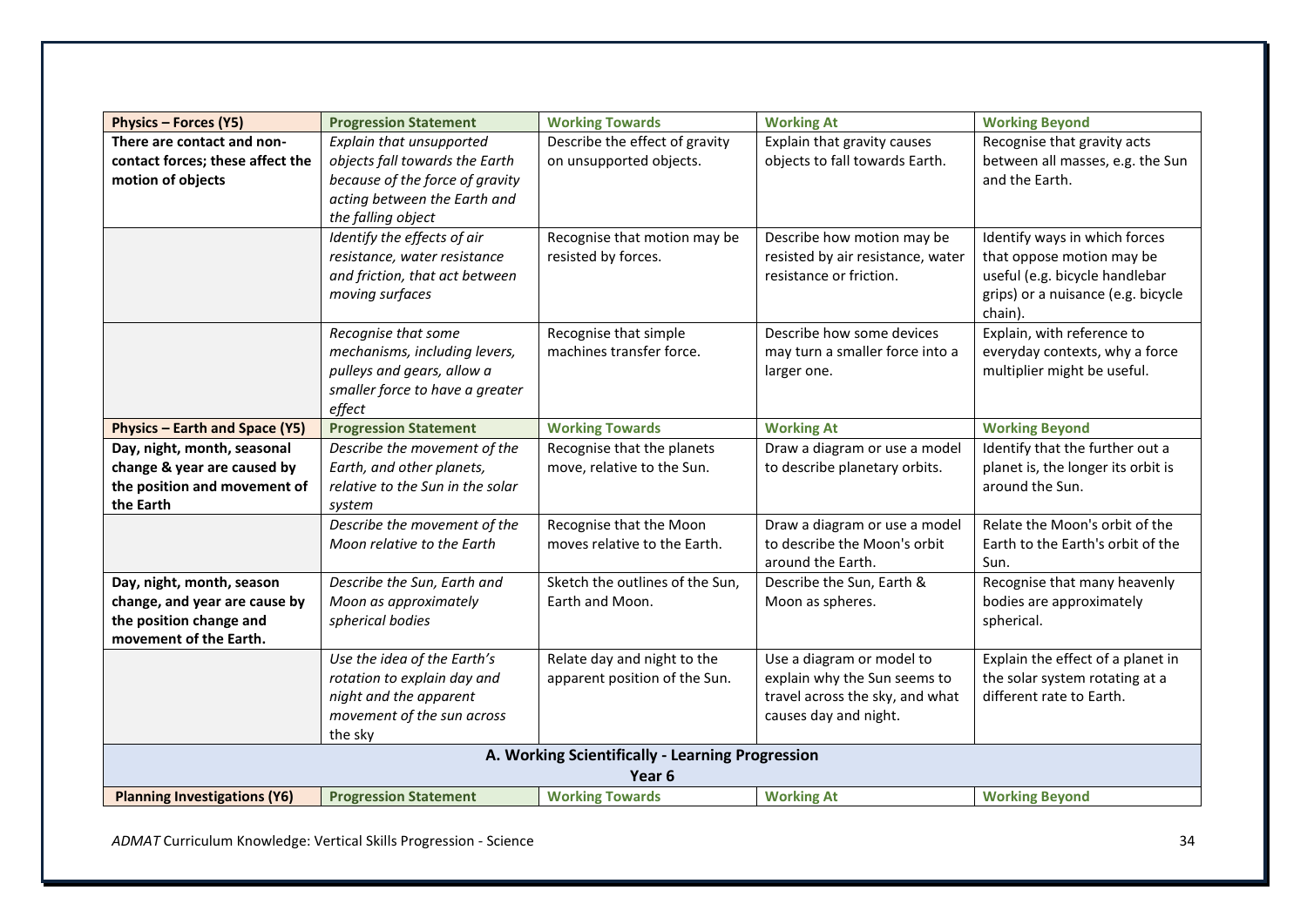| Pupils can plan an enquiry                         | Plan different types of scientific<br>enquiries to answer questions                         | Pupil can, with support, can<br>answer questions using<br>evidence gathered from<br>different types of scientific<br>enquiry.    | Pupil can answer questions<br>using evidence gathered from<br>different types of scientific<br>enquiry, e.g. operation of<br>circulatory system from<br>experiment, survey and<br>secondary research. | Pupil can suggest which type of<br>enquiry is likely to be more<br>successful at providing answers<br>to a particular question. |
|----------------------------------------------------|---------------------------------------------------------------------------------------------|----------------------------------------------------------------------------------------------------------------------------------|-------------------------------------------------------------------------------------------------------------------------------------------------------------------------------------------------------|---------------------------------------------------------------------------------------------------------------------------------|
| Pupils can identify and manage                     | Recognise and control variables                                                             | Pupil can, with prompting,                                                                                                       | Pupil can identify and manage                                                                                                                                                                         | Pupil can identify and manage                                                                                                   |
| variables                                          | where necessary                                                                             | identifies and manages<br>variables.                                                                                             | variables, e.g. distances and<br>sizes in shadow formation.                                                                                                                                           | variables and recognises<br>variables that cannot be easily<br>managed.                                                         |
| <b>Conducting Experiments (Y6)</b>                 | <b>Progression Statement</b>                                                                | <b>Working Towards</b>                                                                                                           | <b>Working At</b>                                                                                                                                                                                     | <b>Working Beyond</b>                                                                                                           |
| Pupils can use equipment to<br>take measurements   | Take measurements using a<br>range of scientific equipment                                  | Pupil can, following discussion<br>of alternatives, select<br>appropriate equipment, e.g.<br>measuring jug to measure<br>volume. | Pupil can use appropriate<br>equipment, such as meter rule,<br>to take measurements, such as<br>distance travelled by light.                                                                          | Pupil can recognise limitations of<br>available equipment, e.g.<br>accuracy of balance.                                         |
| Pupils explore how to improve                      | Take measurements with                                                                      | Pupil can take measurements                                                                                                      | Pupil can consider how by                                                                                                                                                                             | Pupil can evaluate different                                                                                                    |
| the quality of data                                | increasing accuracy and<br>precision                                                        | that are precise as well as<br>accurate.                                                                                         | modifying instrument or<br>technique, measurements can<br>be improved, e.g. when<br>recording route of light rays                                                                                     | techniques, with reference to<br>accuracy and precision.                                                                        |
| Pupils understand the role of<br>repeat readings   | Take repeat readings when<br>appropriate                                                    | Pupil can know how to process<br>repeat readings.                                                                                | Pupil can identify situations in<br>which taking repeat readings<br>will improve the quality of<br>evidence, e.g. investigating the<br>behaviour of components in a<br>circuit.                       | Pupil can explain why repeatedly<br>taking repeat readings is of little<br>value.                                               |
| <b>Recording Evidence (Y6)</b>                     | <b>Progression Statement</b>                                                                | <b>Working Towards</b>                                                                                                           | <b>Working At</b>                                                                                                                                                                                     | <b>Working Beyond</b>                                                                                                           |
| Pupils record work with<br>diagrams and label them | Record data and results of<br>increasing complexity using<br>scientific diagrams and labels | Pupil can start to use labelled<br>diagrams to show more<br>complex outcomes.                                                    | Pupil can use labelled diagrams<br>to show complex outcomes,<br>e.g. relating specific<br>adaptations of organisms to<br>environmental factors.                                                       | Pupil can explain why a labelled<br>diagram may be particularly<br>effective.                                                   |
| Pupils can display data using                      | Record data and results of                                                                  | Pupil can, with prompting, uses                                                                                                  | Pupil can use various ways, as                                                                                                                                                                        | Pupil can evaluate various ways                                                                                                 |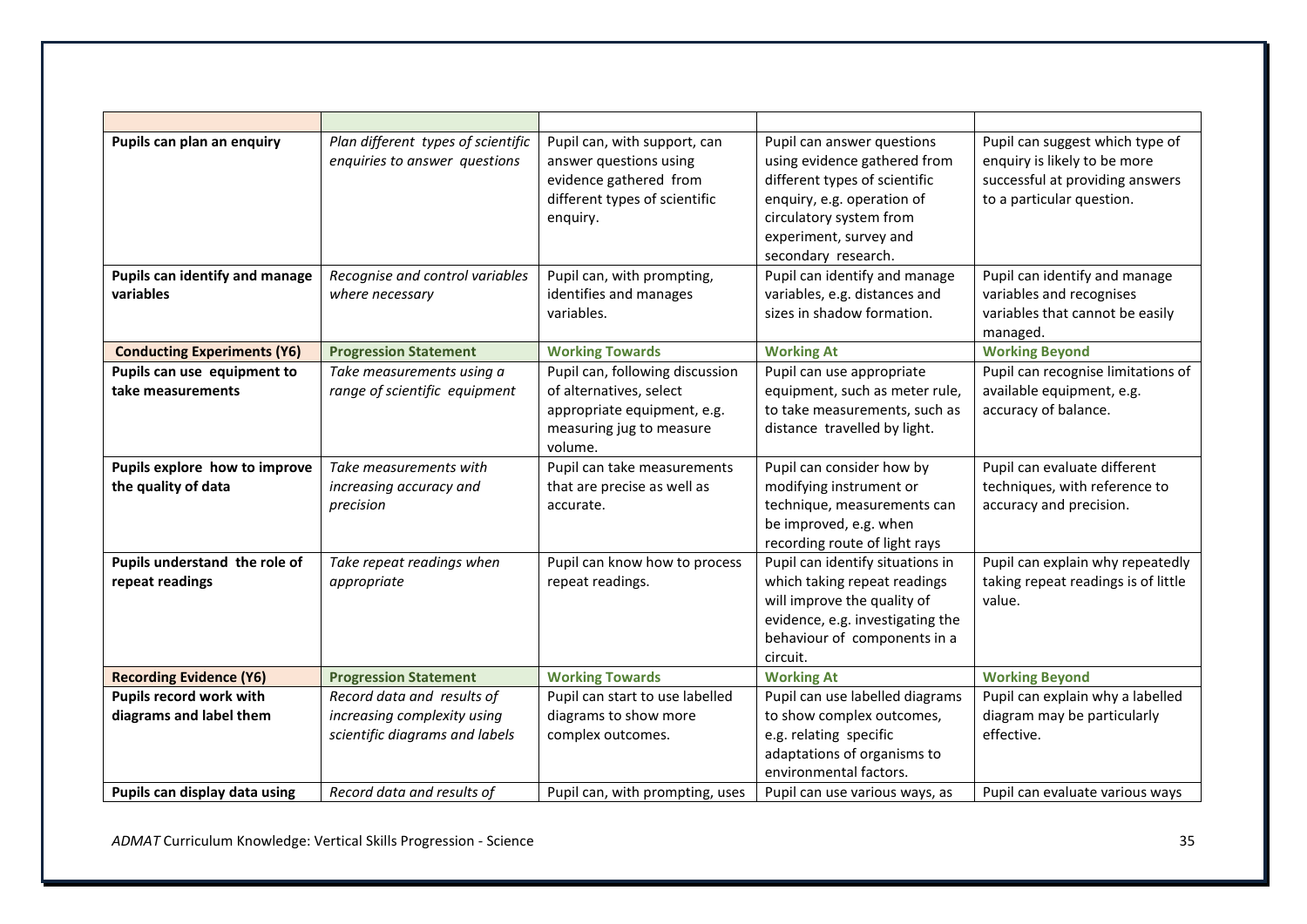| labelled diagrams, keys, tables<br>and bar charts                                             | increasing complexity using<br>scientific diagrams and labels,<br>classification keys, tables and<br>bar charts        | various ways to record complex<br>evidence.                                                           | appropriate, to record complex<br>evidence, e.g. in the<br>construction of a key to aid<br>plant identification.                                                           | of recording complex data.                                                                                     |
|-----------------------------------------------------------------------------------------------|------------------------------------------------------------------------------------------------------------------------|-------------------------------------------------------------------------------------------------------|----------------------------------------------------------------------------------------------------------------------------------------------------------------------------|----------------------------------------------------------------------------------------------------------------|
| Pupils can display data using<br>line graphs                                                  | Record data and results of<br>increasing complexity using line<br>graphs                                               | Pupil can use a line graph to<br>record basic data.                                                   | Pupil can use line graphs to<br>display complex data, e.g. size<br>of object in relation to the size<br>of the shadow it casts.                                            | Pupil can explain the advantages<br>of using line graphs.                                                      |
| <b>Reporting Findings (Y6)</b>                                                                | <b>Progression Statement</b>                                                                                           | <b>Working Towards</b>                                                                                | <b>Working At</b>                                                                                                                                                          | <b>Working Beyond</b>                                                                                          |
| <b>Pupils process findings to</b><br>develop conclusions and<br>identify causal relationships | Report and present findings<br>from enquiries, including<br>conclusions and causal<br>relationships                    | Pupil can, with prompting,<br>write a conclusion using<br>evidence and identifying causal<br>links.   | Pupil can write a conclusion<br>using evidence and identifying<br>causal links, e.g. in the design<br>of a periscope.                                                      | Pupil can suggest possible limits<br>to causal relationships.                                                  |
| Pupils use displays and<br>presentations to report on<br>findings                             | Report and presents findings<br>from enquiries in oral and<br>written forms such as displays<br>and other presentation | Pupil can, with support, display<br>and present key findings from<br>enquiries orally and in writing. | Pupil can display and present<br>key findings from enquiries<br>orally and in writing, e.g.<br>deciding how well<br>classifications fit unfamiliar<br>animals and plants.  | Pupil can evaluate the best way<br>of displaying and presenting key<br>findings                                |
| Pupils explain confidence in<br>findings                                                      | Report and present findings<br>from enquiries, including<br>explanations of, and degree of,<br>trust in results        | Pupil can, with support,<br>indicate why some results may<br>not be entirely trustworthy.             | Pupil can, in conclusions,<br>indicate how trustworthy they<br>are, e.g. in relating brightness<br>of bulb to voltage supplied.                                            | Pupil can, in conclusions,<br>indicate, if appropriate, why the<br>results may not be entirely<br>trustworthy. |
| <b>Conclusions/Predictions (Y6)</b>                                                           | <b>Progression Statement</b>                                                                                           | <b>Working Towards</b>                                                                                | <b>Working At</b>                                                                                                                                                          | <b>Working Beyond</b>                                                                                          |
| <b>Pupils can draw conclusions</b>                                                            | Identify scientific evidence that<br>has been used to support or<br>refute ideas or arguments                          | Pupil can show how evidence<br>supports a conclusion.                                                 | Pupil can identify how an idea<br>is supported or refuted by<br>evidence, e.g. selective<br>breeding to produce animals or<br>plants with desirable<br>characteristics     | Pupil can suggest how factors<br>other than evidence may<br>support or oppose an idea.                         |
| Pupils can develop<br>investigation further                                                   | Use test results to make<br>predictions to set up further<br>comparative and fair tests                                | Pupil can suggest further<br>relevant comparative or fair<br>tests.                                   | Pupil can use evidence to<br>suggest further comparative or<br>fair tests that would develop<br>the investigation, e.g. in the<br>design of rear-view mirrors for<br>cars. | Pupil can evaluate which further<br>comparative or fair tests would<br>be particularly useful.                 |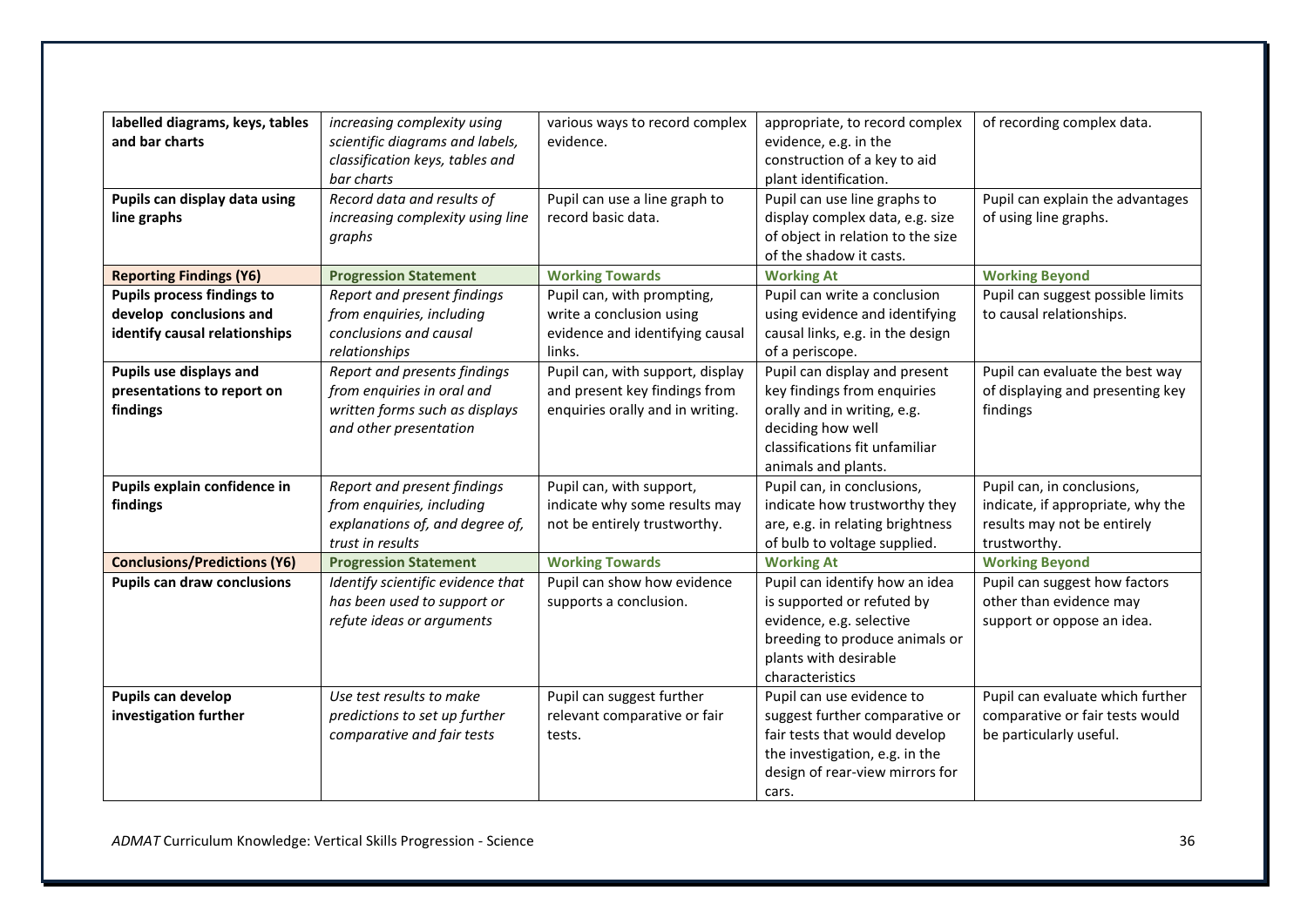| Science Content - National Curriculum 2014                                                                               |                                                                                                                                                                                                                                                                           |  |  |  |  |
|--------------------------------------------------------------------------------------------------------------------------|---------------------------------------------------------------------------------------------------------------------------------------------------------------------------------------------------------------------------------------------------------------------------|--|--|--|--|
| Year 6                                                                                                                   |                                                                                                                                                                                                                                                                           |  |  |  |  |
| <b>Content Learning Intentions</b>                                                                                       | Non-Statutory                                                                                                                                                                                                                                                             |  |  |  |  |
| Pupils should be taught about:<br><b>Biology</b> Living Things and their Habitats                                        | Pupils should build on their learning about grouping living things in year 4<br>by looking at the classification system in more detail.<br>They should be introduced to the idea that broad groupings, such as micro-<br>organisms, plants and animals can be subdivided. |  |  |  |  |
| describe how living things are classified into broad groups according to                                                 |                                                                                                                                                                                                                                                                           |  |  |  |  |
| common observable characteristics and based on similarities and                                                          |                                                                                                                                                                                                                                                                           |  |  |  |  |
| differences, including microorganisms, plants and animals                                                                |                                                                                                                                                                                                                                                                           |  |  |  |  |
| give reasons for classifying plants and animals based on specific<br>$\blacksquare$                                      | Through direct observations where possible, they should classify animals                                                                                                                                                                                                  |  |  |  |  |
| characteristics.                                                                                                         | into commonly found invertebrates (such as insects, spiders, snails, worms)                                                                                                                                                                                               |  |  |  |  |
|                                                                                                                          | and vertebrates (fish, amphibians, reptiles, birds and mammals).<br>They should discuss reasons why living things are placed in one group and                                                                                                                             |  |  |  |  |
|                                                                                                                          | not another.                                                                                                                                                                                                                                                              |  |  |  |  |
|                                                                                                                          | Pupils might find out about the significance of the work of scientists such                                                                                                                                                                                               |  |  |  |  |
|                                                                                                                          | as Carl Linnaeus, a pioneer of classification.                                                                                                                                                                                                                            |  |  |  |  |
|                                                                                                                          | Pupils might work scientifically by using classification systems and keys to                                                                                                                                                                                              |  |  |  |  |
|                                                                                                                          | identify some animals and plants in the immediate environment. They<br>could research unfamiliar animals and plants from a broad range of other                                                                                                                           |  |  |  |  |
|                                                                                                                          | habitats and decide where they belong in the classification system                                                                                                                                                                                                        |  |  |  |  |
| <b>Biology Animals including Humans</b>                                                                                  | Pupils should build on their learning from years 3 and 4 about the main                                                                                                                                                                                                   |  |  |  |  |
| identify and name the main parts of the human circulatory system, and                                                    | body parts and internal organs (skeletal, muscular and digestive system) to<br>explore and answer questions that help them to understand how the                                                                                                                          |  |  |  |  |
| describe the functions of the heart, blood vessels and blood                                                             |                                                                                                                                                                                                                                                                           |  |  |  |  |
| recognise the impact of diet, exercise, drugs and lifestyle on the way their<br>٠<br>bodies function                     | circulatory system enables the body to function.<br>Pupils should learn how to keep their bodies healthy and how their bodies                                                                                                                                             |  |  |  |  |
| describe the ways in which nutrients and water are transported within<br>٠                                               | might be damaged - including how some drugs and other substances can                                                                                                                                                                                                      |  |  |  |  |
| animals, including humans                                                                                                | be harmful to the human body.                                                                                                                                                                                                                                             |  |  |  |  |
|                                                                                                                          | Pupils might work scientifically by exploring the work of scientists and                                                                                                                                                                                                  |  |  |  |  |
|                                                                                                                          | scientific research about the relationship between diet, exercise, drugs,                                                                                                                                                                                                 |  |  |  |  |
|                                                                                                                          | lifestyle and health.                                                                                                                                                                                                                                                     |  |  |  |  |
| <b>Biology</b> Evolution and Inheritance<br>recognise that living things have changed over time and that fossils provide | Building on what they learned about fossils in the topic on rocks in year 3,<br>pupils should find out more about how living things on earth have changed                                                                                                                 |  |  |  |  |
| information about living things that inhabited the Earth millions of years                                               | over time.                                                                                                                                                                                                                                                                |  |  |  |  |
| ago                                                                                                                      | They should be introduced to the idea that characteristics are passed from                                                                                                                                                                                                |  |  |  |  |
| recognise that living things produce offspring of the same kind, but                                                     | parents to their offspring, for instance by considering different breeds of                                                                                                                                                                                               |  |  |  |  |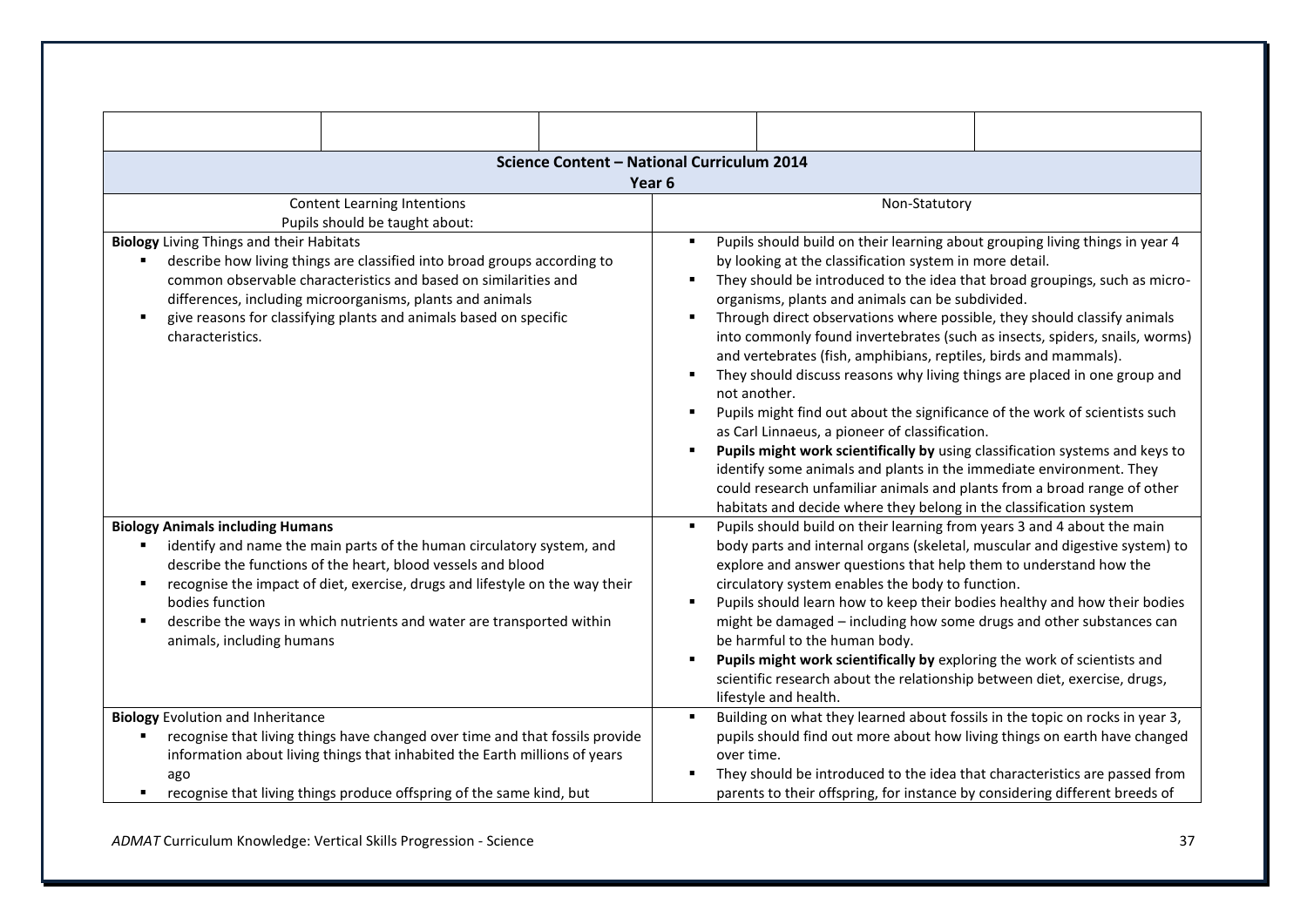| normally offspring vary and are not identical to their parents<br>identify how animals and plants are adapted to suit their environment in<br>$\blacksquare$<br>different ways and that adaptation may lead to evolution.<br><b>Physics Light</b><br>recognise that light appears to travel in straight lines<br>use the idea that light travels in straight lines to explain that objects are<br>seen because they give out or reflect light into the eye<br>explain that we see things because light travels from light sources to our<br>٠<br>eyes or from light sources to objects and then to our eyes<br>use the idea that light travels in straight lines to explain why shadows have<br>٠<br>the same shape as the objects that cast them. |                                                                                       | ٠<br>$\blacksquare$<br>need to explain why these phenomena occur).                     | dogs, and what happens when, for example, labradors are crossed with<br>poodles.<br>They should also appreciate that variation in offspring over time can make<br>animals more or less able to survive in particular environments, for<br>example, by exploring how giraffes' necks got longer, or the development<br>of insulating fur on the arctic fox.<br>Pupils might find out about the work of palaeontologists such as Mary<br>Anning and about how Charles Darwin and Alfred Wallace developed their<br>ideas on evolution. Note: At this stage, pupils are not expected to<br>understand how genes and chromosomes work.<br>Pupils might work scientifically by observing and raising questions about<br>local animals and how they are adapted to their environment; comparing<br>how some living things are adapted to survive in extreme conditions, for<br>example, cactuses, penguins and camels. They might analyse the<br>advantages and disadvantages of specific adaptations, such as being on<br>two feet rather than four, having a long or a short beak, having gills or<br>lungs, tendrils on climbing plants, brightly coloured and scented flowers.<br>Pupils should build on the work on light in year 3, exploring the way that<br>light behaves, including light sources, reflection and shadows.<br>They should talk about what happens and make predictions.<br>Pupils might work scientifically by deciding where to place rear-view<br>mirrors on cars; designing and making a periscope and using the idea that<br>light appears to travel in straight lines to explain how it works. They might<br>investigate the relationship between light sources, objects and shadows by<br>using shadow puppets. They could extend their experience of light by<br>looking a range of phenomena including rainbows, colours on soap<br>bubbles, objects looking bent in water and coloured filters (they do not |                                                                                                          |  |
|----------------------------------------------------------------------------------------------------------------------------------------------------------------------------------------------------------------------------------------------------------------------------------------------------------------------------------------------------------------------------------------------------------------------------------------------------------------------------------------------------------------------------------------------------------------------------------------------------------------------------------------------------------------------------------------------------------------------------------------------------|---------------------------------------------------------------------------------------|----------------------------------------------------------------------------------------|-----------------------------------------------------------------------------------------------------------------------------------------------------------------------------------------------------------------------------------------------------------------------------------------------------------------------------------------------------------------------------------------------------------------------------------------------------------------------------------------------------------------------------------------------------------------------------------------------------------------------------------------------------------------------------------------------------------------------------------------------------------------------------------------------------------------------------------------------------------------------------------------------------------------------------------------------------------------------------------------------------------------------------------------------------------------------------------------------------------------------------------------------------------------------------------------------------------------------------------------------------------------------------------------------------------------------------------------------------------------------------------------------------------------------------------------------------------------------------------------------------------------------------------------------------------------------------------------------------------------------------------------------------------------------------------------------------------------------------------------------------------------------------------------------------------------------------------------------------------------------------------------------------------------------------------------|----------------------------------------------------------------------------------------------------------|--|
| <b>B. Science Content - Learning Progression</b><br>Year <sub>6</sub>                                                                                                                                                                                                                                                                                                                                                                                                                                                                                                                                                                                                                                                                              |                                                                                       |                                                                                        |                                                                                                                                                                                                                                                                                                                                                                                                                                                                                                                                                                                                                                                                                                                                                                                                                                                                                                                                                                                                                                                                                                                                                                                                                                                                                                                                                                                                                                                                                                                                                                                                                                                                                                                                                                                                                                                                                                                                         |                                                                                                          |  |
| <b>Biology - Living Things and</b>                                                                                                                                                                                                                                                                                                                                                                                                                                                                                                                                                                                                                                                                                                                 | <b>Progression Statement</b>                                                          | <b>Working Towards</b>                                                                 | <b>Working At</b>                                                                                                                                                                                                                                                                                                                                                                                                                                                                                                                                                                                                                                                                                                                                                                                                                                                                                                                                                                                                                                                                                                                                                                                                                                                                                                                                                                                                                                                                                                                                                                                                                                                                                                                                                                                                                                                                                                                       | <b>Working Beyond</b>                                                                                    |  |
| their Habitats, Evolution and<br><b>Inheritance (Y6)</b>                                                                                                                                                                                                                                                                                                                                                                                                                                                                                                                                                                                                                                                                                           |                                                                                       |                                                                                        |                                                                                                                                                                                                                                                                                                                                                                                                                                                                                                                                                                                                                                                                                                                                                                                                                                                                                                                                                                                                                                                                                                                                                                                                                                                                                                                                                                                                                                                                                                                                                                                                                                                                                                                                                                                                                                                                                                                                         |                                                                                                          |  |
| Living things can be classified<br>according to observable<br>features                                                                                                                                                                                                                                                                                                                                                                                                                                                                                                                                                                                                                                                                             | Describe how living things are<br>classified into broad groups<br>according to common | Identify the broad groups into<br>which living things are<br>classified, e.g. mammals. | Use similarities and differences<br>in observable features to<br>decide how living things should                                                                                                                                                                                                                                                                                                                                                                                                                                                                                                                                                                                                                                                                                                                                                                                                                                                                                                                                                                                                                                                                                                                                                                                                                                                                                                                                                                                                                                                                                                                                                                                                                                                                                                                                                                                                                                        | Explore why some living things,<br>such as the duck billed platypus,<br>don't neatly fit into one group. |  |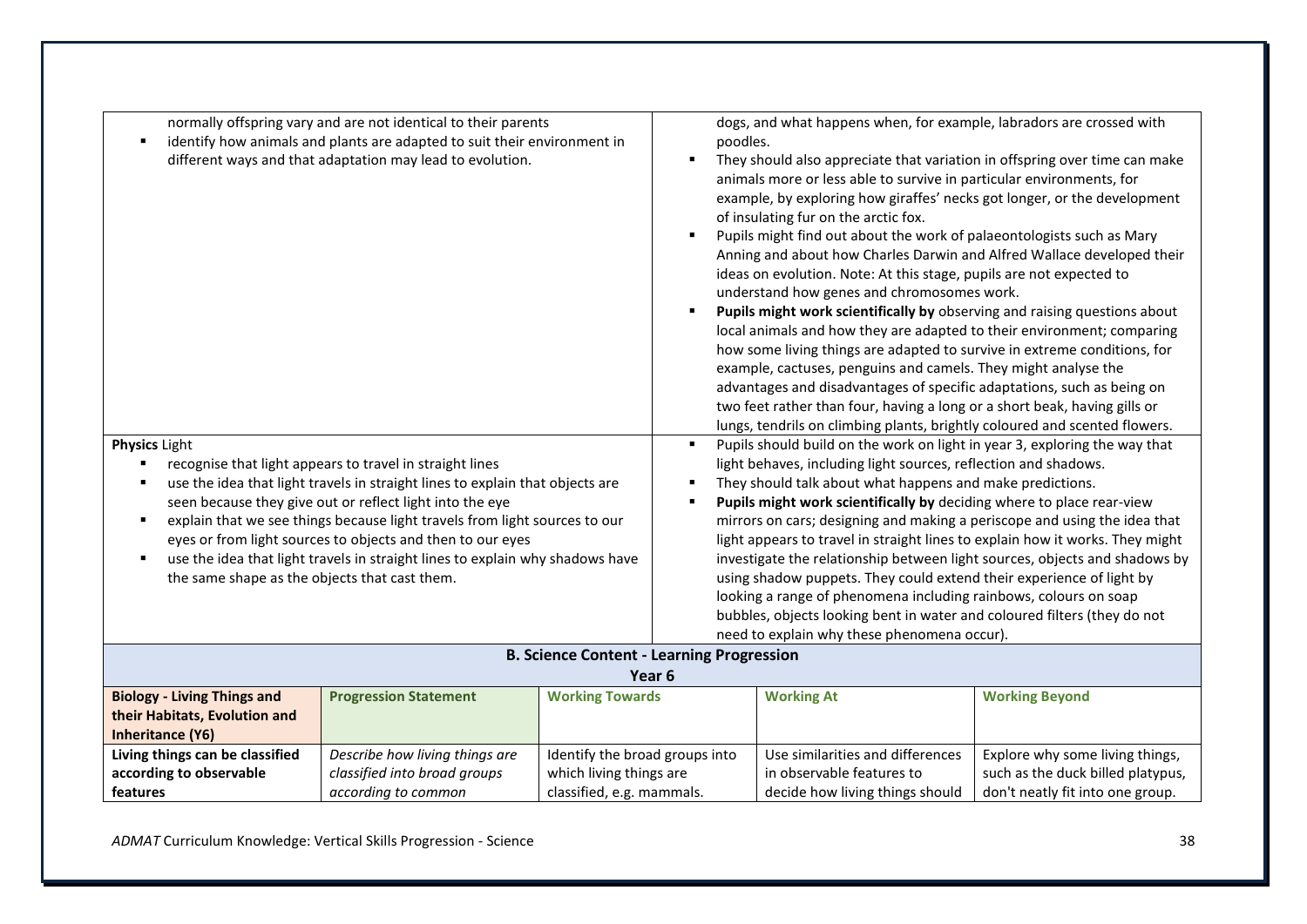|                                    | observable characteristics and   |                                  | be grouped, e.g. a cat is a        |                                     |
|------------------------------------|----------------------------------|----------------------------------|------------------------------------|-------------------------------------|
|                                    | based on similarities and        |                                  | mammal because it is warm          |                                     |
|                                    | differences, including micro-    |                                  | blooded and gives birth to live    |                                     |
|                                    | organisms, plants and animals    |                                  | young.                             |                                     |
|                                    | Give reasons for classifying     | State how plants and animals     | Explain why certain features       | Explain why other features are      |
|                                    | plants and animals based on      | can be classified using specific | are useful in classifying living   | less useful as a basis for          |
|                                    | specific characteristics         | characteristics.                 | things, e.g. backbones in          | classification, such as size or     |
|                                    |                                  |                                  | animals and flowers in plants.     | colour.                             |
| Living things exhibit variation    | Recognise that living things     | Recognise that fossils provide   | Use fossils as evidence that       | Suggest possible reasons for        |
| and adaptation and these may       | have changed over time and       | information about living things  | living things have changed over    | changes to living things over       |
| lead to evolution                  | that fossils provide information | from millions of years ago, e.g. | time, e.g. explain that these      | time, e.g. why penguins can't fly   |
|                                    | about living things that         | understand that they are         | have died out and others have      | but are good at swimming.           |
|                                    | inhabited the Earth millions of  | preserved remains of extinct     | taken their place.                 |                                     |
|                                    | years ago                        | living things.                   |                                    |                                     |
|                                    | Recognise that living things     | Recognise that living things     | Recognise that offspring           | Recognise that selective            |
|                                    | produce offspring of the same    | produce offspring of the same    | normally vary from each other      | breeding may result in offspring    |
|                                    | kind, but normally offspring     | kind, but normally offspring     | and from their parents, e.g.       | with certain features, e.g.         |
|                                    | vary and are not identical to    | vary, e.g. that puppies have     | that puppies vary from each        | pedigree dogs with a certain        |
|                                    | their parents                    | common features but are not      | other and from their parents.      | shape or colour.                    |
|                                    |                                  | identical.                       |                                    |                                     |
|                                    | Identify how animals and plants  | Identify ways in which certain   | Describe examples of a living      | Give examples of living things      |
|                                    | are adapted to suit their        | animals and plants are adapted   | thing that has adapted to live in  | that have evolved in different      |
|                                    | environment in different ways    | to suit their environment in     | a particular habitat and evolved   | ways, e.g. different types of       |
|                                    | and that adaptation may lead     | different ways.                  | as a result, e.g. a polar bear or  | finch.                              |
|                                    | to evolution                     |                                  | cactus.                            |                                     |
| <b>Biology - Animals including</b> | <b>Progression Statement</b>     | <b>Working Towards</b>           | <b>Working At</b>                  | <b>Working Beyond</b>               |
| Humans (Y6)                        |                                  |                                  |                                    |                                     |
| The human body has a number        | Identify and name the main       | Name the main parts of the       | Describe what heart, blood         | Explain some characteristics of     |
| of systems, each with its own      | parts of the human circulatory   | human circulatory system, e.g.   | vessels and blood do, e.g. carry   | the heart, blood vessels and        |
| function                           | system, and describe the         | heart, arteries, veins.          | oxygen to all parts of the body.   | blood, e.g. explain that the        |
|                                    | functions of the heart, blood    |                                  |                                    | arteries are thicker because they   |
|                                    | vessels and blood                |                                  |                                    | carry blood at a higher pressure.   |
|                                    | Recognise the impact of diet,    | Recognise that diet, exercise,   | Suggest how their bodies are       | Explain how decisions about         |
|                                    | exercise, drugs and lifestyle on | drugs and lifestyle impact on    | affected by substances and         | lifestyle can affect the quality of |
|                                    | the way their bodies function    | the way the body functions,      | actions, e.g. that a high fat diet | life, e.g. recognise that making    |
|                                    |                                  | e.g. knowing that exercise       | coupled with little exercise is    | excessive use of convenience        |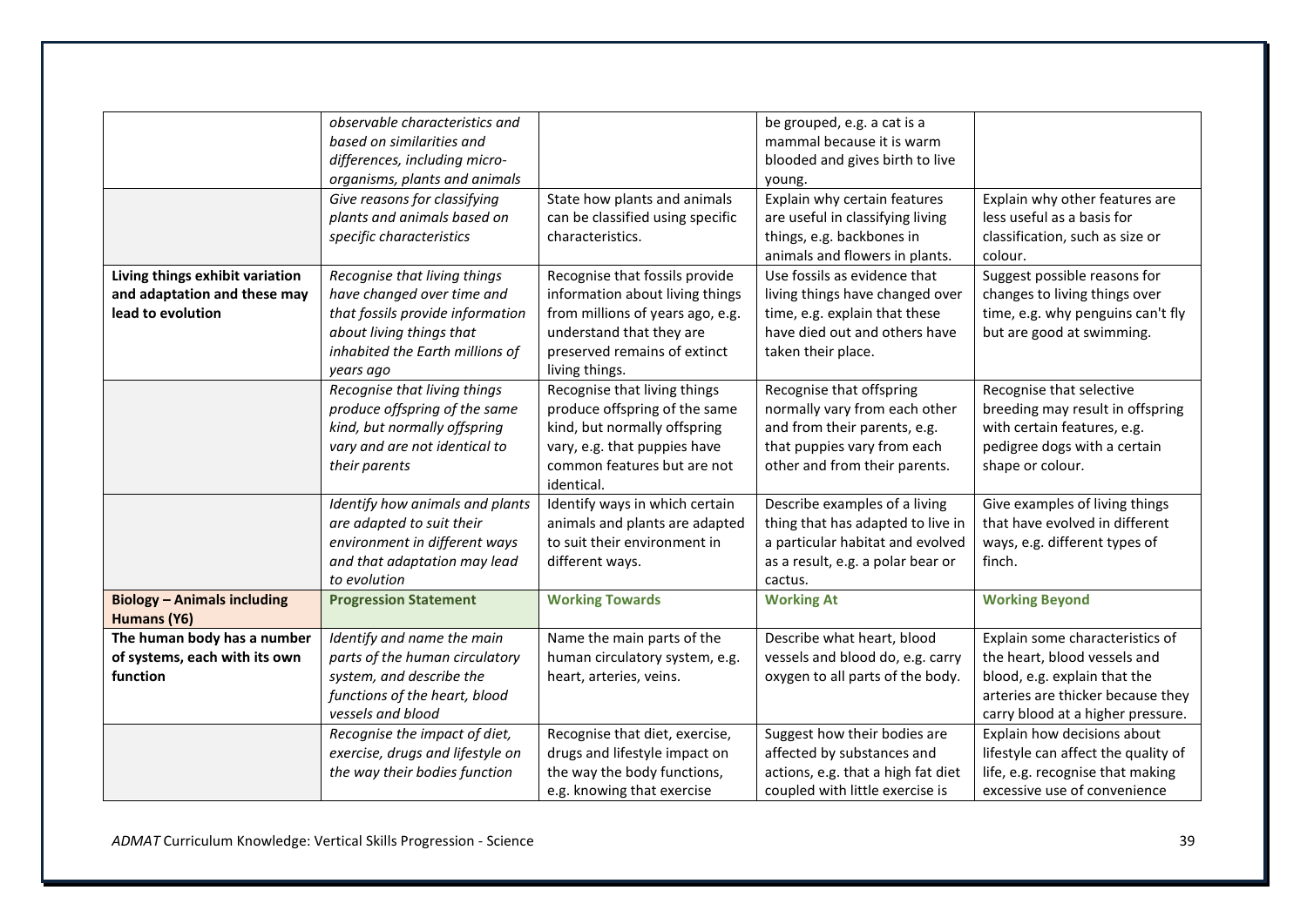|                                                                                                   |                                                                                                                                                                                   | changes the body.                                                                                      | likely to lead to obesity.                                                                                                          | foods may introduce more                                                                                                                                             |
|---------------------------------------------------------------------------------------------------|-----------------------------------------------------------------------------------------------------------------------------------------------------------------------------------|--------------------------------------------------------------------------------------------------------|-------------------------------------------------------------------------------------------------------------------------------------|----------------------------------------------------------------------------------------------------------------------------------------------------------------------|
| Physics - Light (Y6)                                                                              | Describe the ways in which<br>nutrients and water are<br>transported within animals,<br>including humans<br><b>Progression Statement</b>                                          | Describe that nutrients and<br>water are transported within<br>humans.<br><b>Working Towards</b>       | Describe with aid of diagrams<br>the route that water takes<br>within animals, e.g. through the<br>human body.<br><b>Working At</b> | additives into the diet.<br>Compare the ways in which<br>nutrients and water are<br>transported in two animals that<br>are quite different.<br><b>Working Beyond</b> |
|                                                                                                   |                                                                                                                                                                                   |                                                                                                        |                                                                                                                                     |                                                                                                                                                                      |
| Light and sound can be<br>reflected and absorbed and<br>enable us to see and hear                 | Recognise that light appears to<br>travel in straight lines                                                                                                                       | Recognise that light travels<br>from one point to another.                                             | Represent light using straight<br>line ray diagrams.                                                                                | Recognise that even when light<br>changes in direction, the path is<br>still continuous.                                                                             |
|                                                                                                   | Use the idea that light travels in<br>straight lines to explain that<br>objects are seen because they<br>give out or reflect light into the<br>eye                                | Recognise that some objects<br>reflect light.                                                          | Draw diagrams using straight<br>lines showing light travelling to<br>the eye.                                                       | Draw diagrams using straight<br>lines showing light reflecting off<br>objects and into the eye.                                                                      |
|                                                                                                   | Explain that we see things<br>because light travels from light<br>sources to our eyes or from<br>light sources to objects and<br>then to our eyes                                 | Describe how light travels from<br>light sources to our eyes.                                          | Explain how we can see an<br>object by referring to light<br>travelling into the eye.                                               | Refer to the idea that some<br>objects may be better reflectors<br>than others.                                                                                      |
|                                                                                                   | Use the idea that light travels in<br>straight lines to explain why<br>shadows have the same shape<br>as the objects that cast them                                               | Relate the shape of shadows to<br>the shape of the object that<br>makes them.                          | Draw a diagram showing an<br>object, shadow and light to<br>relate object shape to shadow<br>shape.                                 | Use a diagram to explain that<br>although a shadow is the same<br>shape as the object, it may not<br>be the same size.                                               |
| Physics - Electricity (Y6)                                                                        | <b>Progression Statement</b>                                                                                                                                                      | <b>Working Towards</b>                                                                                 | <b>Working At</b>                                                                                                                   | <b>Working Beyond</b>                                                                                                                                                |
| <b>Electricity can make circuits</b><br>work and can be controlled to<br>perform useful functions | Associate the brightness of a<br>lamp or the volume of a buzzer<br>with the number and voltage of<br>cells used in a circuit                                                      | Recognise that changing the<br>number and voltage of cells<br>may alter the operation of a<br>circuit. | Explain how number and<br>voltage of cells affects the lamp<br>or buzzer.                                                           | Relate the number or voltage of<br>cells to the number and<br>operation of bulbs or buzzers<br>that can be run from them.                                            |
|                                                                                                   | Compare and give reasons for<br>variations in how components<br>function, including the<br>brightness of bulbs, the<br>loudness of buzzers and the<br>on/off position of switches | Identify the function and<br>operation of different<br>components.                                     | Explain the use of switches,<br>how bulbs can be made<br>brighter and buzzers made<br>louder.                                       | Explain the effect of changing<br>the order of the components in a<br>circuit.                                                                                       |
|                                                                                                   | Use recognised symbols when                                                                                                                                                       | Understand that components                                                                             | Represent a circuit that has                                                                                                        | Design circuits using symbols.                                                                                                                                       |